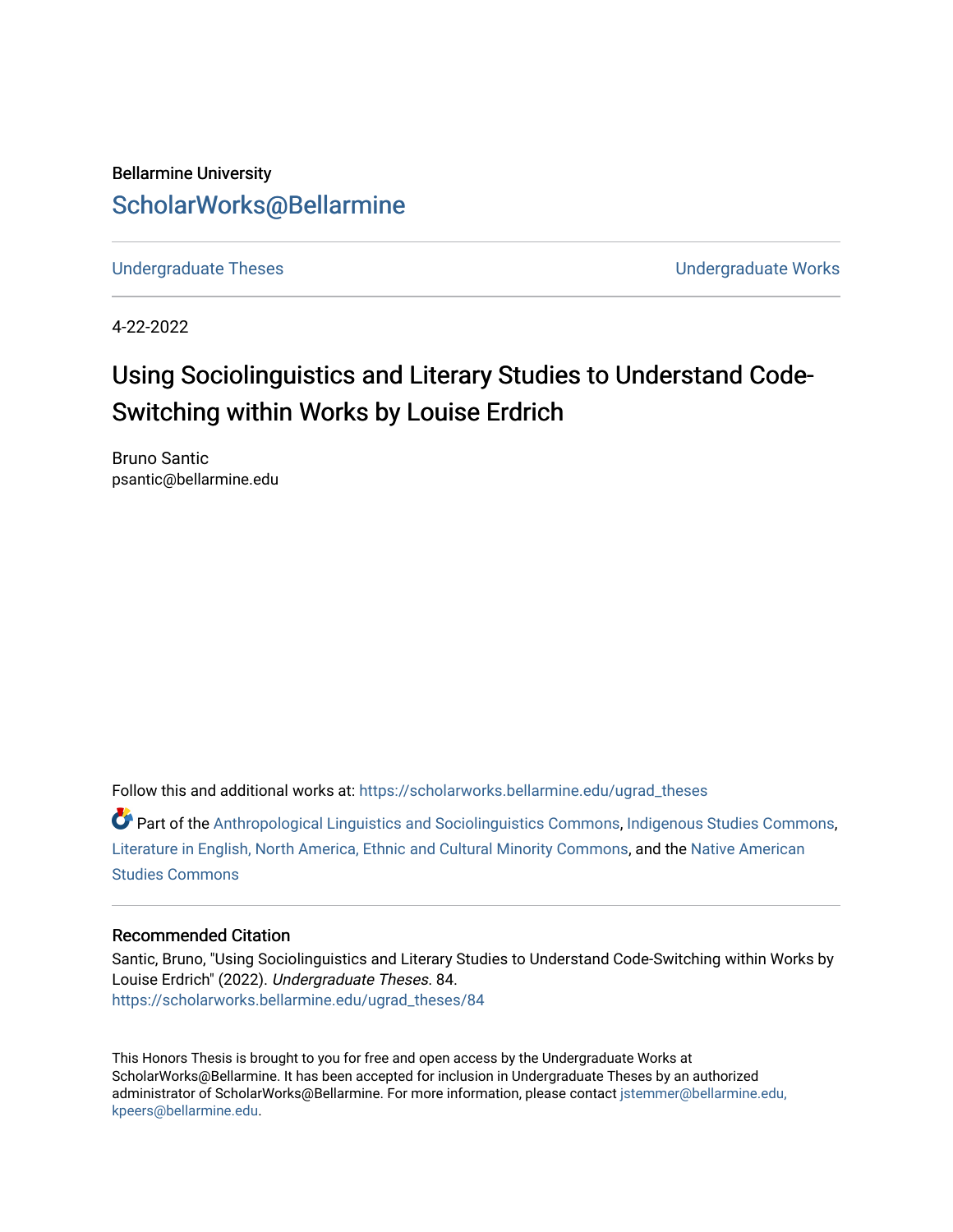Using Sociolinguistics and Literary Studies to Understand

Code-Switching within Works by Louise Erdrich

by

Bruno Santic

A Thesis Submitted in Partial Fulfillment of the

Requirements of Bellarmine University Honors Program

Advisor: Dr. Kathryn West

Reader: Dr. Dominique Clayton

22 April 2022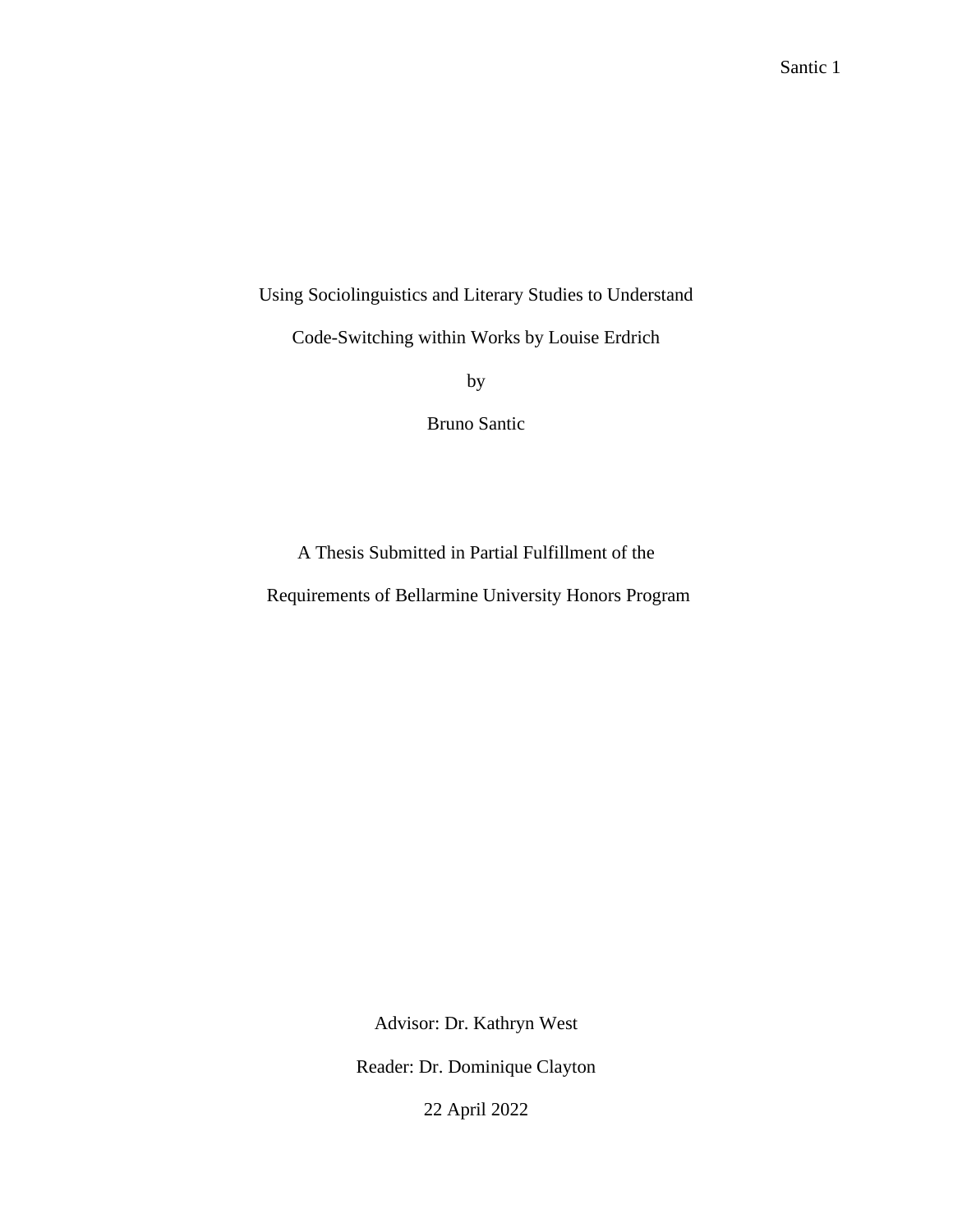# Table of Contents

| The Last Report on the Miracles at Little No Horse: Code-Switching as an Alternative to |
|-----------------------------------------------------------------------------------------|
|                                                                                         |
|                                                                                         |
|                                                                                         |
|                                                                                         |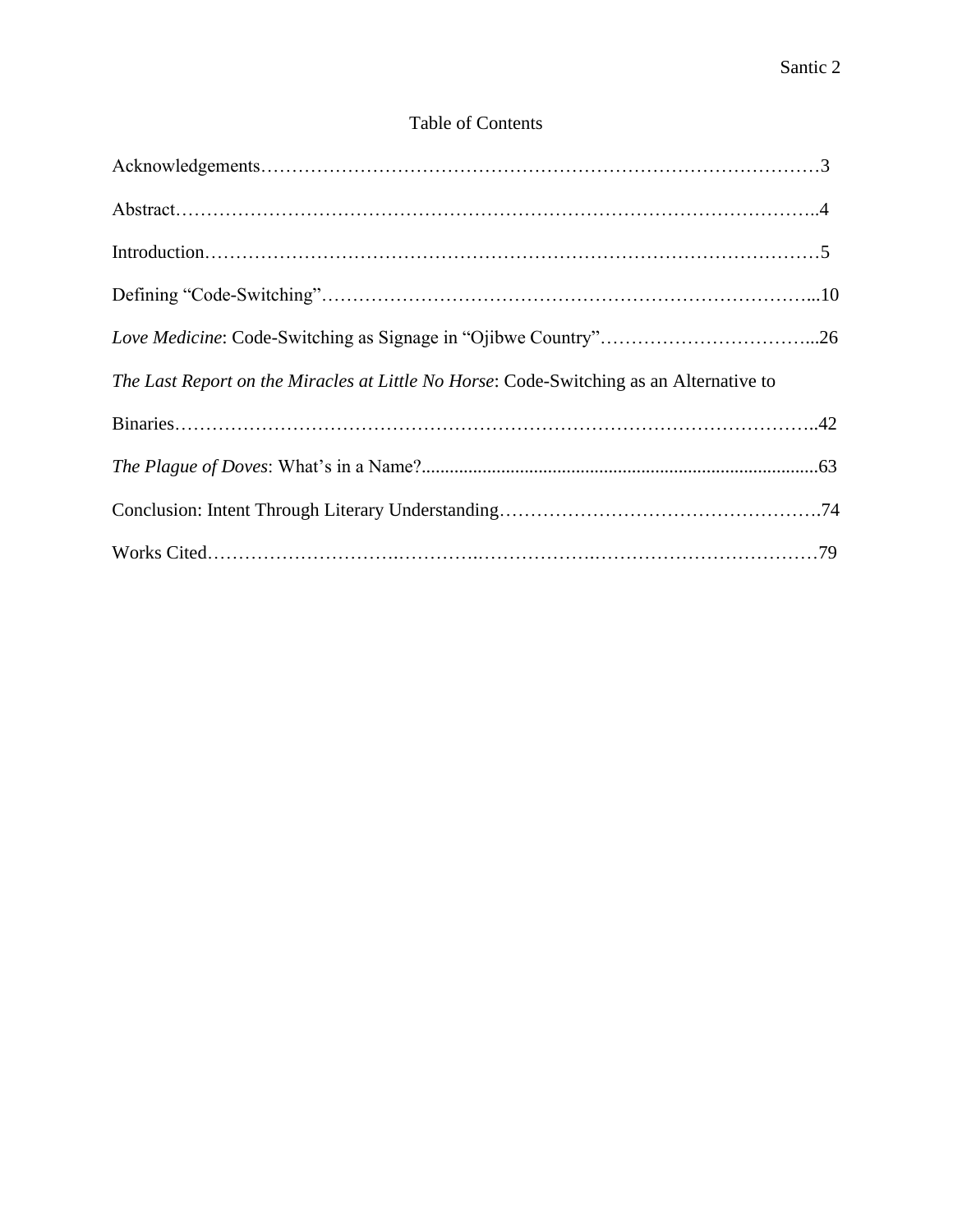#### Acknowledgements

I would like to show my gratitude to everyone who helped form this thesis and who helped support me throughout all this research, ranging from friends and family to mentors and faculty.

I would like to give special thanks to my thesis advisor, Dr. Kathryn West, who without her guidance, her support, and her expertise, I would not have been able to have completed this thesis, nor would I have been able to have learned as much as I have throughout the process. I would also like to give special thanks to my reader, Dr. Dominique Clayton, whose knowledge and support were foundational throughout the research process, and whose friendly encouragement kept me motivated. I would like to also take a moment to thank both Dr. West and Dr. Clayton for being great mentors not just throughout the thesis process, but throughout my undergraduate career.

Finally, I would like to thank my brother and my parents for being the basis of not just my own personal code-switching, but for everything else that comes with it. Hvala za sve.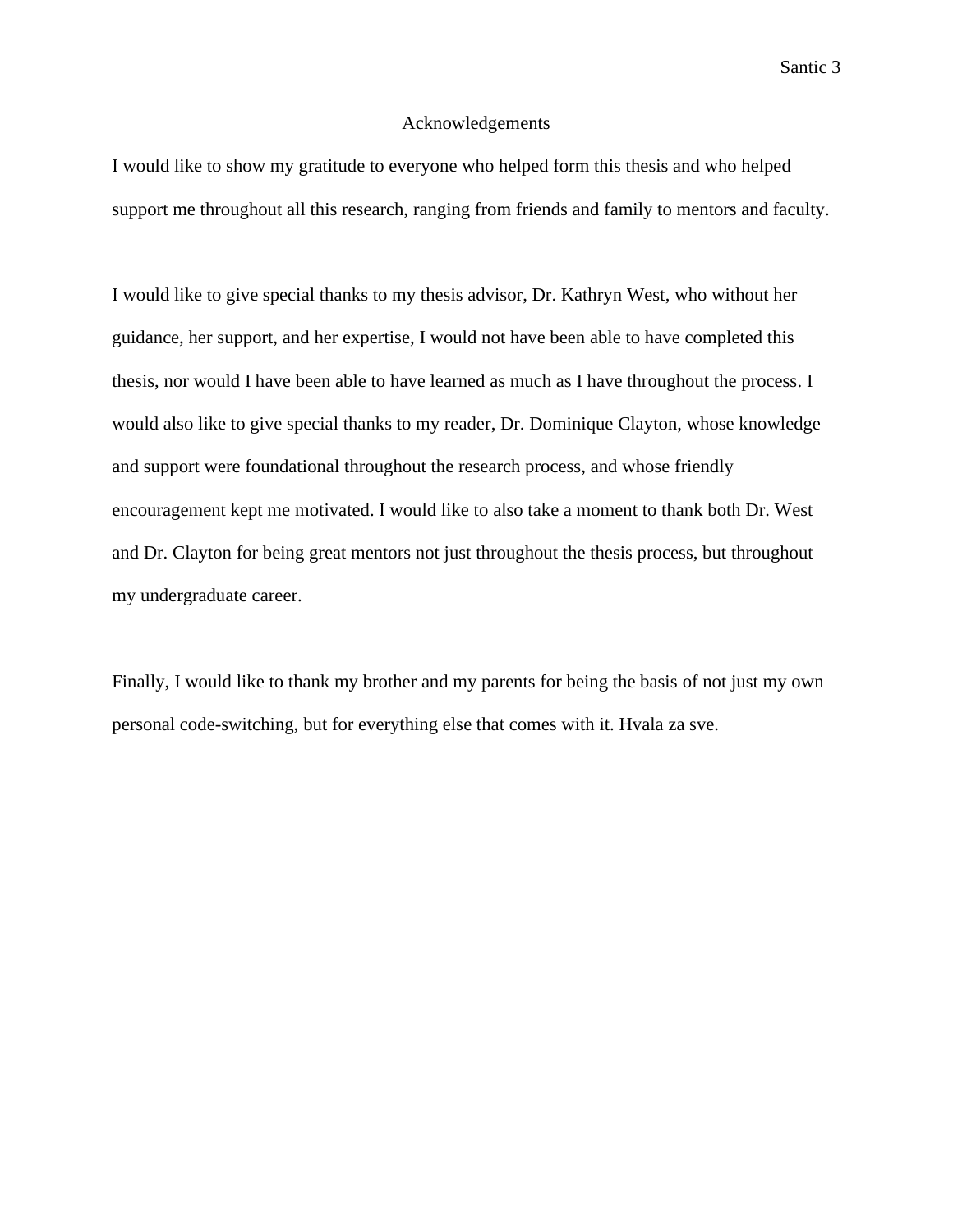#### Abstract

There exists a multitude of definitions and concepts that describe the movement between and from one linguistic code to the next, commonly referred to as code-switching. Each definition given differs not only between fields of research but also within said fields of research, making it incredibly difficult to create one unified definition for code-switching. The two most popular fields of research that have extensively studied code-switching are sociolinguistics and literature/literary studies, with both fields having basic tenets of study that create different nuances in how code-switching is described by researchers in each respective field of study. One of the key differences between how both fields of study define code-switching is that literature/literary studies attempt to show mental representations of linguistic purpose in codeswitching, meaning that the speaker's intent is centered within literary conversations as opposed to sociolinguistic conversations. This proposed difference is used to examine how indigenous writers, like Louise Erdrich, use literature to display the purpose behind their code-switching and other linguistic choices. This paper primarily explores how Erdrich's use of the Ojibwe language displays the evolving purpose behind her code-switching within three of her major works: *Love Medicine*, *The Last Report on the Miracles at Little No Horse*, and *The Plague of Doves*. By using a literary understanding to explore Erdrich's use of code-switching, it becomes clear how Erdrich enacts linguistic agency within said works to provide a deeper meaning to her linguistic choices and her overall narratives.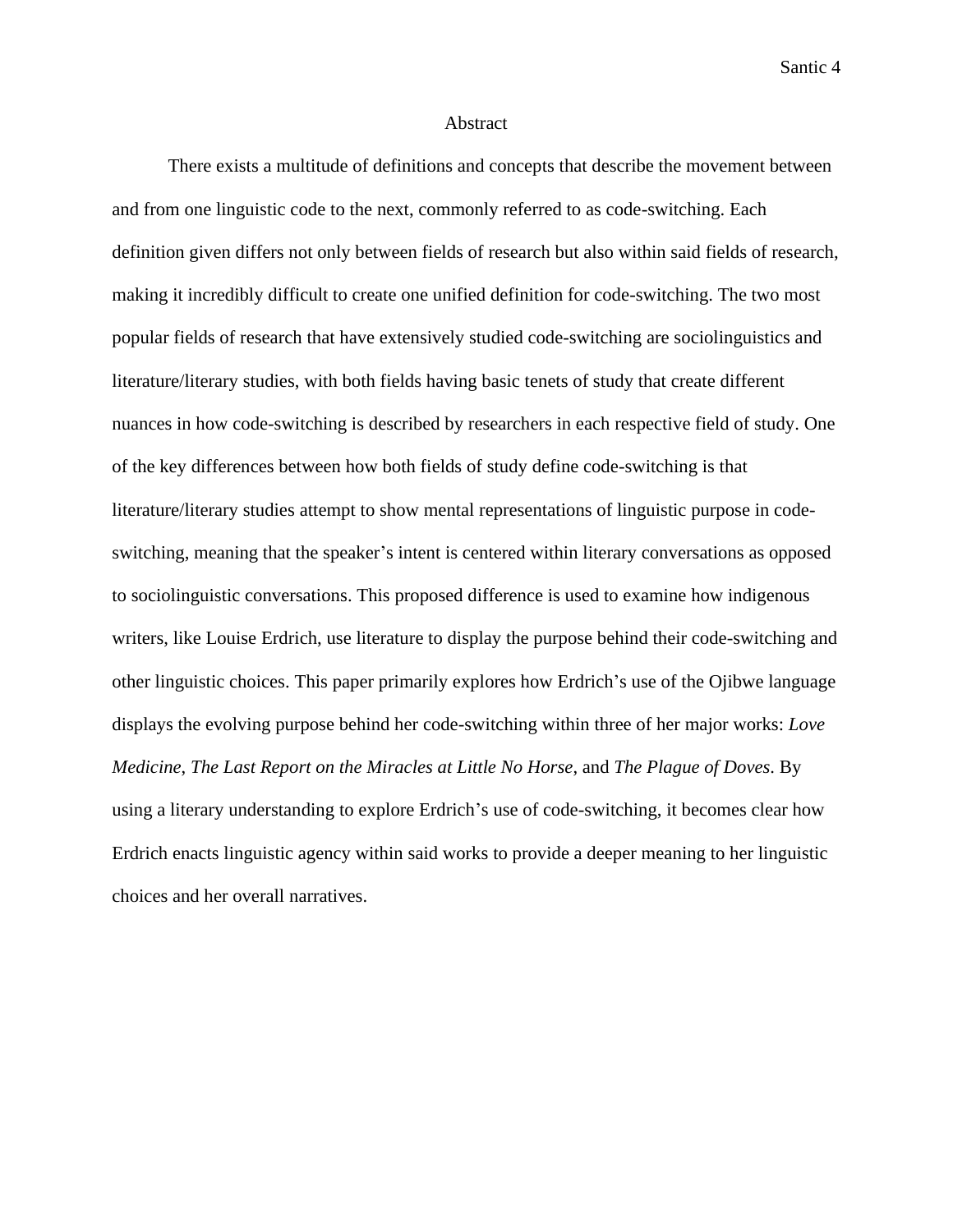# Introduction

Examining concepts and realities that exist between the intersections of two or more cultures often becomes a difficult and delicate process. Here exists what Gloria Anzaldúa calls the "Borderlands," where identities and practices blend together, creating a situation that inherently denies any "either/or" sense of categorization. As Anzaldúa defines it, the "Borderlands" are "physically present wherever two or more cultures edge each other, where people of different races occupy the same territory, where under, lower, middle and upper classes touch, where the space between two individuals shrinks with intimacy" (Anzaldúa 19). Within these "Borderlands," identity exists in a liminal space, with social, economic, and cultural pressures pushing those who occupy space here to assimilate into a singular category. However, those who exist between cultures cannot fully divorce themselves from either category, whether that be from internal motivations, like one's sense of duty to heritage, or external forces, like the othering of those dissimilar from the majority. This becomes quite evident when one looks at manifestations of cross-cultural identities, where hybrid and hyphenated identities are indexed by visible tells. One of the most important, and unquestionably one of the most widely studied, forms of these manifestations can be found in the concept of "language."

Within these "Borderlands," languages mix between cultures, specifically for those who are forced to cross these boundaries and who exist with an inherent relationship to both sides. In many cases, those who "straddle" these lines do not belong to just one group of people, but rather they exist in many forms of identity, ranging from immigrant peoples, especially for first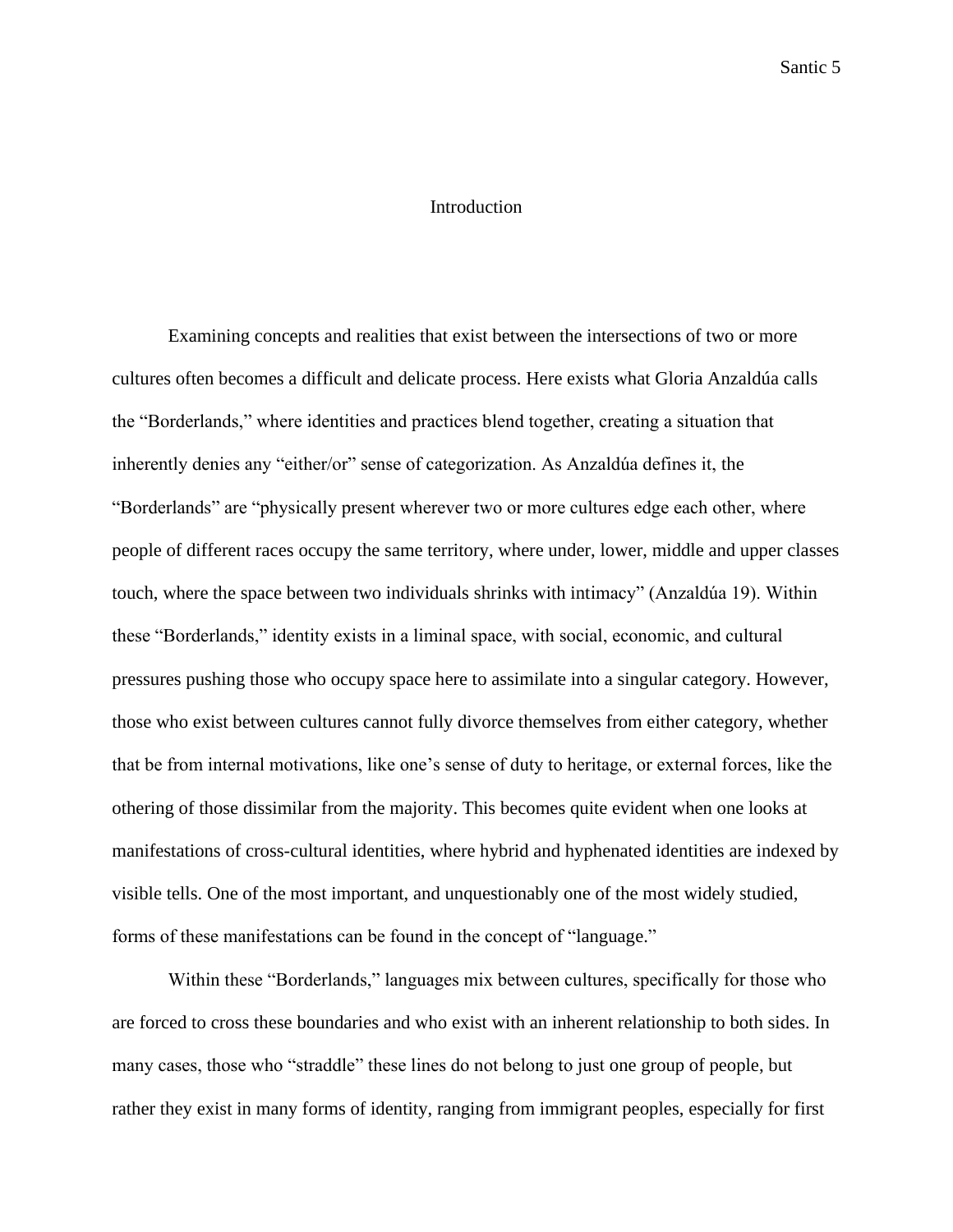and second generation nationalities, and for those who inherit historic legacies of displacement and systemic abuse and oppression within colonized nations, like the United States. This mixing of languages for those identities that exist between cultures is referred to by multiple names, with nuances found in each definition, such as "code-meshing" and "code mixing"; however, it is most commonly referred to and seen within the concept of "code-switching." The multiplicity of names, and the multiplicity of the experiences of those aforementioned hybrid identities, in terms of the mixing of languages in multicultural contexts, points to the lack of a unified field of study/studies or an entirely definitive definition for the concept of "code-switching." Here, every field of study, whether it be sociolinguistics, literary studies, or psychology, defines codeswitching differently within the lines established by their disciplines, and within every field exists a multitude of dissenting and dissimilar definitions and opinions of and on what codeswitching is defined as, especially as one moves from one context to the next or even one language to another.

What does seem to be held as a baseline of understanding between different researchers and different disciplines is the simple idea that "code-switching" involves the movement between one or more "codes," with the basic understanding of codes suggesting different modes of speech and dialogue, such as languages and dialects. As will be further explored, codeswitching can be used as a tool on multiple fronts, often reacting to and redefining the social contexts that "codes" appear in. What is quite unique about this mode of speech is that it allows for those who exist between cultures to reclaim identities that have been suppressed or taken from them in one form or another. Within the context of migrant identities, code-switching can be a process that allows one to maintain both cultural and inherited identities that they hold within their adoptive countries. For example, within my experiences, using the Croatian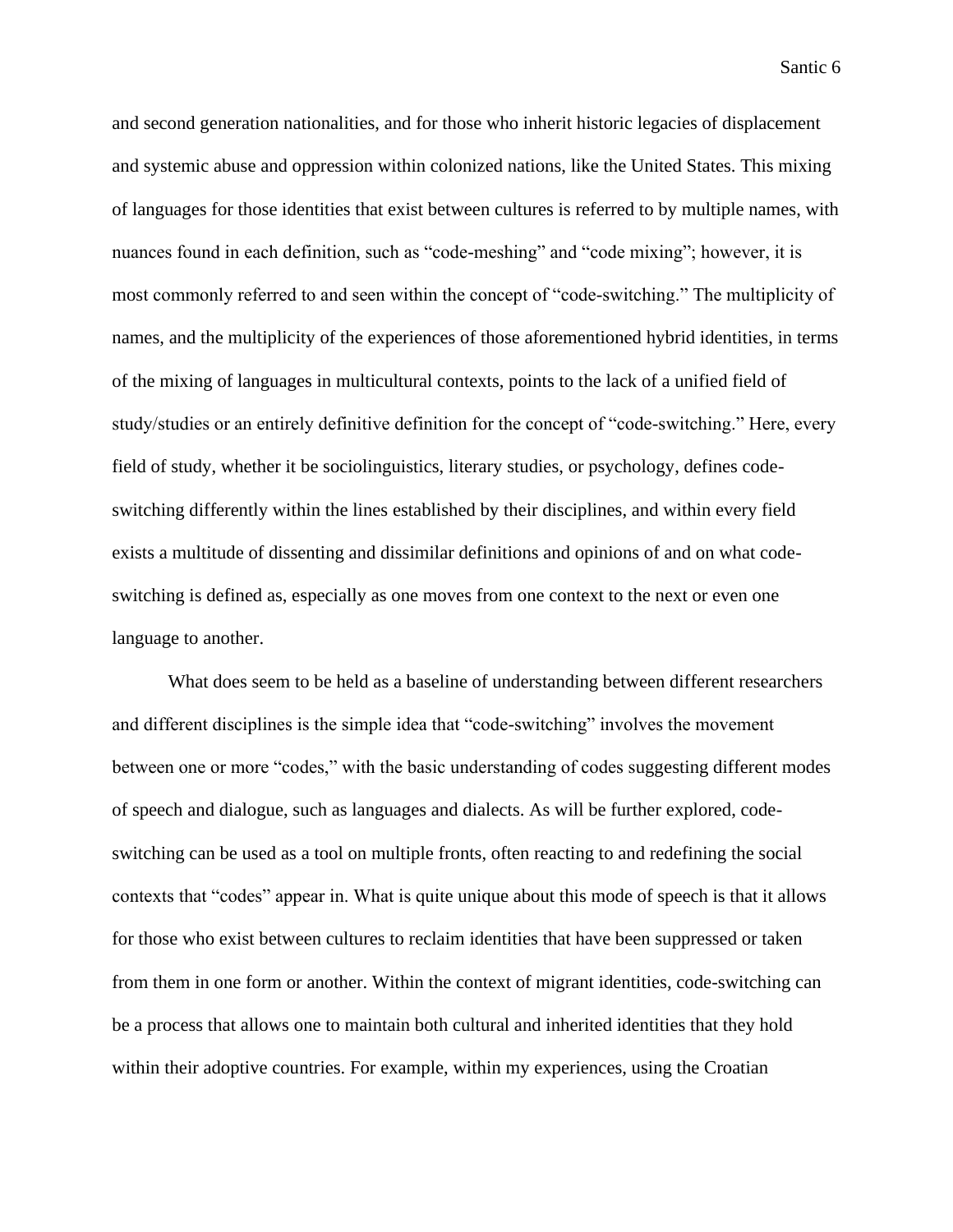language I inherited from my parents allows for me to reconnect with my family, even in settings where my family are not present. By mixing in words like "jok" instead of "nope" or by saying "Gospa moja" instead of "Mother Mary" I can reclaim, in whatever small ways it may be, my heritage within my daily life of Anglo realities. This allows for me to keep a close connection with my family, even when I'm miles apart from them and cannot talk directly to them. Heritage exists here in the mixing of inherited and adopted languages in foreign lands.

Now, code-switching does not hold a unified purpose across different cultures and groups of people, and as often is the case, a hierarchy of impediments exists for some that do not exist for others. Many, specifically native/indigenous people and people of color, have faced historic systems of abuse that have utilized violent assimilationist tactics to erase the validity of marginalized groups' languages and cultures. Code-switching for these marginalized groups can often be a way of fighting back against these systems of abuse, while also pointing to the new realities that emerge out of a post-colonial world. For the past couple of decades, new movements championing language revitalization and reclamation have emerged, shifting the status quo to be more supportive of the mixing of languages, although not fully eradicating the bigotry that still stands against them. The work being done by indigenous peoples and people of color to make code-switching a valid mode of language within many societies, specifically in the United States, has opened up opportunities for people of all multicultural backgrounds to reconnect with their heritages and their languages within an Anglo majority that historically has not been kind to such practices.

One such writer who has followed this trajectory of language revitalization, and who has through their career sought to create an equal playing field for the code-switching of indigenous languages, is none other than Louise Erdrich. Since the mid 80s into the early part of the 21<sup>st</sup>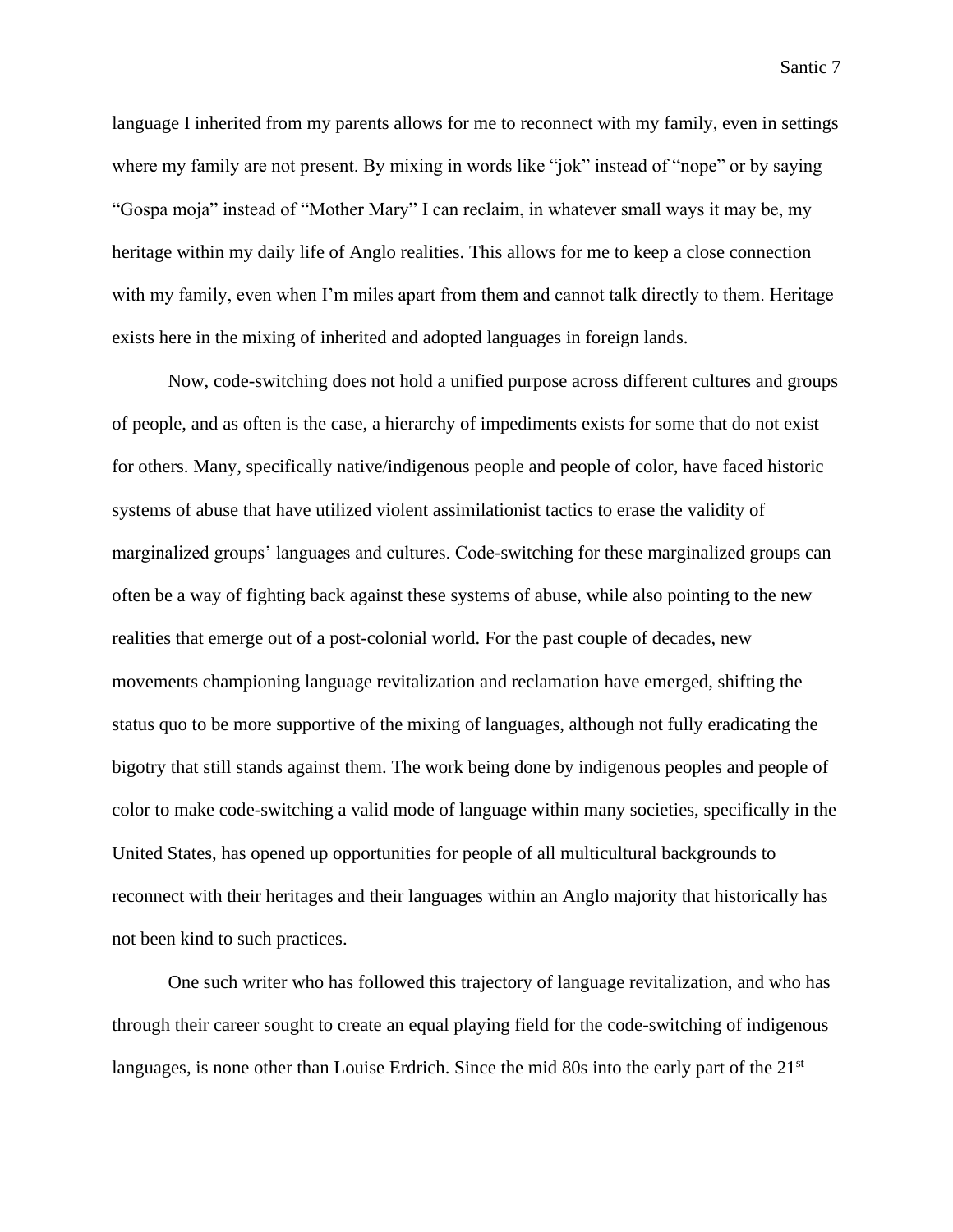century, Erdrich has used her novels to help solidify the validity of indigenous languages by increasingly using more and more Ojibwe words within her works, without translating those words for the audience. Although not all of her works have employed the code-switching of Ojibwe and English languages to the same degree, her works that do include this code-switching have nonetheless shown the importance behind this process of language revitalization. Part of this lies in the fact that, as previously mentioned, her works stand in stark contrast to the expectations of the monolingual audiences who read her novels, while also pointing to the realities that exist in a post-contact society. As a small example, in her novel, *The Last Report on the Miracles at Little No Horse*, Louise Erdrich writes, "Around the front of the crowd, I now saw four big audoomobiig, as Grandpa Nanapush called them, waasamoowidaabaanag, the wagons that moved by themselves. The first one, audoomobii, was the white word" (*Last Report*  243). Here, Erdrich shows the differences between code-switching and translation, as she uses "audoomobiig"/"audoomobii" without giving us a translation, while also translating "waasamoowidaabaanag." She shows readers how the processes of colonization and assimilation have left an indelible mark on the Ojibwe language, by introducing an adapted form of the word "automobile" into their vocabulary. This allows her to point out how her and her character's identities and language exist within the "Borderlands" where "white" words and Ojibwe words mix together, and the line between the two becomes blurred for those who exist in between the two cultures. This example is only a fraction of what Louise Erdrich uses codeswitching in her novels to do, showing the range she has over her literary use of the Ojibwe language.

When looking at Erdrich's literary use of code-switching in the face of the variety of definitions that exist between disciplines and within disciplines, it becomes important to settle on an understanding within the two major disciplines that claim ownership to code-switching,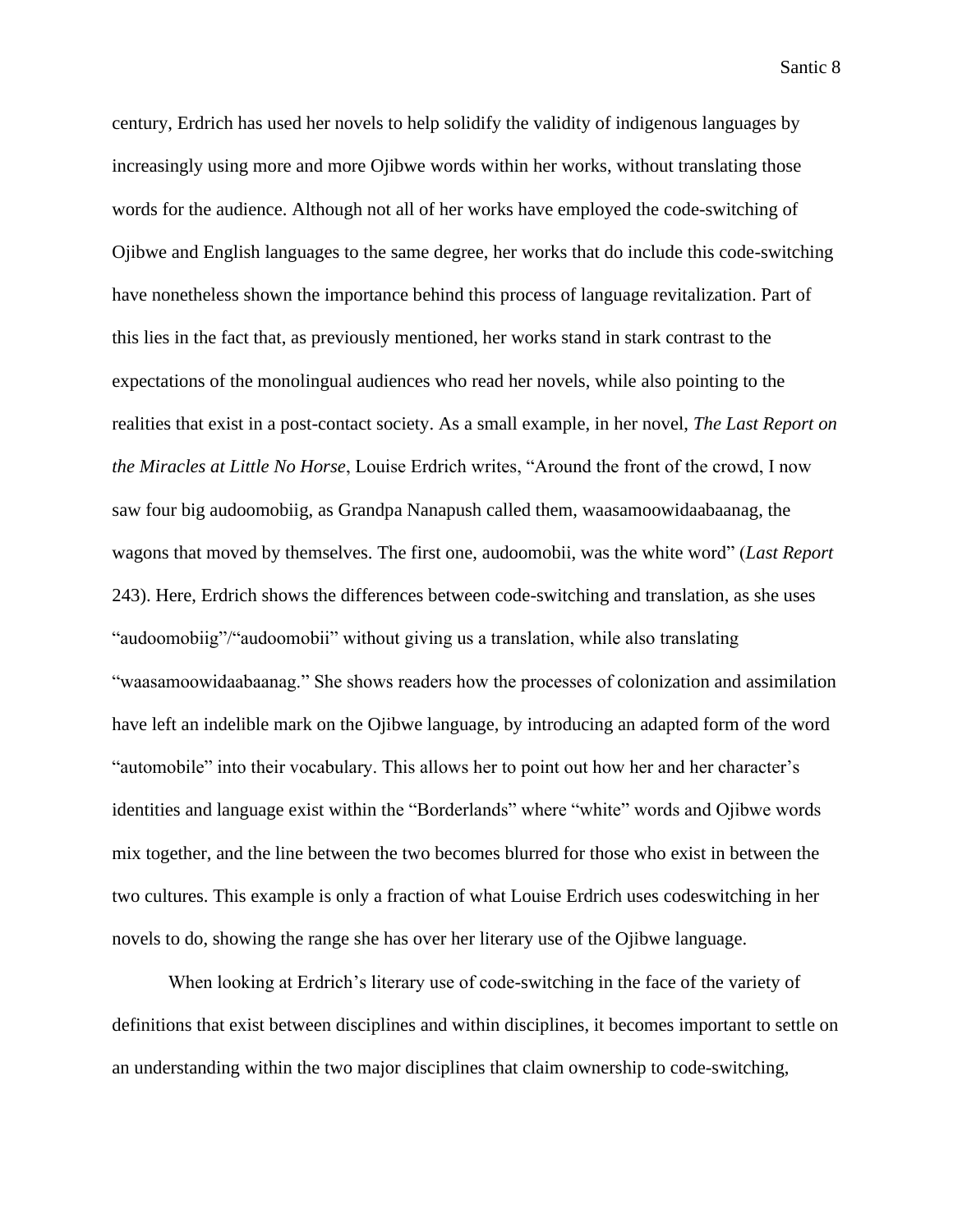sociolinguistics and literary studies. These disciplines vary on the context, modes of delivery, and reasons behind code-switching. By examining the variety of definitions that exist within sociolinguistics and literary studies, and by using common elements within the separate fields to synthesize new respective understandings, it will become easier to see what literary codeswitching has to offer. From there, we can come to a more fruitful understanding of Louise Erdrich's use of code-switching, and by extension the use of literary code-switching by multicultural and marginalized groups. And by applying these understandings to three major works of Louise Erdrich, *Love Medicine*, *The Last Report on the Miracles at Little No Horse,*  and *Plague of Doves*, one will be able to gather how her development of code-switching changes in each context of its use, shining a light on the validity of the mixing of the Ojibwe language and the English language that Erdrich offers audiences.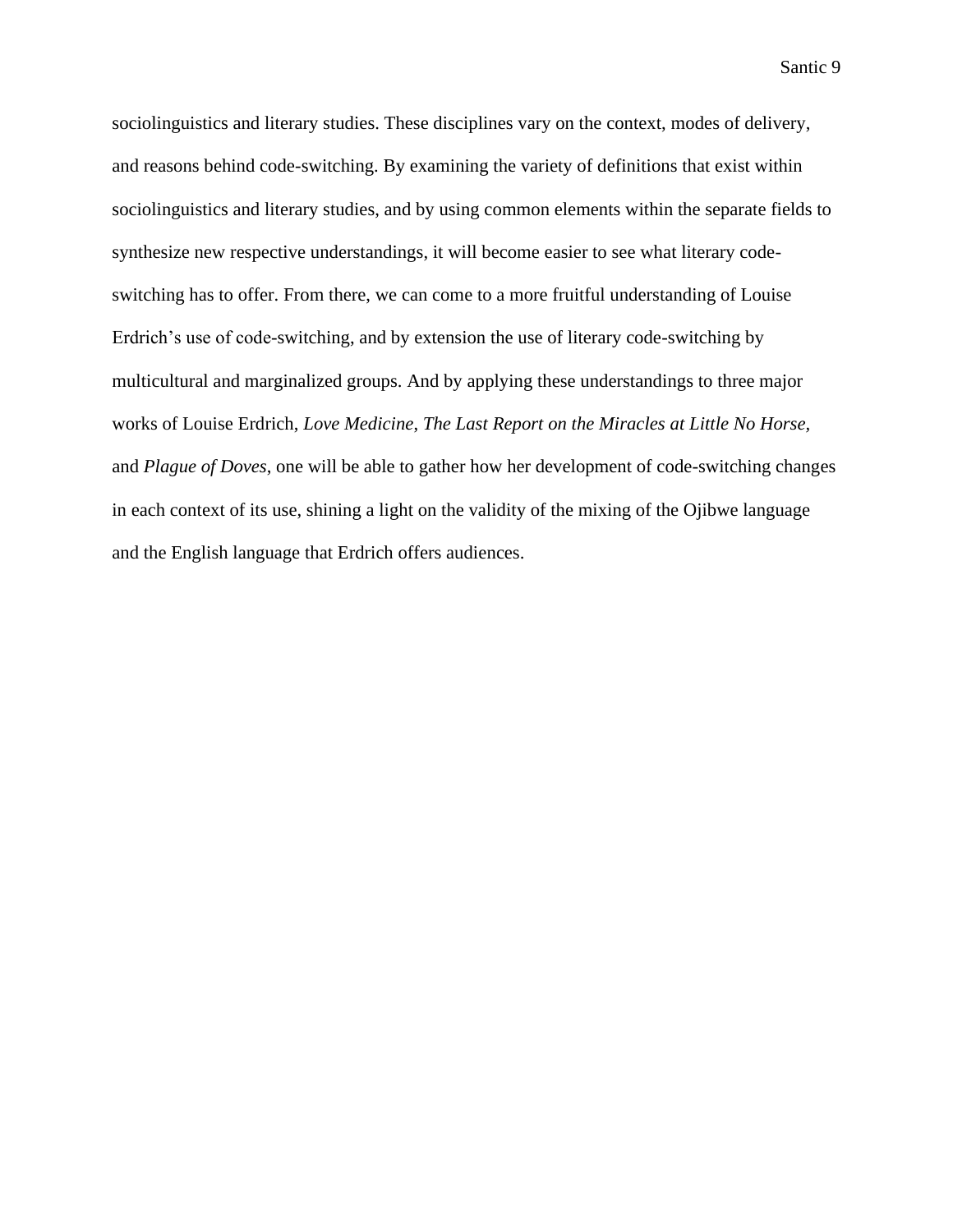# Defining "Code-Switching"

Looking across disciplines, the term "code-switching" is used by many different scholars with variations in meaning depending on the scholar in question. This of course makes it incredibly easy to get lost in the maze of definitions, especially if one is not familiar with sociolinguistics or other cultural studies in language. However, it becomes marginally easier to ground oneself in finding what is needed in each definition by understanding the basics of language itself, specifically as it relates to language socialization. Essentially, what language socialization means is the understanding of language as a tool for acclimating individuals to behaviors favored or frowned upon within a specific group or culture. Linguistic anthropologist Laura Ahearn explains this idea, saying, "It is virtually impossible for a child to learn a language without also becoming socialized into a particular cultural group, and conversely, a child cannot become a competent member of such a group without mastering the appropriate linguistic practices" (54). Language itself is inherently tied to cultural identity and other forms of socialization, presenting itself not just as a tool that can help one better understand a cultural group, but rather something that is integral to know if one wants to be a fully enmeshed member in said culture. For example, within Serbo-Croatian, the term "mašala" is a popular colloquial term representing an exclamation to the understanding of "great" or "fantastic." Its origins lie in the influence of the Ottoman Empire, which occupied Bosnia for centuries, disseminating many cultural customs, specifically through religion and language. The word "mašala" itself comes directly from the Arabic word "Masha'Allah" meaning "what God has willed"; however over the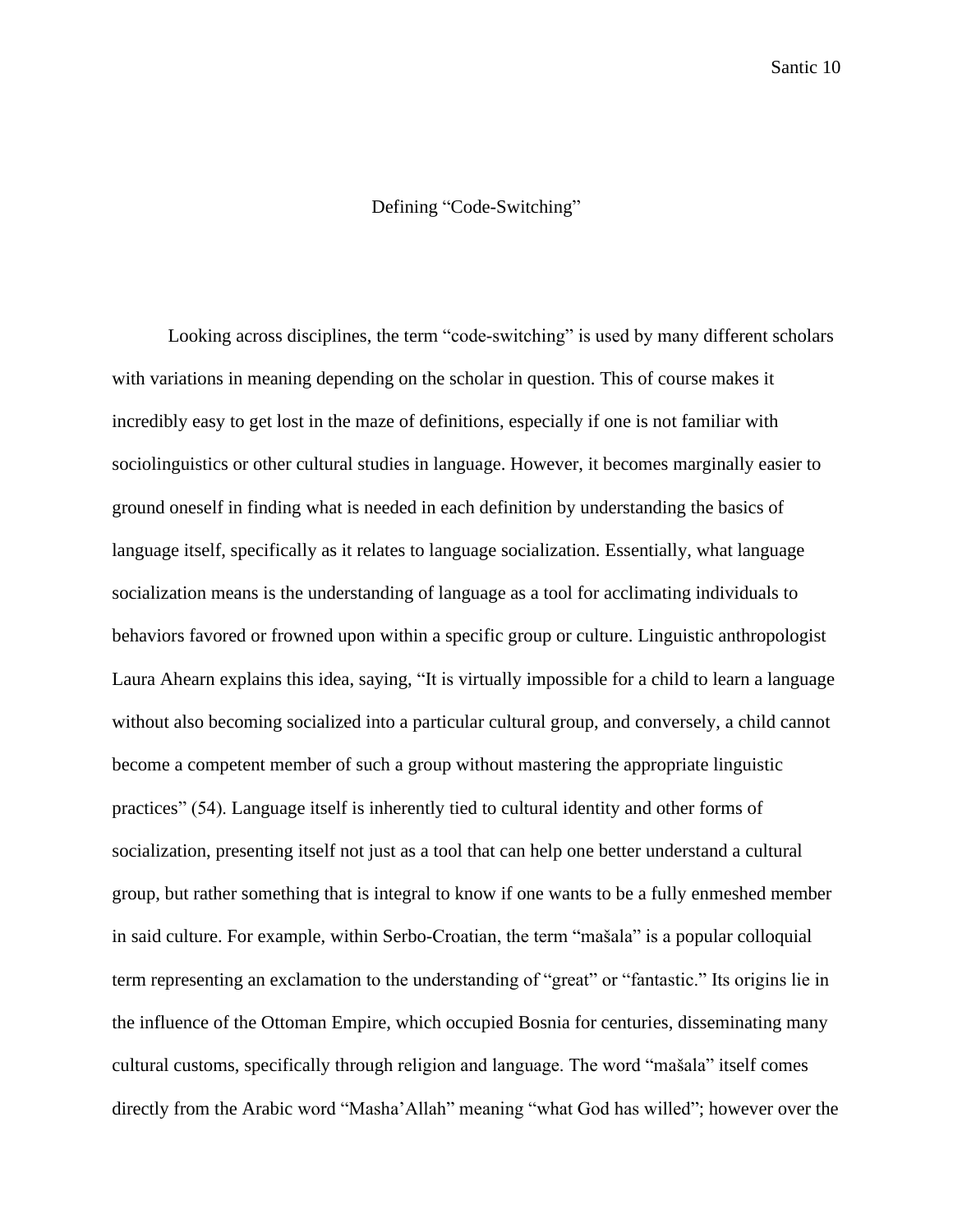years it has lost its specific ties to its religious meaning and has come to be used by both Muslim Bosnians and other non-Muslim ethnic groups in Bosnia, such as Croatians and Serbians. By using the word, one cannot help but invoke the history of the region and the mixing of cultures that came through this occupation. It presents the land itself, and the identities using the word, as being multiethnic products of multiple forms of cultural dissemination and influence. Not only would using this word be a way to help one better understand the cultural heritage of the land, but it would also make it easier for one to participate in the cultural norms and values of the land by using it among local people.

This example of the word "mašala," and other instances like it, illustrate a fluidity to socialization. It suggests that language can serve multiple functions in the process of acculturation, not just within broader societal groups, but within smaller settings. One could use the word to strengthen a bond to their religious heritage or simply to blend in with the colloquial phrasing of city life in Central Bosnia. Laura Ahearn reinforces this idea of fluidity, saying, "Every time a child, adolescent, or adult enters a new school, region of the country, religious community, profession, or other social group, the general process of becoming socialized into that community is accomplished largely through linguistic interactions and is often accompanied by the learning of new words or usages" (Ahearn 60). Here the process of learning about or becoming a part of a new group, whether that be a new cultural group or simply a friend group, involves the role of language in orienting the person to the customs of that group. Language itself is one of the first things one has to learn before being entered into a new social group. This lies partially in the idea of the "indexicality of language," and how language often defines identity. Mesthrie et al. defines the "indexicality of language" as "the idea that language varieties are meaningful: they index, or point to a speaker's origin or aspects of their social identity (for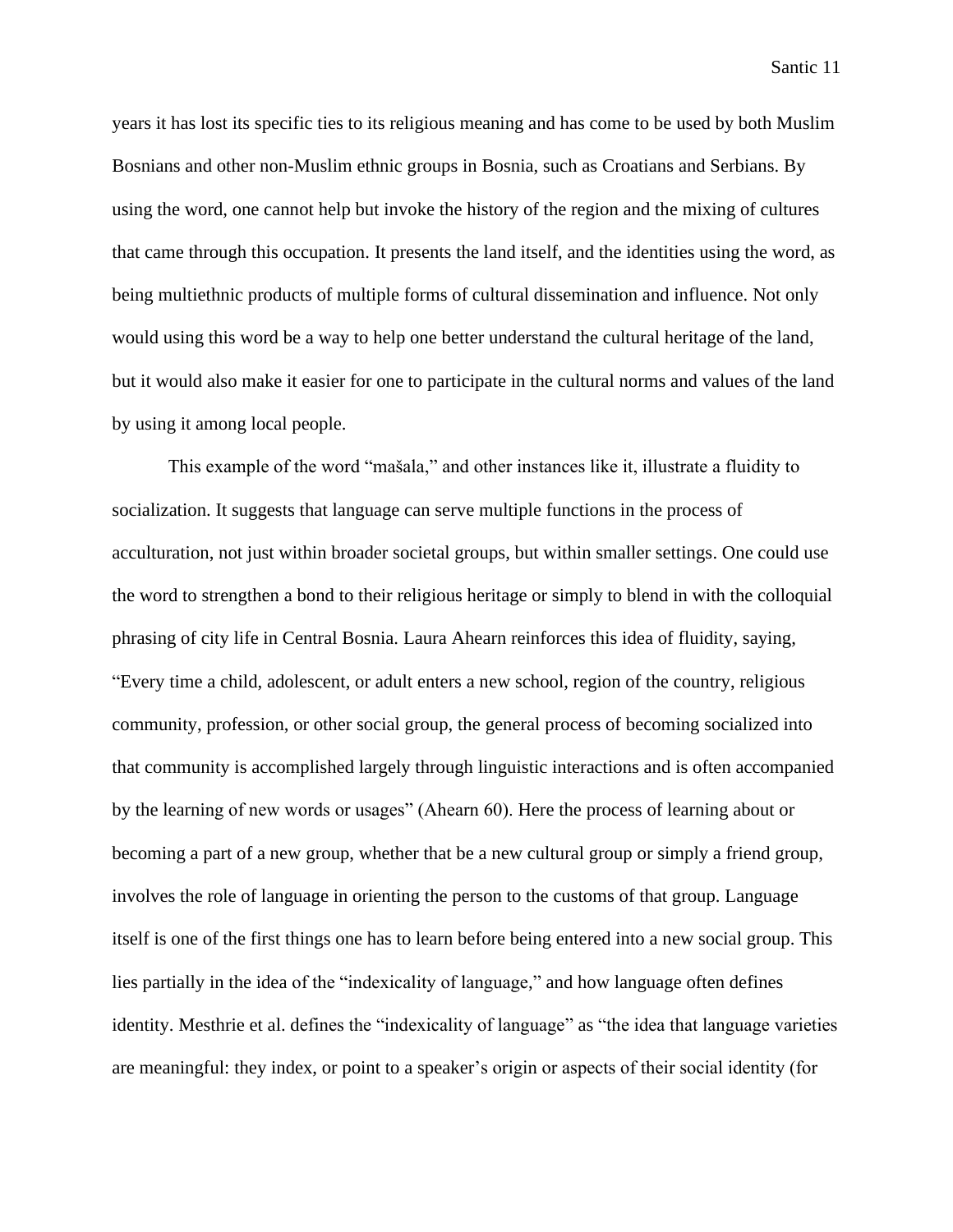instance, their social class or ethnic group), but they also carry certain social values related to the speakers who use them and the contexts in which they are habitually used" (146). This inherently shows that one's choice in language, and even in a smaller sense, one's simple word choice, points directly to the identity of the speaker, and the identity of the interlocutor in question. The way a person speaks or the language they choose to speak defines how that person sees themselves, especially in the social contexts of the conversations being had.

The context of a conversation, and the interlocutors, or rather the people on the other end of the conversation, become incredibly important when examining how people wish to socialize and present themselves. In the lens of speech accommodation theory, people often choose to either present themselves in favor with or against their interlocutor. Speech accommodation theory, or sometimes known as communication accommodation theory, presents the idea that language can be used to either "converge" with the interlocutor or "diverge" from the interlocutor. Convergence in this sense simply means to "adopt similar styles of speaking" while divergence simply means to "speak differently" (Mesthrie et al. 150). One would choose to "converge" if they wished to reduce a sense of distance within a social context from their interlocutors, while on the other hand, one would choose to "diverge" if they wanted to create more distance in a social context from their interlocutors. The underlying idea is that the interlocutor would view convergence as a favorable characteristic of the speaker, seeing that the speaker wishes to cater to the rules established in speech style by the interlocutor. Of course, the opposite is held true for divergence, with the idea that making oneself more distinct in speech patterns and styles is an attempt to encourage a negative appraisal of a speaker by the interlocutor. Mesthrie et al. makes an important distinction here saying that "Speakers do not necessarily accommodate to how their interlocutor actually speaks... speakers sometimes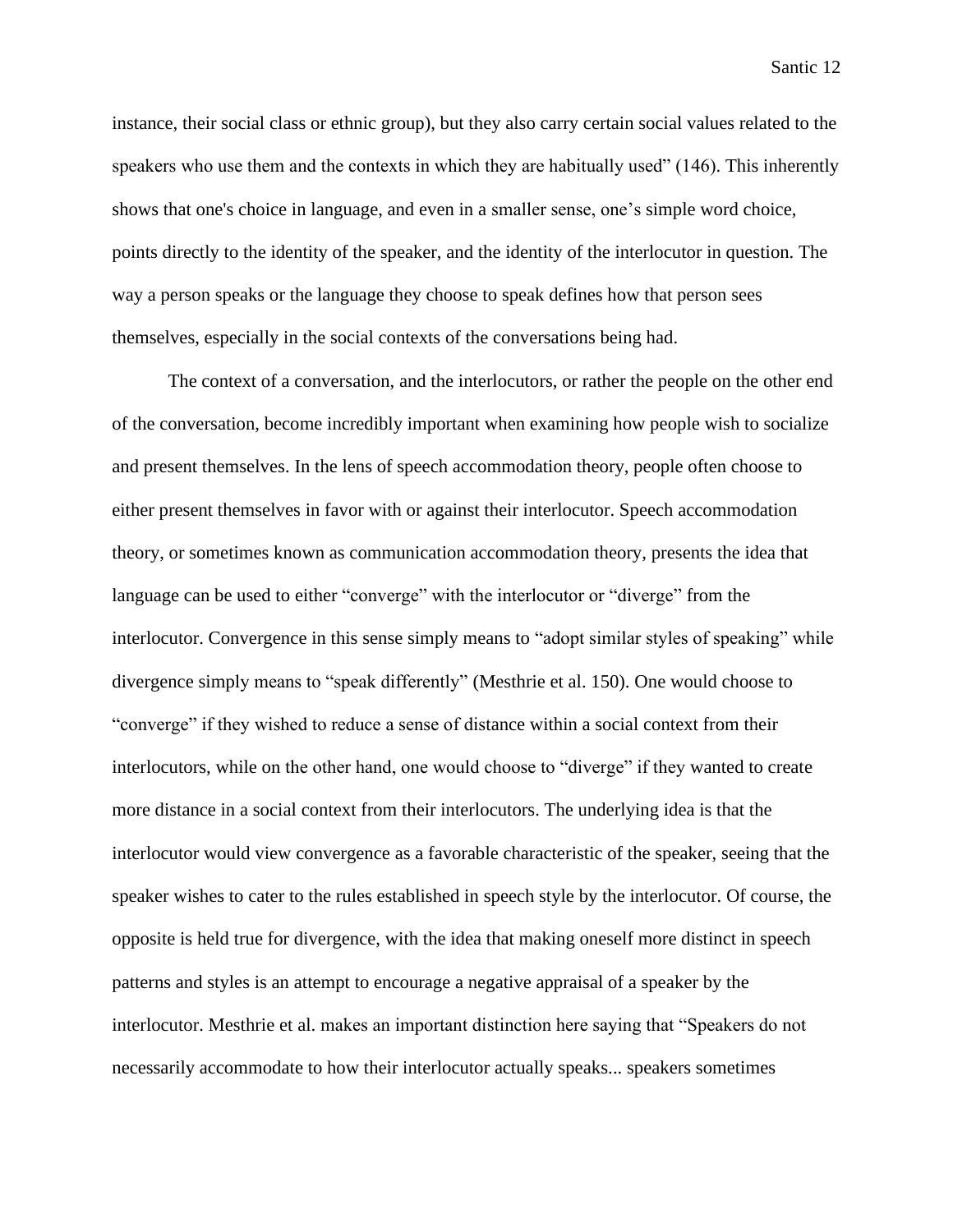converge towards how they expect their interlocutors to speak, rather than towards their actual speech" (151). This distinction makes it important to validate that the experience here is not only based in the reality of how the interlocutor will act, but more specifically, it is based in the perception of how the speaker thinks the interlocutor might act. What this creates is an array of language choices that allow for the speaker to choose how they wish to be perceived or seen as based on their own cognitive models of what the context of their conversations require.

This idea of the speech accommodation theory becomes quite influential within "codeswitching" studies, especially when it is viewed with the context of Susan Gal's idea of unmarked and marked language choices. What she essentially points out here is that there are two major language choices: marked and unmarked language choices. Unmarked language choices are those that are expected given the social context of the conversation, while marked language choices are those that are not expected within a specific social context. As speech accommodation theory points out, these language choices can be used to index an identity that a speaker wishes for an interlocutor to see themselves as having. It allows for them to establish what their roles are within the conversation. As Mesthrie et al. puts it, "Marked choices may function as attempts to redefine aspects of the context, or the relationship between speakers" (166). By choosing to use marked language choices, a speaker may diverge from their interlocutor and redefine their social position, placing themselves in a position as being more distinct from their interlocutor. This helps create a great amount of agency within a speaker's role of socialization, allowing for them to make specific language choices, whether it be consciously or unconsciously made, that establishes how they wished to be seen within a conversation. These language choices become incredibly important in defining "code-switching" itself and its uses. To begin with, before delineating what the major definitions are behind code-switching, it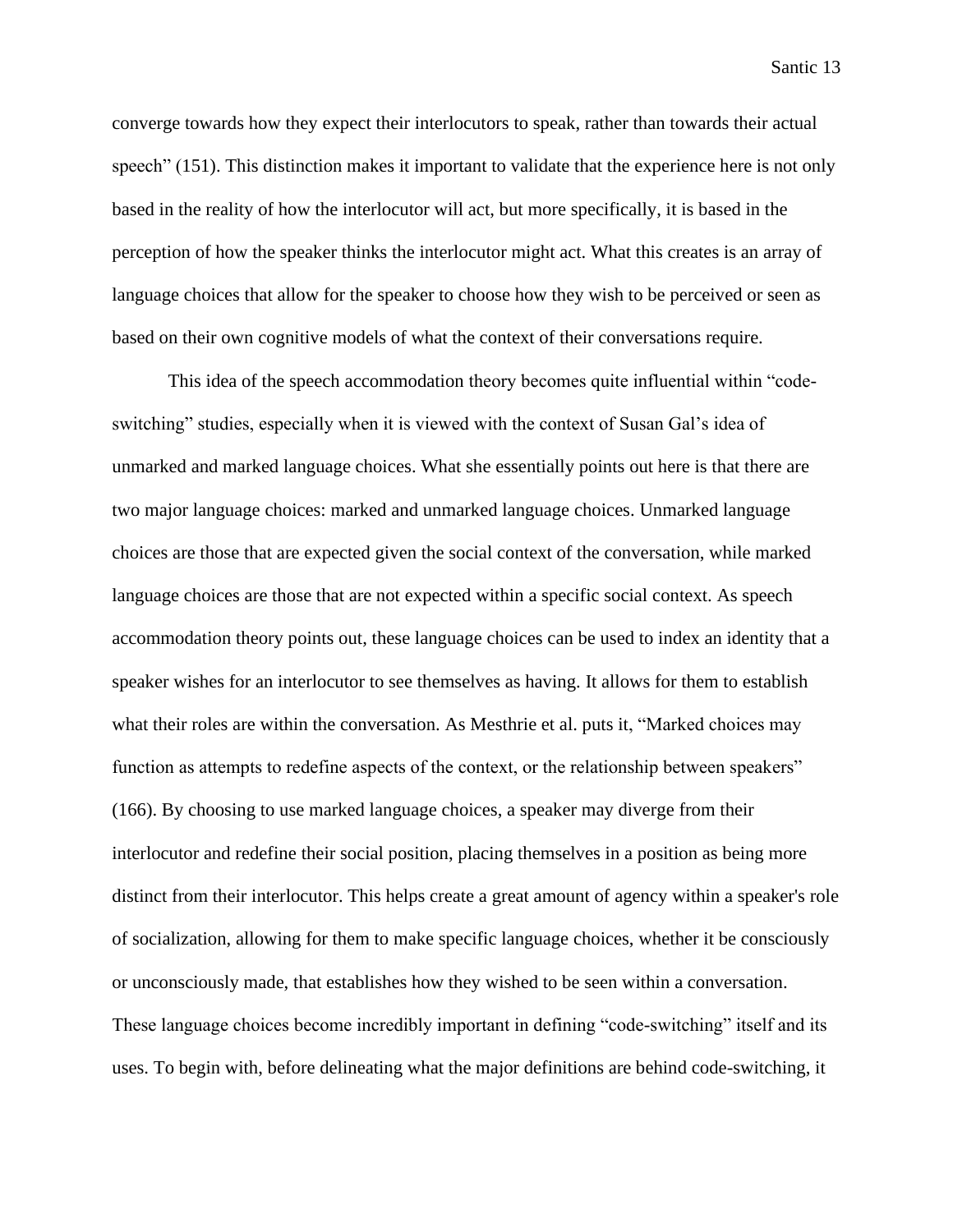is important to simply explain what "code" itself means. In general, as linguist Erman Boztepe defines it, "code" is a "relatively neutral conceptualization of a linguistic variety – be it a language or a dialect" (4). It is a stand-in for language variety, allowing for any individual persons' conception of what language means to fit within its broad borders. The problem with having an open and generalized term such as "code" is that many people could be defining it within their specific boundaries of how they understand what language means without ever making that distinction explicit, thus, obfuscating the conversation surrounding "codeswitching." As linguist Chad Nilep points out, "By defining code simply as a language (or variety of language) without first defining these basic terms, scholars have essentially put off what should be a foundational question" (16). This makes it impossible for anybody or any definition to be on the same page. However, this might simply just be an indefinite and necessary fact of life behind the term itself and of code-switching in general. As Nilep later points out, following the works of Alvarez-Caccamo, "Languages have codes; they do not comprise codes. A language user thus makes use of a code or codes when speaking, listening, etc. The precise nature of any language user's codes cannot be ascertained by an analyst nor by fellow speakers" (16). What this points to is the fact that "codes" themselves are individualized to a particular person, and that although there might be some commonalities within social groups on what "codes" are consistently used, it does not mean that the "code" itself is determined on a systematic level by any language or group of people. This suggests that a big aspect to "codeswitching" is that it is inherently a personal mode of dialogue, and that to restrict what can be considered "code" takes away the agency of the speakers who utilize such a skill. It also suggests that only a speaker can ever truly know why a specific "code" was used in a conversation because of this personal level of autonomy that places intent squarely in the hands of the speaker.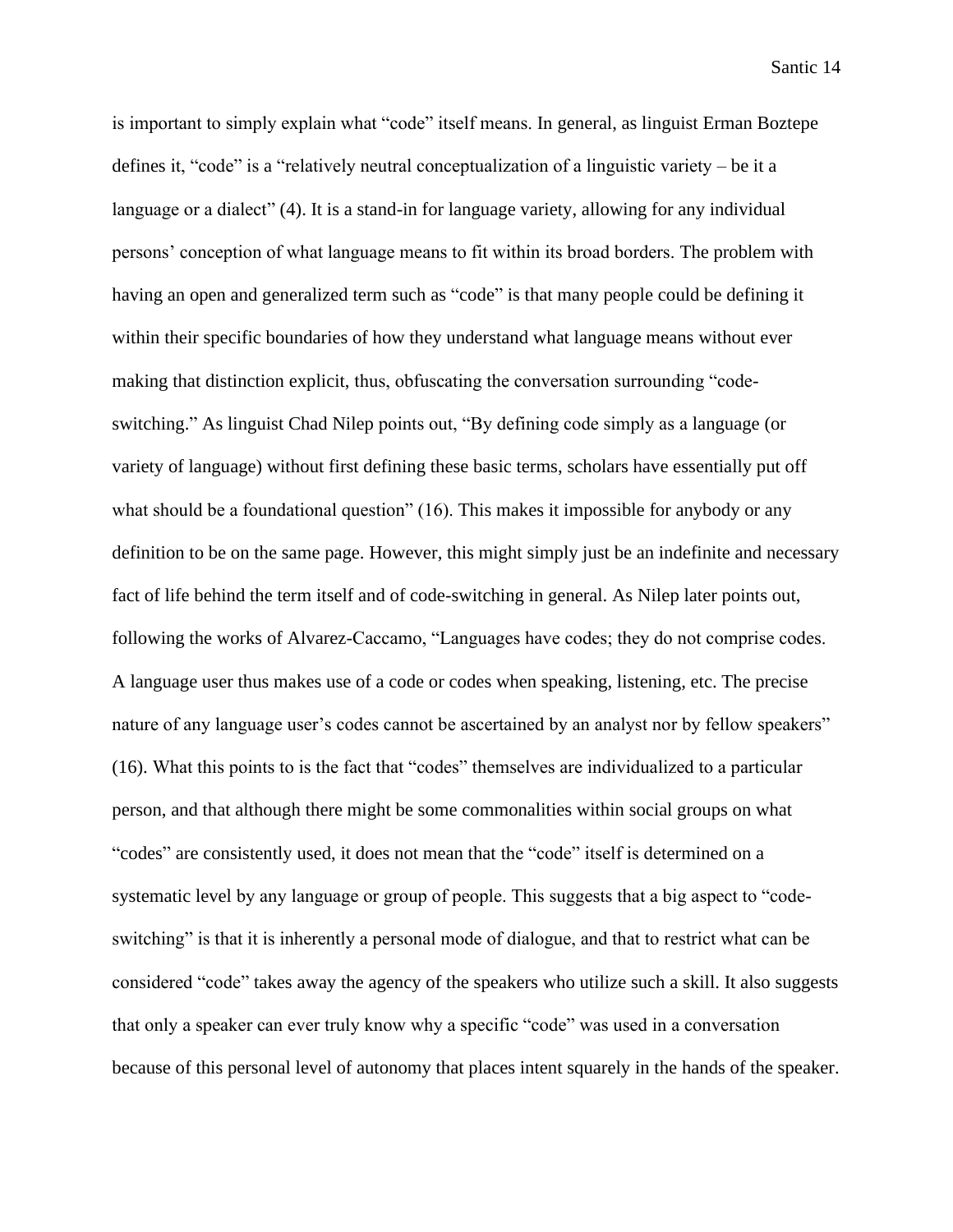When examining the necessity of code-switching to be a personal act and decision, the question that arises within sociolinguistics is then how can it be systematically studied. How can something like sociolinguistics define code-switching without taking some level of autonomy away from the individual? How can code-switching be studied in a systematic way if the only person who knows its intent is the speaker? For the most part, this seems to suggest that this level of individualism within code-switching must be accounted for to provide exceptions to any rule placed on the practice of "code-switching." Some people have made attempts at answering such dilemmas in "code-switching," with one person being Nilep, who suggests that "it will be preferable to observe actual interaction, rather than starting from assumptions about the general effects of code-switching" in order to define "code-switching" and its functions (10). This relays much of the need for strict systematic observations within social sciences, pushing the idea that unless the conversation is seen on a case-by-case basis, a function of code-switching cannot be determined with simple generalities at hand. However, this makes it incredibly hard to impose any sort of limit to how code-switching works and how it can be defined. One possible way of providing some sort of structure to the concept of "code-switching" could be found perhaps in providing some sort of backbone that people could work from. For example, Susan Gal suggests that one should look at "code-switching" as "norms associating codes with general spheres of activity as 'not rules to be obeyed, but requisite knowledge to build on in conveying one's communicative intents'" (Boztepe 13). This slightly pushes back against Nilep's claim and suggests that a generality is an acceptable place to start; however, as Nilep suggested, looking at the individual use and how it builds off of previous uses of "code-switching" provides a much more holistic view on how "code-switching" actually functions within a specific instance. Examining "code-switching" in terms of a personal choice, built upon traditions and general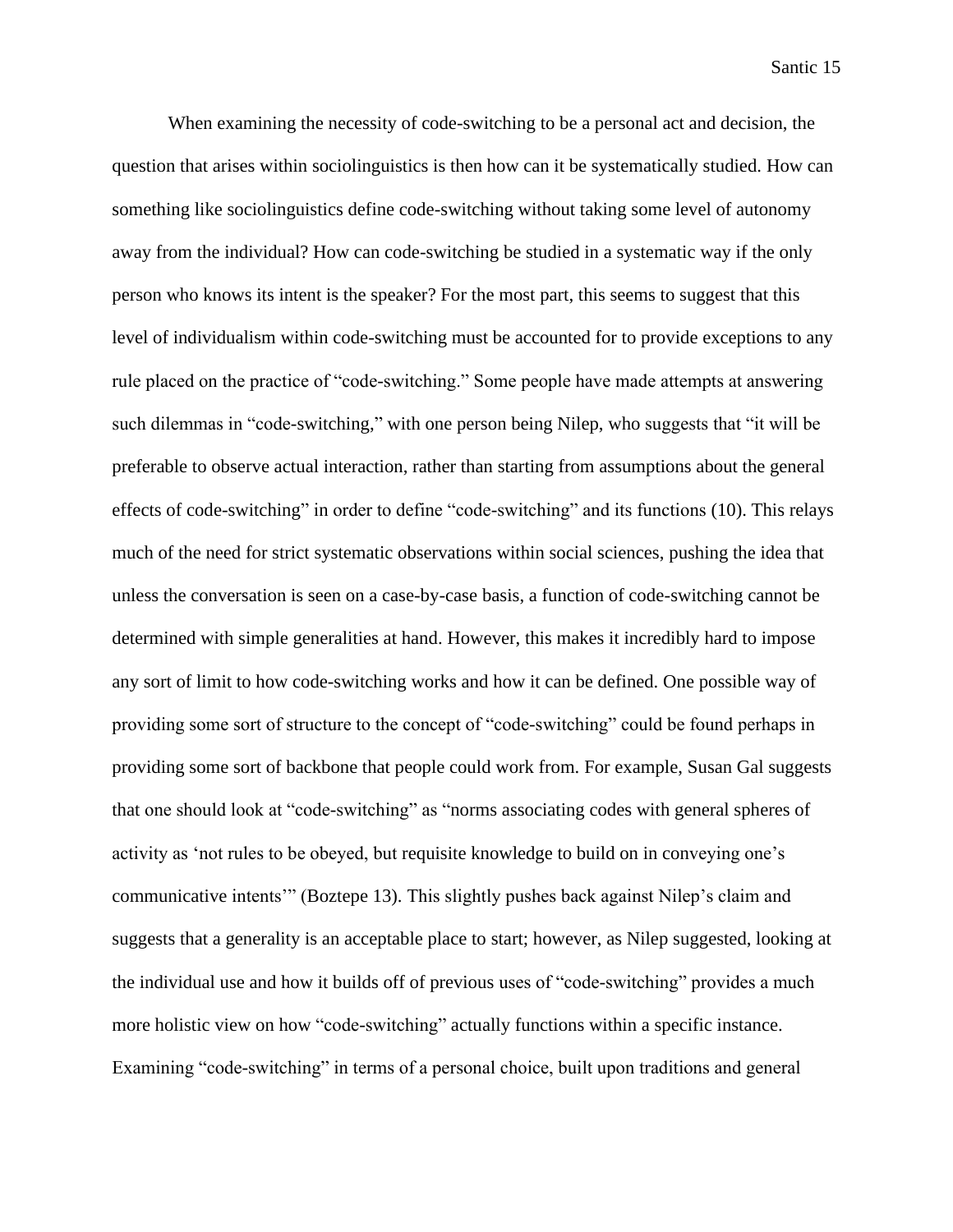forms that are found commonly in one's group makes it much easier to solidify what codeswitching functions as without taking a person's autonomy away from them in their interactions. Yet, the problem still remains, can an observer, or even an interlocutor, ever truly extrapolate intent from the speaker in any turn of a conversation?

The answer to this question of intent seems to be answered primarily through societal lenses. In general, there are two perspectives to sociolinguistics answering this question, that being "micro-sociolinguistics" and "macro-sociolinguistics." "Micro-sociolinguistics" as Mesthrie et al. defines it is a field of studies that focuses on "language in society for the light that social contexts throw(s) upon language" (5). Essentially, it focuses on the finer grains of language itself, utilizing social contexts to help develop why people make the linguistic choices they end up making. It focuses almost on an individual level, trying to see how society explains the individual and their linguistic choices. On the other hand of this exists macrosociolinguistics. Mesthrie et al. defines it as "a sub-part of sociology, which examines language use for its ultimate illumination of the nature of societies" (5). This macro lens attempts to switch the perspective, viewing how society is built and affected by larger movements and trends in language. It requires much broader generalizations attempting to see how smaller groups and their language choices affect society at large. The main problem with the division between these two perspectives is that they are not mutually exclusive, and more importantly, they are, in a way, inseparable features of language. Both perspectives can exist at the same time because when language relates to society, it is not a one-way street. As language affects society, society affects language back. This is primarily why many, like Mesthrie et al., consider them to be "alter egos" rather than "dichotomized pair(ings)" because they are simply examining the same phenomenon, but from different points of view. To have a holistic perspective, on something like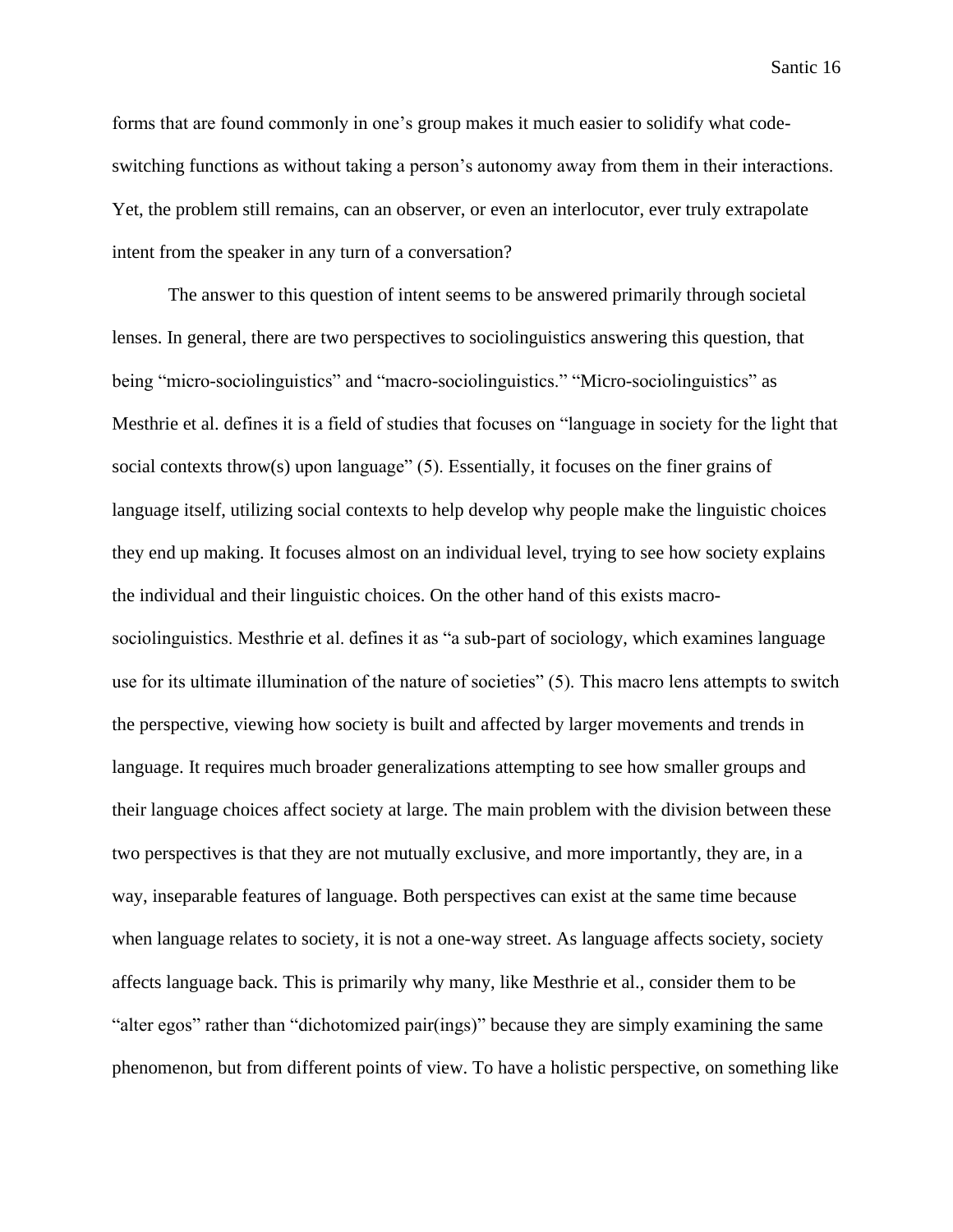code-switching, one must have both a macro and micro level of analysis in order to see the reciprocal interactions between society and language.

In terms of code-switching and the autonomy one has over the "codes" they use, these micro- and macro- perspectives attempt to define intent through broader methods of observation. Although they might be different perspectives, they utilize similar techniques of systematic observation that is required of all sciences like sociolinguistics. For example, Boztepe, in laying out the differences between micro-sociolinguistics and macro-sociolinguistics, writes, "The basic premise of the macro - perspective is that there are societal norms of code choice, which, in turn, are associated with certain types of activity. From the micro- perspective, code-switching is seen as a strategic tool at the disposal of speakers through which social reality is created, and conversational functions ranging from signaling dual membership in the two communities to simply emphasizing a message are conveyed" (21). Here, Boztepe shows the macro-perspective as being one that relies on correlations. It does not give definitive explanations of causation, but rather, it points out how specific societal norms of code-switching are associated with certain broader activities. With the case of micro-perspectives on code-switching, Boztepe points to the use of inference and extrapolation. Abstract ideas or theories are applied to observed conversations and the code choices made within said conversations. Within both cases, intent is never directly seen or stated by the speaker, but instead the spectator uses scientific methods of observation to theorize about how code choices are made and how they relate to society at large. It's a practical way of studying "code-switching" and examining how it works; however, it seems to be limited in what it can truly observe.

This limitation in what sociolinguistics can actually extrapolate from observation becomes quite important when it is realized that many of the decisions made exist within one's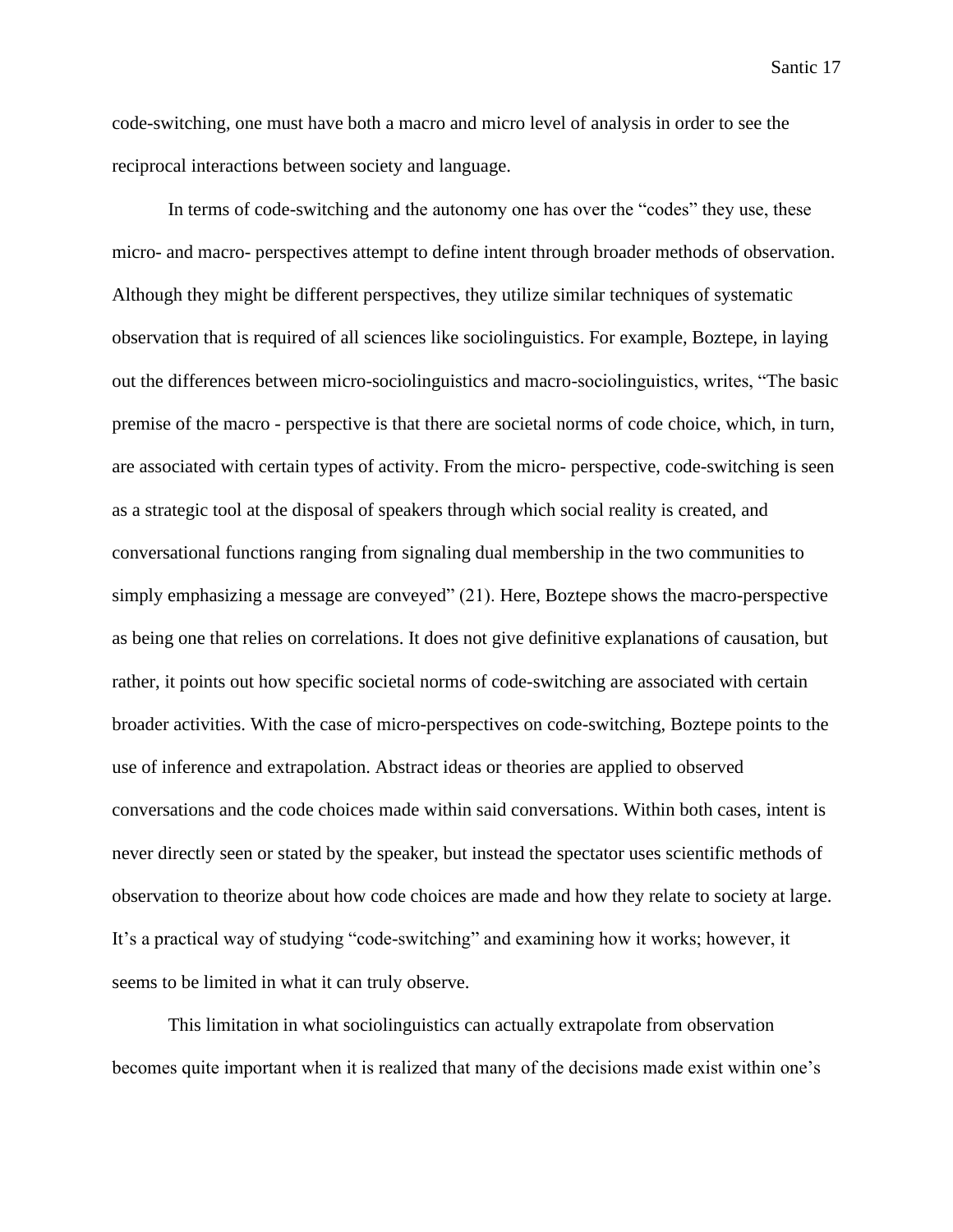cognitions, and that many sociolinguistic methods of observing this rely solely on behavior. Methods like matched-guise tests, surveys, and participant observations, used commonly within sociolinguistic studies, do not often provide enough room for the participant/speaker to explain their language choices. More often than not, these methods rely heavily on observing language behavior and the observed effect it has on the conversations at hand and the relationships involved. It seeks to explain "code-switching" only in what is observed between participants within a conversation, not necessarily the thoughts of these participants. However, if, as the famous linguist Carol Myers-Scotton suggests, "speakers hold in their minds metarepresentations of the likely social consequences of their linguistic enactments of their personal goals" it would hold that one should hear what these metarepresentations actually are from the speakers themselves (Mesthrie et al. 172). Yet, this seems to be rarely done, perhaps because the point again in sociolinguistics is to observe language in a scientific way, relying on what is seen and not what one believes. Some like Chad Nilep define this as the fundamental goal in studying code-switching, writing, "Code switching is a practice of parties in discourse to signal changes in context by using alternate grammatical systems or subsystems, or codes. The mental representation of these codes cannot be directly observed, either by analysts or by parties in interaction. Rather, the analyst must observe discourse itself, and recover the salience of a linguistic form as code from its effect on discourse interaction" (Nilep 17). This explanation points to the idea that the only concrete way to define code-switching and its functions is to take record of the discourse itself and of any interaction that emerges between participants because mental representations of code-switching, and thus, the speaker's intent, are impossible to observe in a scientific way. It's important to note though that this view does not necessarily constitute the whole view of sociolinguistics as a field, since it varies so much in it all its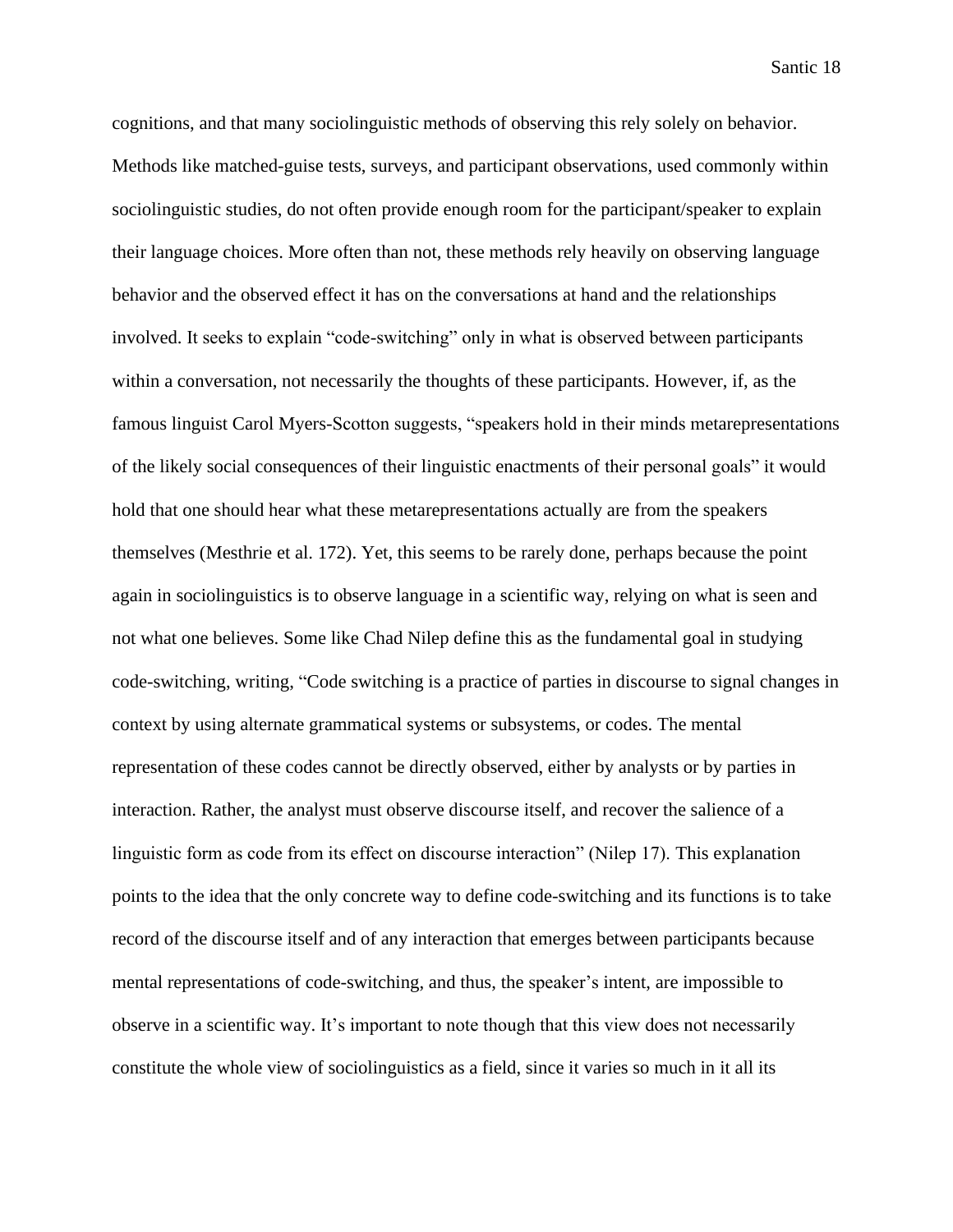definitions; however, it does, at the very least, create an understanding stemming from the trend of linguistic theorists using observational methods of behavior as a primary method of analysis within studies of code-switching.

This limitation of the sociolinguistic conception of code-switching, as seen only through the eyes of observation, seems to limit a speaker's autonomy, or at least their communicative ability to convey intent. Within sociolinguistics, emphasis is placed on the effects of behavior rather than a person's mental reasoning behind their language choices. Here, individuals cannot necessarily give voice to what they believe to be the intent behind their choices, at least not when sociolinguistics is involved. However, other possible perspectives and fields of study might be able to help fill in the gap and account for intent. One of these of course is the field of literature and literary studies. Here, literary understandings of code-switching seem to account for this personal level of autonomy within code-switching, directly speaking to the intent of the author or the characters in employing code-switching. This is not to say that literary understandings of code-switching do not also look at the behaviors involved in code-switching and the social context through more objective means of observation seen within sociolinguistics, but rather, that through different means, an author is able to build on these objective behaviors and provide a window into the intended meaning of using any one specific code in a text.

To begin with, it is important to note that literature and its use of code-switching parallels sociolinguistics and its development of the field and its linguistic purposes. It uses similar methods of observation to portray code-switching as it is seen in the real world by the multilingual communities that utilize it as a mode of discourse. Holly Martin, a literary professor on ethnic American fiction, supports this idea by writing, "Ethnic minorities and their languages are part of the social stratification of the United States, and therefore, a mixture of languages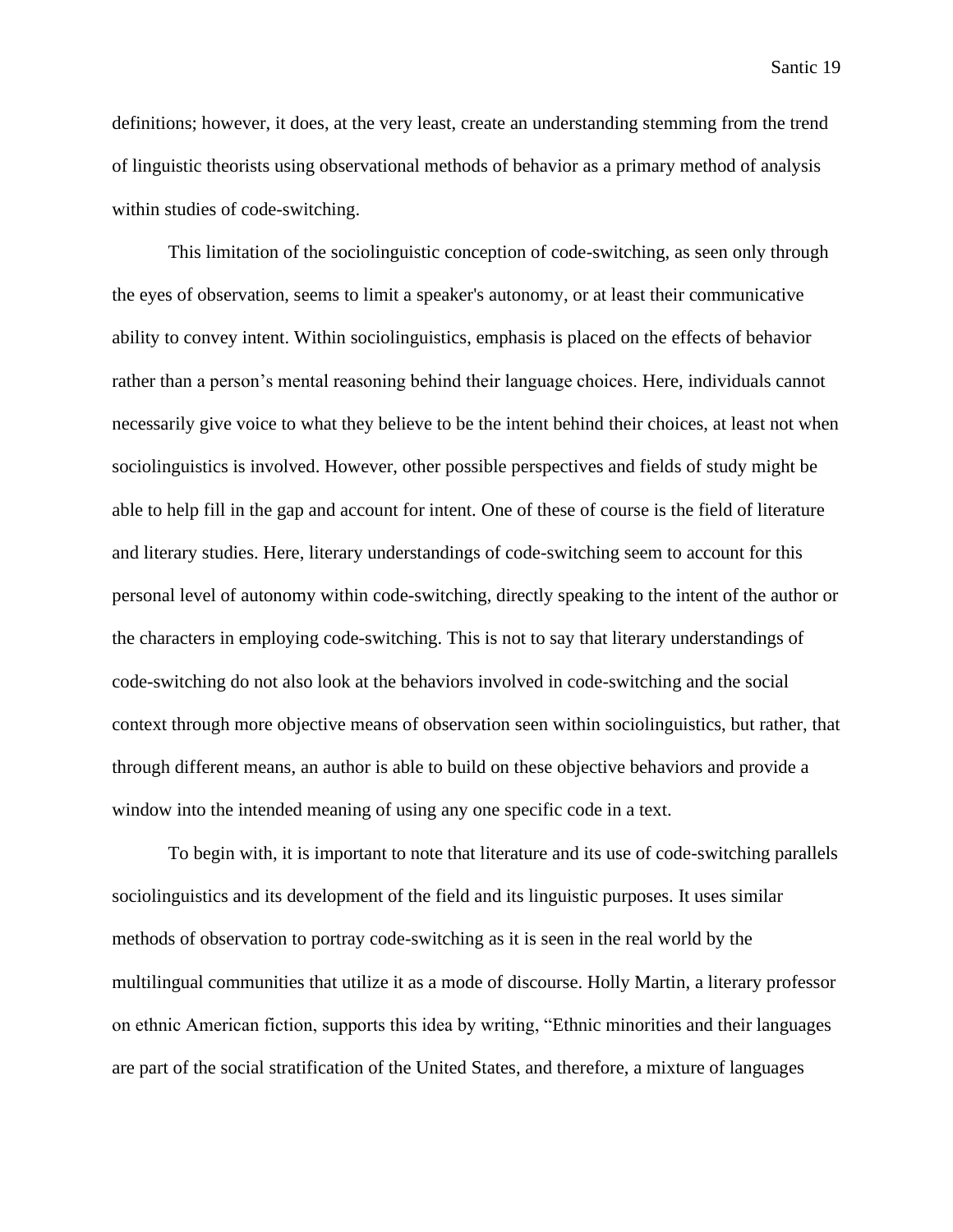within literary works – and varieties within those languages – reflects the dialogue that occurs regularly within the US" (404). She essentially maps out the fact that literature uses a form of mimetic or reflective code-switching that attempts to show the diversity of language that exists within our real world, while also trying to show us how it functions in the real world. For the most part, this mimetic quality looks quite a bit like what sociolinguistics does with codeswitching, in that it uses observation to show how code-switching as a behavior affects discourse. This point is further boosted by the studies of Alexandra Alexandrovna Gamalinskaya, who explored the ability of Gregory David Roberts' novel *Shantaram* to effectively reflect the models of discourse functions that code-switching can accomplish within a turn of speech. For example, Gamalinskaya notes how within code-switching John Gumperz lists "addressee specification" as one of the accomplishments and functions of code-switching, wherein by switching from one code to another, a speaker can exclude or include a member in a conversation based on their understanding of the languages used. She writes that in the novel the "heroine [switches] to a language that only the referent could understand in order to hide the information," exemplifying how literary code-switching serves as a reflection of what is seen in real life, and subsequently what is theorized within sociolinguistics (Gamalinskaya 476). This method of observation within literature is not inherently the same type of systematic and scientific observation found in sociolinguistic studies of code-switching. It is a more personal form of observation that relies on the speaker's own interpretation of observed linguistic practices, meaning that the speaker can come to the same conclusions that sociolinguists come to; however, the process in doing so is not designed to be inherently objective in its observation. Again, the literary study of code-switching in this sense follows some of the same principles of observation that sociolinguistics does as it studies how code-switching operates in a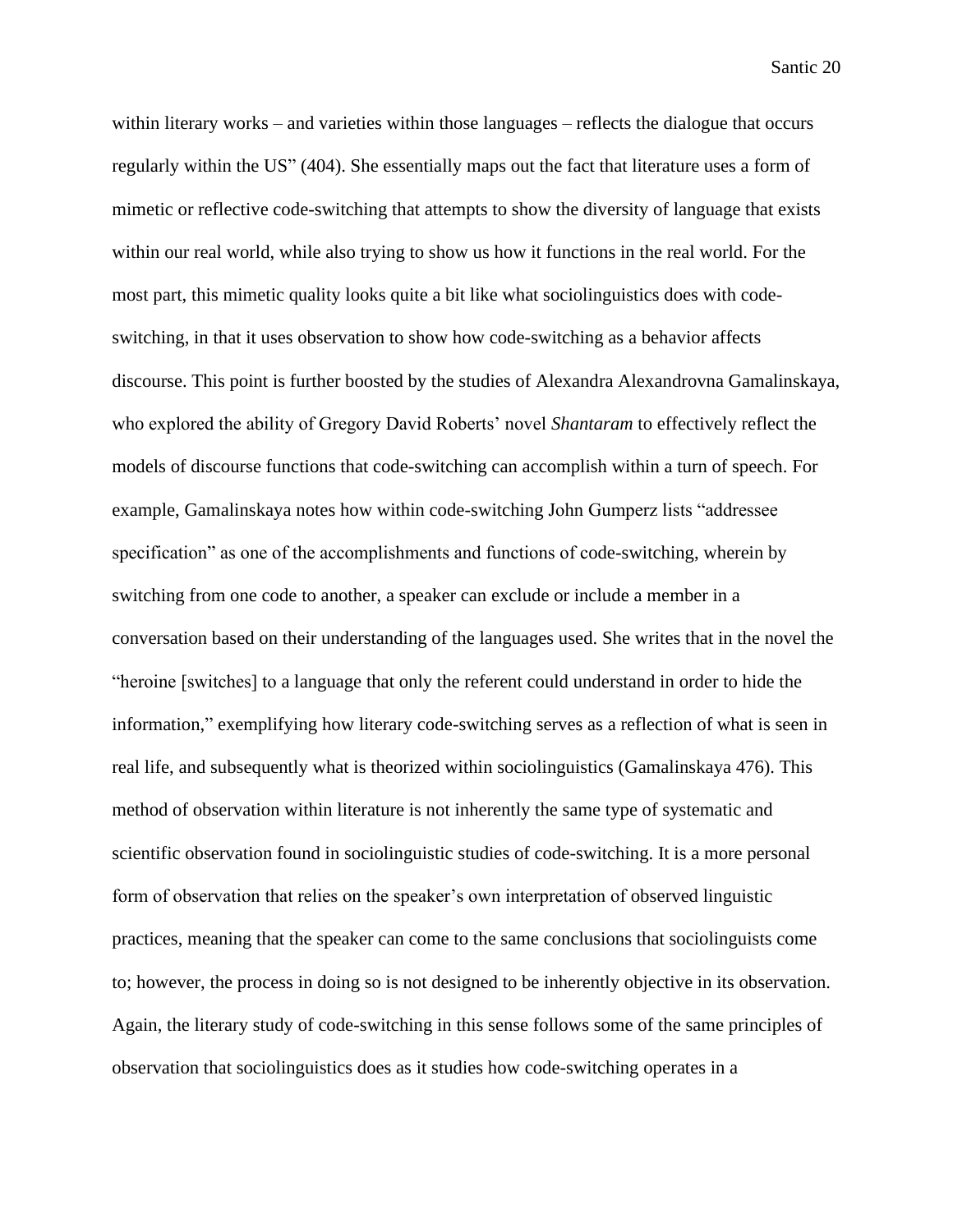conversation, yet it becomes personalized in the process and allows room for a greater degree of informed interpretation.

As noted, although literary code-switching serves a mimetic function, it is important to note that it is not only a device that serves to act as a mere copy of sociolinguistic definitions and methods of analysis within code-switching studies, but rather, it builds upon what observations are made of the real world and adds an introspective and personal level of reflection that complicates the depictions of code-switching within literature. Domnita Dumitrescu, in exploring Garry Keller's views on Chicane literary bilingualism, states that literary code-switching "pursues other goals of aesthetic nature" other than just mirroring what is seen in society (357). This points to the idea that when code-switching is used within literature, it can serve as a tool within an author's repertoire to add to the narrative style, and thus effectively build upon the atmosphere of the novel, fitting form to function. The only problem with this view is that, although true to a certain extent, it makes literary uses of code-switching seem quite surface level, as if its only function is to be a useful tool in boosting the author's credibility through their mixed styling of languages. However, literary code-switching is much more meaningful and effective than just a stylistic flourish. It serves a deeper purpose of adding to the perspectives depicted within the novel. As Martin writes, "For multilingual authors, switching between two or more languages is not an arbitrary act, nor is it simply an attempt to mimic the speech of their communities; code-switching results from a conscious decision to create a desired effect and to promote the validity of authors' heritage languages. Literary code-switching … create(s) a multiple perspective and enhances the author's ability to express their subjects" (403-4). Here, Martin depicts literary code-switching as one with profound intent and effect, tying its use not just to stylistic forms, but rather to a deeper tradition of heritage that depicts a character in a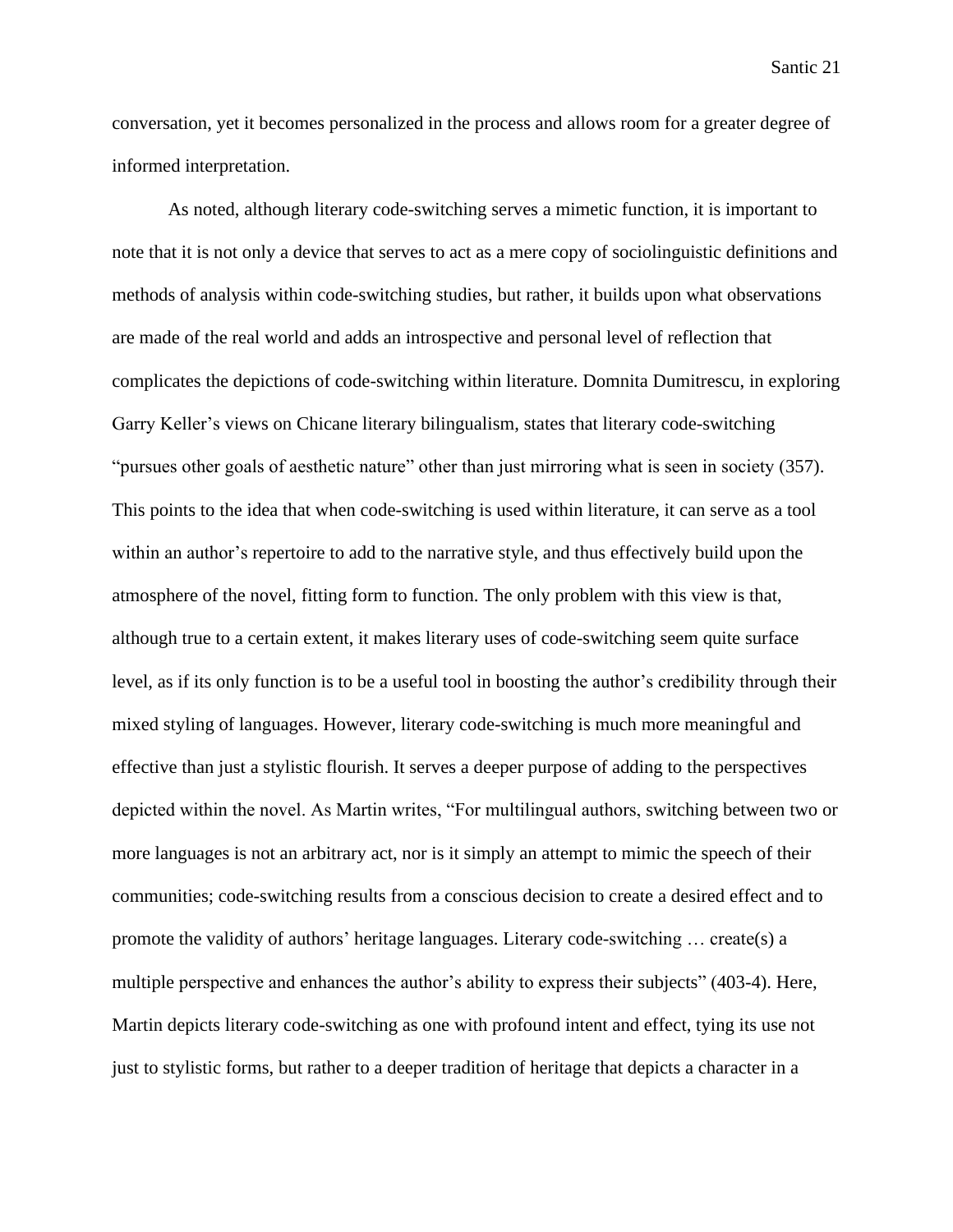fuller bodied way. Essentially, literary code-switching exists to validate an author's culture and/or their characters' heritages by using code-switching to help express themselves in the fullest capacity.

This sense of heritage within literary code-switching is not just something discussed by scholars alone, but also by authors themselves. Specifically, writers including Gloria Anzaldúa and Amy Tan reflect on their use of literary code-switching and of code-switching in general, pointing to its role within their works, and to a larger extent, most of literature itself. To begin with, Gloria Anzaldúa within her seminal work, *Borderlands/La Frontera: The New Mestiza*, writes about the power of her language choices within her life, noting its ties to her heritage and her identity. She writes, "So, if you want to really hurt me, talk badly about my language. Ethnic identity is twin skin to linguistic identity  $-I$  am my language. Until I can take pride in my language, I cannot take pride in myself" (Anzaldúa 81). This depicts the importance that language choices have in depicting one's own identity. It makes language something that does not just exist within the abstracts of theory, but rather, something that exists within the practical world of the people that make such language choices. Code-switching serves to show mixed identities, and to show one's relationship to their heritage through their relationship to their language choices. This becomes especially important to note for Anzaldúa as one looks at the preface to her book. Here she writes, "But we Chicanos no longer feel that we need to beg entrance, that we need always to make the first overture – to translate to Anglos, Mexicans and Latinos, apology blurting out of our mouths with every step. Today we ask to be met halfway. This book is our invitation to you from the new *mestizas*" (20). Anzaldúa clearly states the intent of her literary use of code-switching in her book. She shows with an immense amount of clarity that the use of code-switching in *Borderlands/La Frontera* is to gain legitimacy and respect for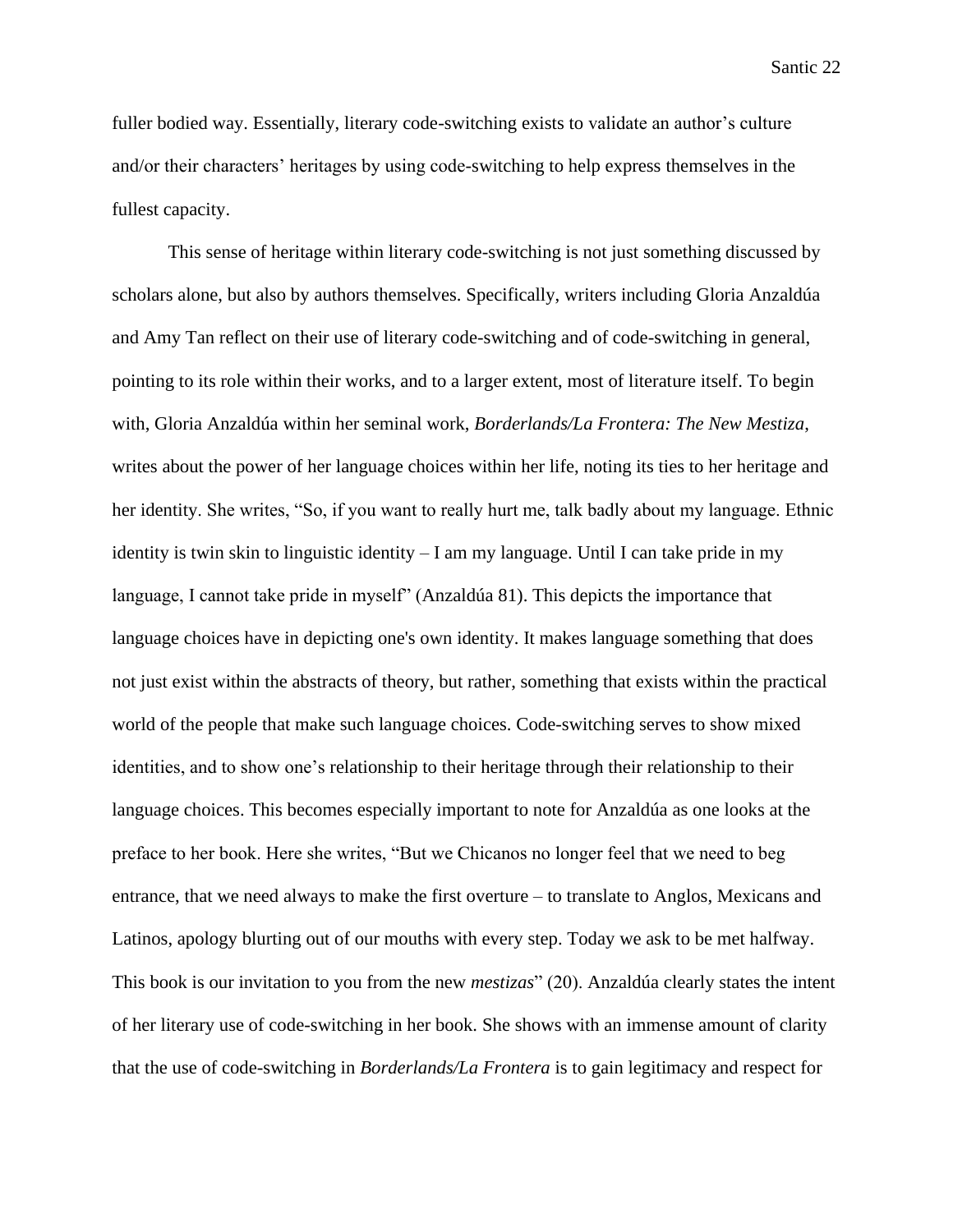her "ethnic identity" through her "linguistic identity." She wishes to be met halfway in her Chicane identity by Anglos and Mexicans alike through her code-switching, so that she no longer has to feel inferior in embodying the mix of cultures that are inherent to her identity. This shows how clearly she can show intent in her code-switching through her literary body of works, especially as she employs code-switching in her statement of intent.

Much like Gloria Anzaldúa, Amy Tan develops this sense of entwined heritage in literary uses of code-switching, while also exploring the legitimacy of literature to show intent in codeswitching. Within Amy Tan's famous article, "Mother Tongue," in which she discusses her use of language throughout her life and her works, she parallels many of Anzaldúa's comments on language identity and intent. To begin with, Tan explores her different uses of English within her life, making a distinction between the forms of "standard English" and the forms of English she used at home with her mother, referring to a form of Chinese and English code-switching. She writes, in respect to the English she used with her mother, "It has become our language of intimacy, a different sort of English that relates to family talk, the language I grew up with." As with Anzaldúa, she depicts language as being intimate with one's heritage. However, she expands upon Anzaldúa's description, making a more explicit connection not just to her ethnic identity but to her familial identity as well. For her, code-switching can be equivalent to the language of sentimentality and emotional ties, indicating that one's heritage is important in their emotional expression. Continuing on with this, Tan explicitly states, "Language is the tool of my trade. And I use them all – all the Englishes I grew up with." This creates an explicit connection between code-switching and literature. Code-switching in all of its forms is something reflected upon and used to the writer's benefit; yet, Tan describes going beyond stylistic tools. She writes, "And the reader I decided upon was my mother … So with this reader in mind … I began to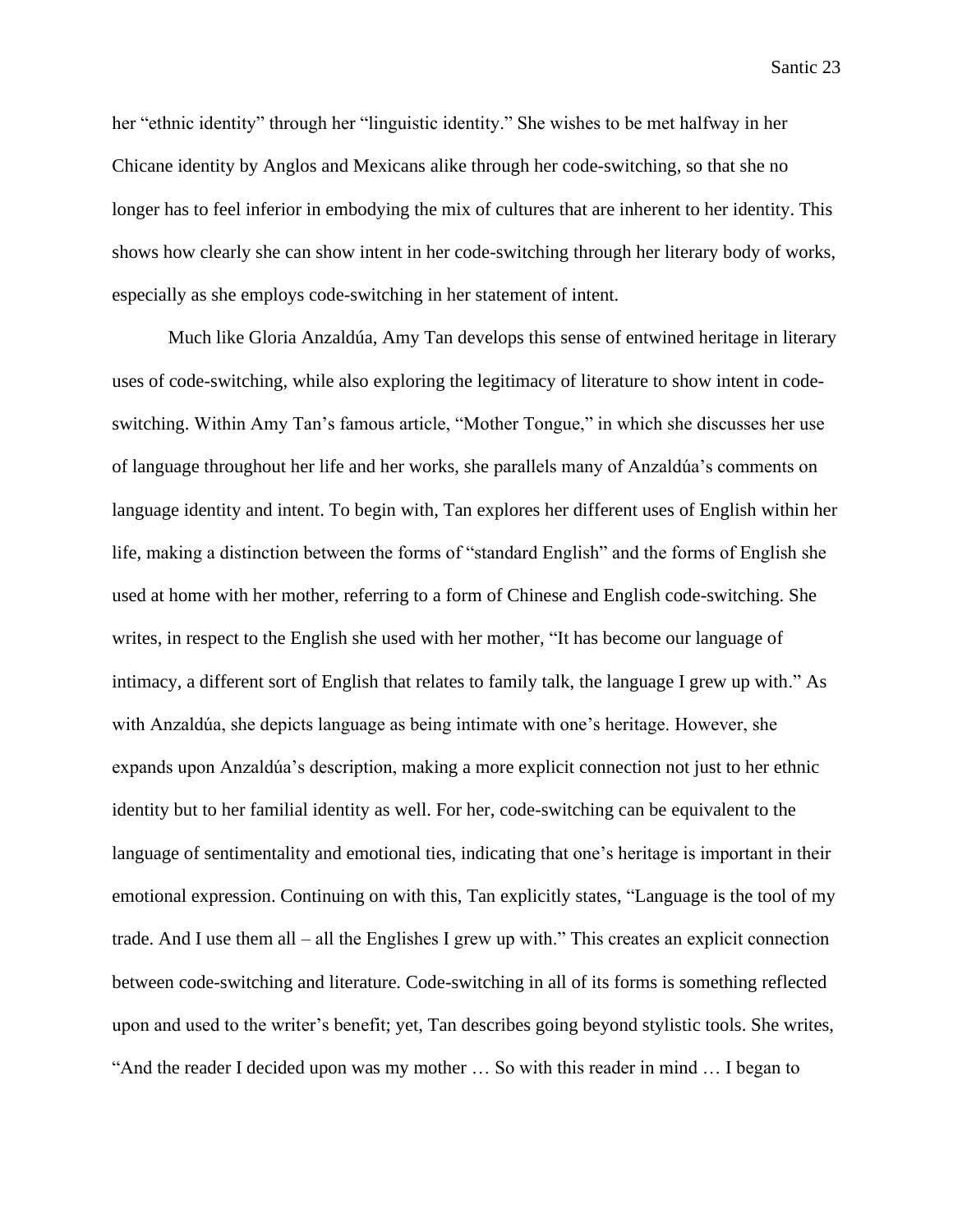write stories using all the Englishes I grew up with  $\dots$  I wanted to capture what language ability tests can never reveal: her intent, her passion, her imagery, the rhythms of her speech and the nature of her thoughts." To finally drive the nail in the coffin, Tan shows that when she writes she keeps her mother in mind as her reader. She keeps in mind a person who uses the same "Englishes" as her, and thus, understands her code-switching. In doing this, she can reveal the "intent" and "nature of thoughts" of a person who uses these codes in alternation. She is essentially telling people that literary code-switching can delve directly into her mind, her characters' mind, and the minds of people who use these same codes like her mother, revealing a deeper intent to their deliberate actions.

Using Tan's and Anzaldúa's understandings of literary code-switching, in conjunction with literary scholars' explorations of code-switching in ethnic American literature, it becomes quite clear what the defining difference is between literary code-switching and sociolinguistic code-switching. Literary code-switching is a way of accounting for sociolinguistics' inability to, or rather its indifference of, understanding a speaker's intent in code-switching. Literary codeswitching mimics much of the same observations that sociolinguistics notes of code-switching's behavioral manifestations; however, it takes into account the mental representations of the purposes a speaker might have behind their code-switching. It reveals the intent of the author's code-switching, while also revealing the intent behind their character's code-switching. This allows for a person, whether it be the author in mind or their characters, to have a greater amount of autonomy in choosing to code-switch in ways that fall in line with their intent. It takes explorations of code-switching out of the hands of social scientists and places them directly into the hands of those "code-switching." Having this understanding of what code-switching within literature can do, allows for one to better understand instances of code-switching within a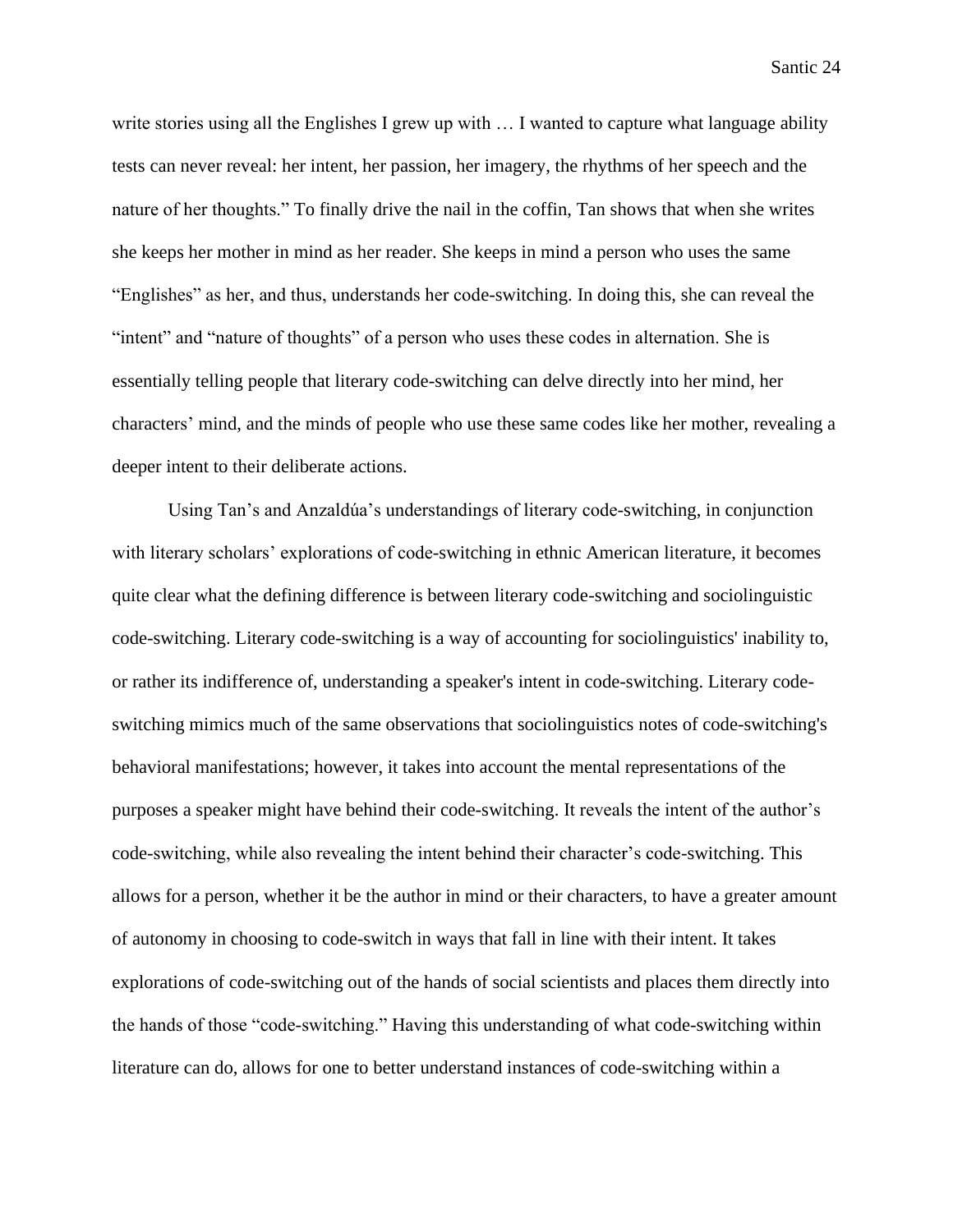specific text. It allows people to look for the purpose, whether it is directly stated or alluded to within the narrative and its themes. This can help explore the works of those like Louise Erdrich, who uses code-switching with varying intents in most of her works.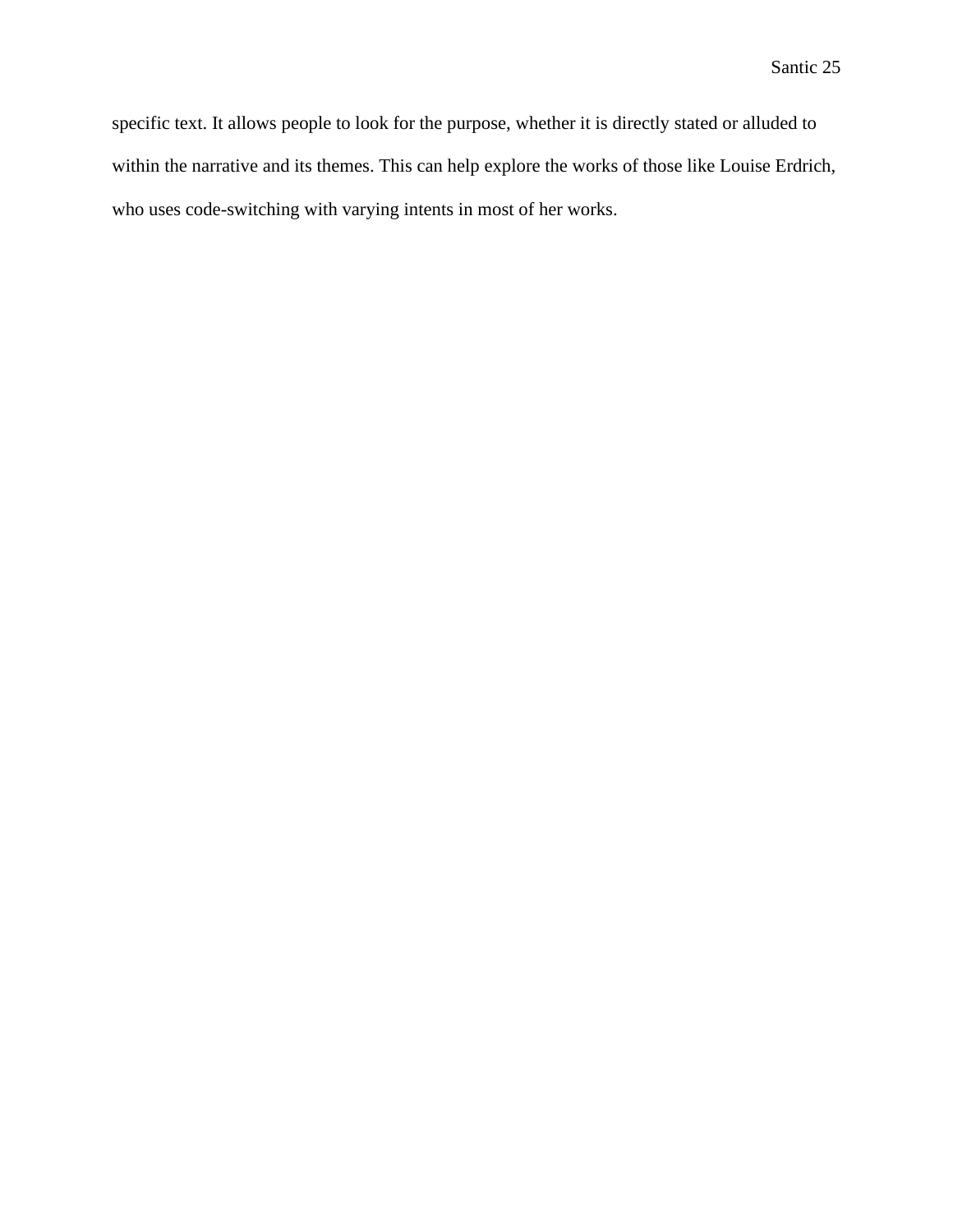# *Love Medicine*: Code-Switching as Signage in "Ojibwe Country"

The development of code-switching within Louise Erdrich's works understandably coincides with the development of Louise Erdrich's own personal journey in learning the Ojibwe language<sup>1</sup>. Erdrich shares her development as a speaker of Ojibwe within quite a few of her own nonfiction works, with *Books and Islands in Ojibwe Country: Traveling Through the Land of My Ancestors* and "Two Languages in Mind, but Just One in the Heart" being her most significant ruminations on her own language acquisition as it relates to the Ojibwe language. Within these works she points to the fact that she did not grow up having Ojibwe as her first language. She writes, "My grandfather, Patrick Gourneau, was the last person in our family who spoke his native language, Ojibwemowin, with any fluency. When he went off into the Turtle Mountain woods to pray with his pipe, I stood apart at a short distance, listening and wondering. Growing up in an ordinary small North Dakota town, I thought Ojibwemowin was a language for prayers, like the solemn Latin sung at High Mass" (*Books and Islands* 68). Growing up, she revered the language and saw it as an important medium for her family's spiritual identity; however, she herself did not possess the knowledge to speak the language fluently. Eventually, over time, her growing curiosity about the language pushed her to gain a deeper understanding of Ojibwe. Erdrich writes, "I wanted to get the jokes, to understand the prayers and the *aadizookaanag*, the

 $<sup>1</sup>$  Elizabeth Wilber also explores the use of code-switching within Louise Erdrich's works in her MA thesis,</sup> *Persevering Through Preservation*..., in order to create a dialogue between Erdrich and Patricia Grace, examining how indigenous languages shift power dynamics in global Anglophone literatures.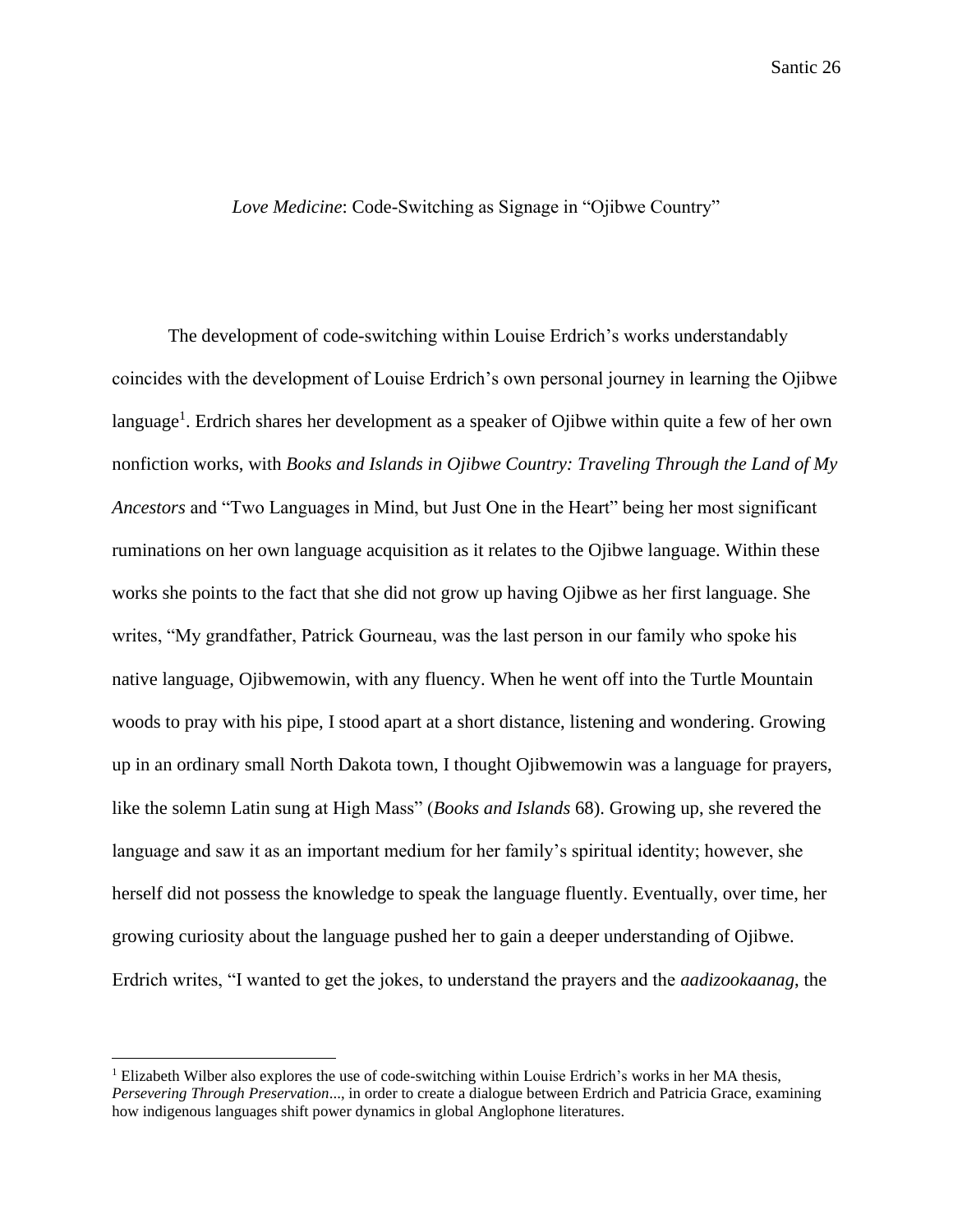sacred stories, and most of all, Ojibwe irony. As most speakers are now bilingual, the language is spiked with puns on both English and Ojibwemowin, most playing on the oddness of *gichimookomaan*, that is 'big knife' or American, habits and behavior" (*Books and Islands* 68). Here Erdrich points to the spiritual, transmissible, and humorous nature of the Ojibwe language, showing readers why she took up her education in the language. For her, learning Ojibwe gave her a greater amount of autonomy over her ability to engage with her heritage, both in a serious manner and in a more playful examination.

Erdrich's education in the Ojibwe language has been a long journey, one in which the complexities of the Ojibwe language became quite apparent. Ruminating on the nature of the language, Erdrich writes,

Ojibwemowin is a language of action which makes sense to me. The Ojibwe have never been all that materialistic, and from the beginning they were always on the move. How many things, nouns, could anyone carry around? Ojibwemowin is also a language of human relationships. Two-thirds of the words are verbs, and for each verb, there are countless forms. This sounds impossible, until you realize that the verb forms not only have to do with the relationships among the people conducting the action, but the precise way the action is conducted and even under what physical conditions. (*Books and Islands* 69)

Here she notes how fluid the language is and how detailed it is in describing the particularities of Ojibwe life. There is less of an emphasis on material and individualistic possession of things through the occupation of nouns and more of an emphasis on the communal identities that exist through interactive relationships seen in verbs. She later points out that although there are nouns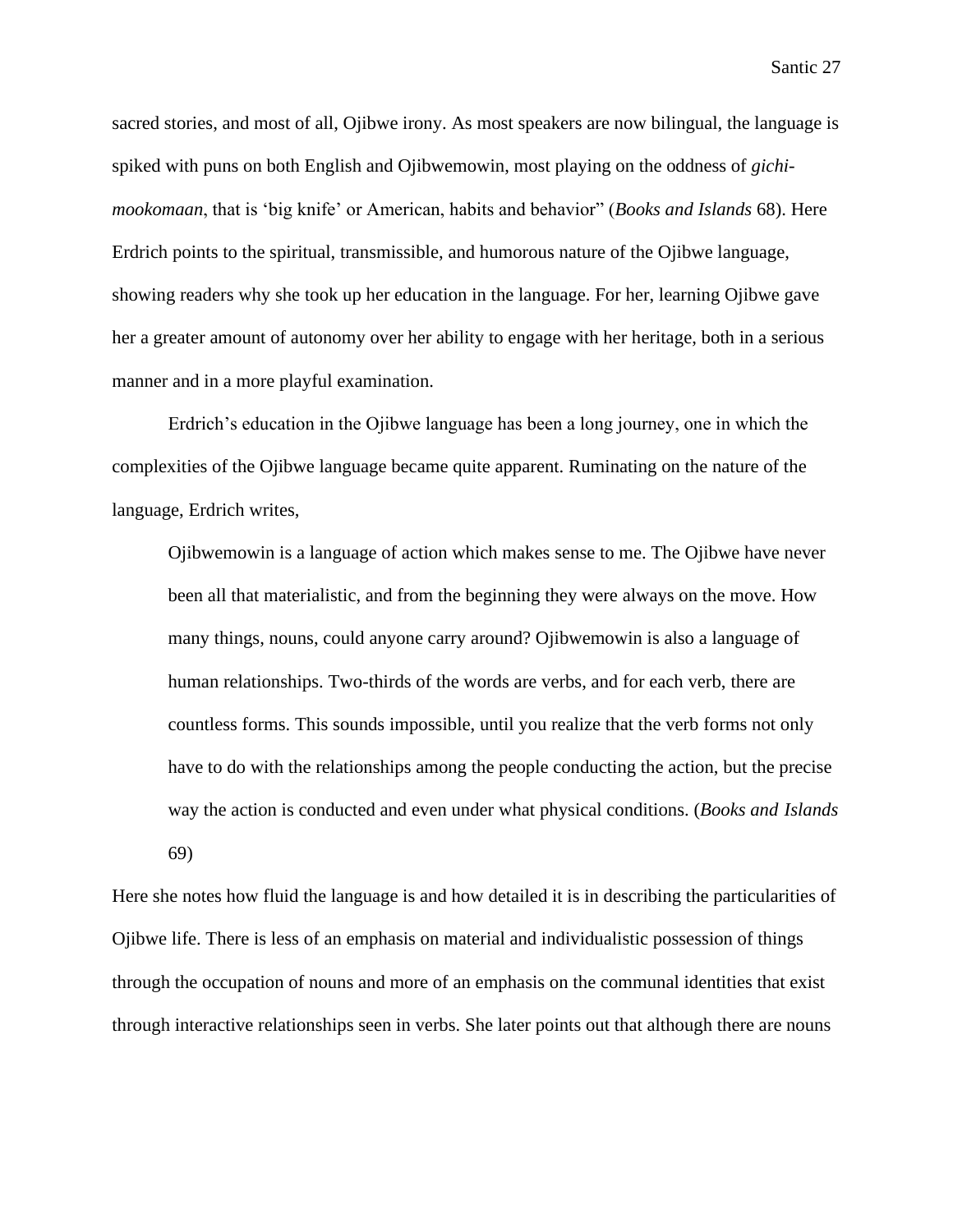within the language, they express themselves in a different way compared to many other languages. Erdrich writes,

When it comes to nouns, there are blessedly fewer of them and no designations of gender, no feminine or masculine possessives or articles. Nouns are mainly designated as animate or inanimate, though what is alive and dead doesn't correspond at all to what an English speaker might imagine. For instance, the word for stone, *asin*, is animate … Once I began to think of the stones as animate, I started to wonder whether I was picking up a stone or it was putting itself into my hand. Stones are no longer the same as they were to me in English. (*Books and Islands* 72-73)

Nouns within the Ojibwe language exist in a genderless space and with an imbued liveliness of animation in objects often considered "dead" or "inanimate" in the English language. This becomes quite a complex concept because as Erdrich points out, it changes the relationships between human interactions with what is considered traditionally "dead" objects in English. Agency is given to objects like rocks, and instead of Erdrich picking up a stone, the asin is jumping alive into her hand. All in all, this adds to a particularly unique and complex counterpoint to many Western cultures and languages, in which the Ojibwe language becomes a new viewpoint in how the world is perceived. Erdrich herself notes this, writing, "Anyone who attempts Ojibwemowin is engaged in something more than learning tongue twisters. However awkward my nouns, unstable my verbs, however stumbling my delivery, to engage in the language is to engage the spirit of the words. And as the words are everything around us, and all that we are, learning Ojibwemowin is a lifetime pursuit that might be described as living a religion" (*Books and Islands* 73-74). There exists a spiritual dimension to using the Ojibwe language. Learning, reading, writing, and speaking the language requires a sort of reverence and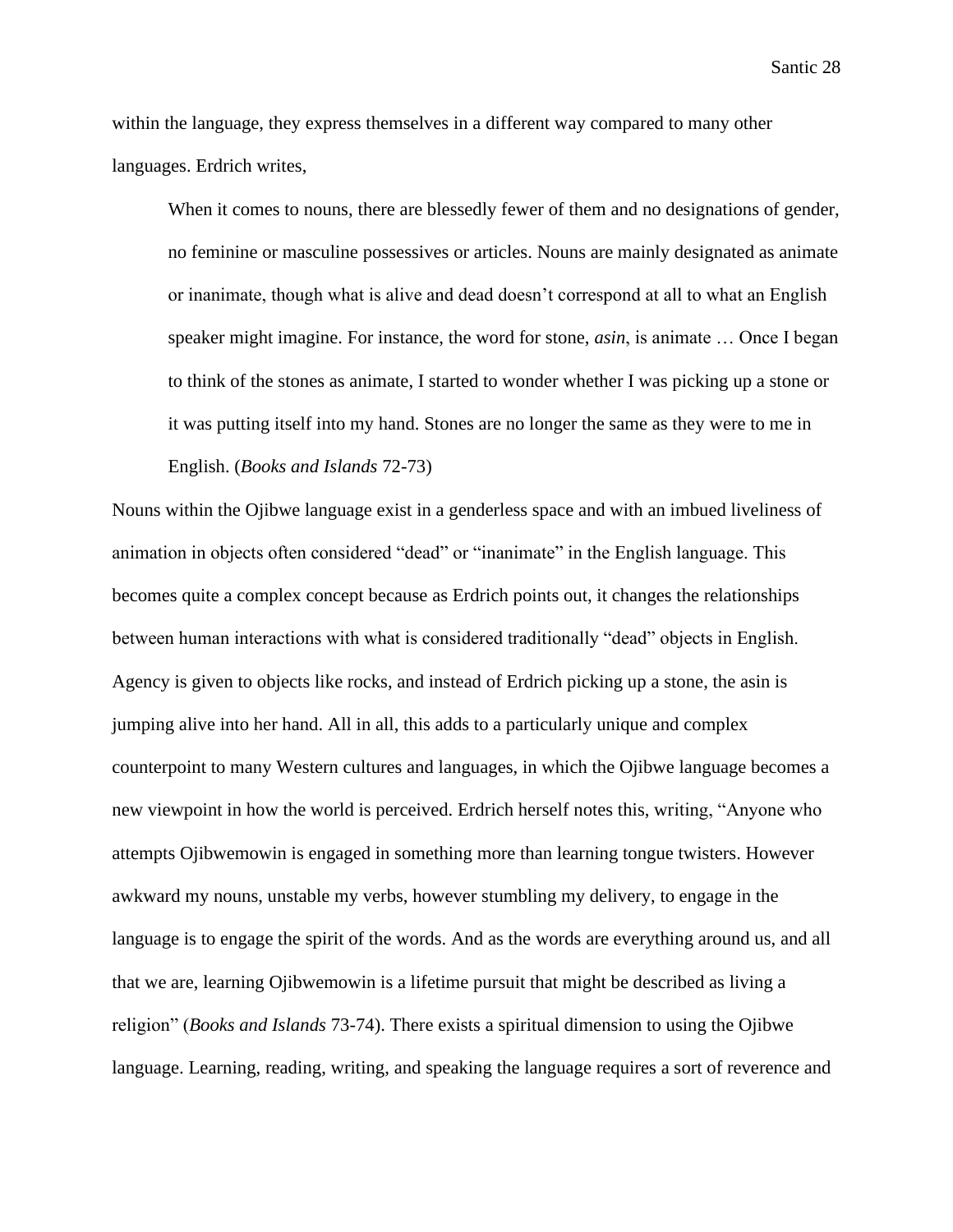respect that English perhaps cannot demand of its speakers and readers. For Erdrich, to engage in the Ojibwe language is to engage in her heritage and with the world around her. As presented earlier by the writings of Gloria Anzaldúa, language itself becomes "twin skin to ethnic identity." When using the language, it understandably shapes her identity and how she views the world, displacing English-dominated viewpoints while adding in traditionally Ojibwe perspectives.

Erdrich, having learned this language within her own personal life, has throughout her parallel development as a writer sought to include her indigenous language within her written works. She makes note many times of the need for the language and its use within her works and within American works in general. Erdrich writes, "Ojibwemowin is one of the few surviving languages that evolved to the present here in North America. The intelligence of this language is adapted as no other to the philosophy bound up in northern land, lakes, rivers, forests arid plains; to the animals and their particular habits; to the shades of meaning in the very placement of stones. As a North American writer it is essential to me that I try to understand our human relationship to place in the deepest way possible, using my favorite tool, language" ("Two Languages"). For her, it seems as if it is almost impossible to write the great American novel without using the language and perspective of the indigenous communities that have lived within these lands since time immemorial. The Ojibwe language is specifically tied to the land of North America and in writing about that land, a precision of language must be had that relies quite heavily on the use of Ojibwe customs and philosophy, and subsequently the language associated with said customs and philosophy. Furthermore, Erdrich notes that in keeping with this sentiment, she has slowly begun to increase the amount of Ojibwe words within her works. She writes, "Slowly the language has crept into my writing, replacing a word here, a concept there, beginning to carry weight. I've thought of course of writing stories in Ojibwe, like a reverse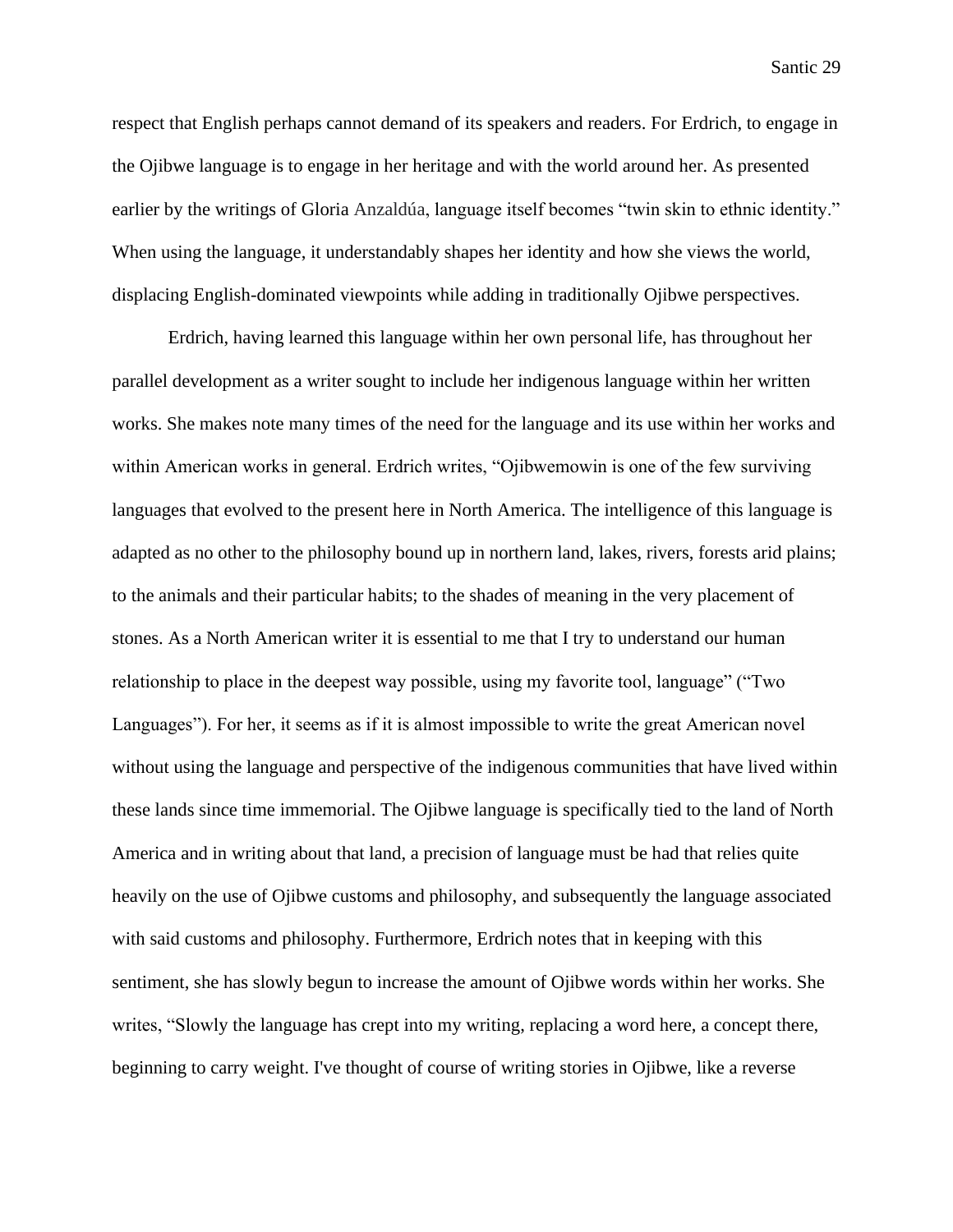Nabokov. With my Ojibwe at the level of a dreamy 4-year-old child's, I probably won't" ("Two Languages"). She shows readers her desire to write entirely within Ojibwe, while also showing her limitations in not being able to do so. However, just because she may never write a full novel in Ojibwe, does not mean that she cannot include the language within her works as she gradually becomes more knowledgeable about the language. She notes that the words and their position within her texts are carrying more and more weight as time goes by, showing how her control over the language directly relates to their increased depictions within her novels. For example, the word "booshoo," or rather "boozhoo" as Erdrich later uses it in her novels, is a traditional Ojibwe greeting, meaning something along the lines of "hello." Erdrich's first use of the word is found in her first edition of *Love Medicine*, in which the character of Lipsha Morrisey uses the word to greet Father Damien right before he makes a request for the priest to bless two turkey hearts for him. Erdrich writes, "'Booshoo, Father … I got a slight request to make of you this afternoon'" (*Love Medicine* 242). In the novel, the use of the word serves mainly to represent a common greeting in the Ojibwe language, giving a certain authenticity to the interaction between Father Damien and Lipsha Morrisey. This is especially noticeable, given that it appears in what is an essentially dialogue heavy scene with not much rumination or exposition of what else is occurring internally for the characters. However, in one of her subsequent works, that being *The Last Report on the Miracles at Little No Horse*, Erdrich places more weight behind the greeting, showing readers how much she has grown in her understanding and ability to employ such codeswitching. In a scene depicting Father Damien, or rather Agnes, setting off to find and meet one of the elders of the community, Nanapush, for the first time, Erdrich writes, "'Boozhoo! Aaniin!' Agnes called out the various greetings she'd learned from Kashpaw" (*Last Report* 79). Here she consciously flips the roles seen in *Love Medicine*, having Father Damien instead speak the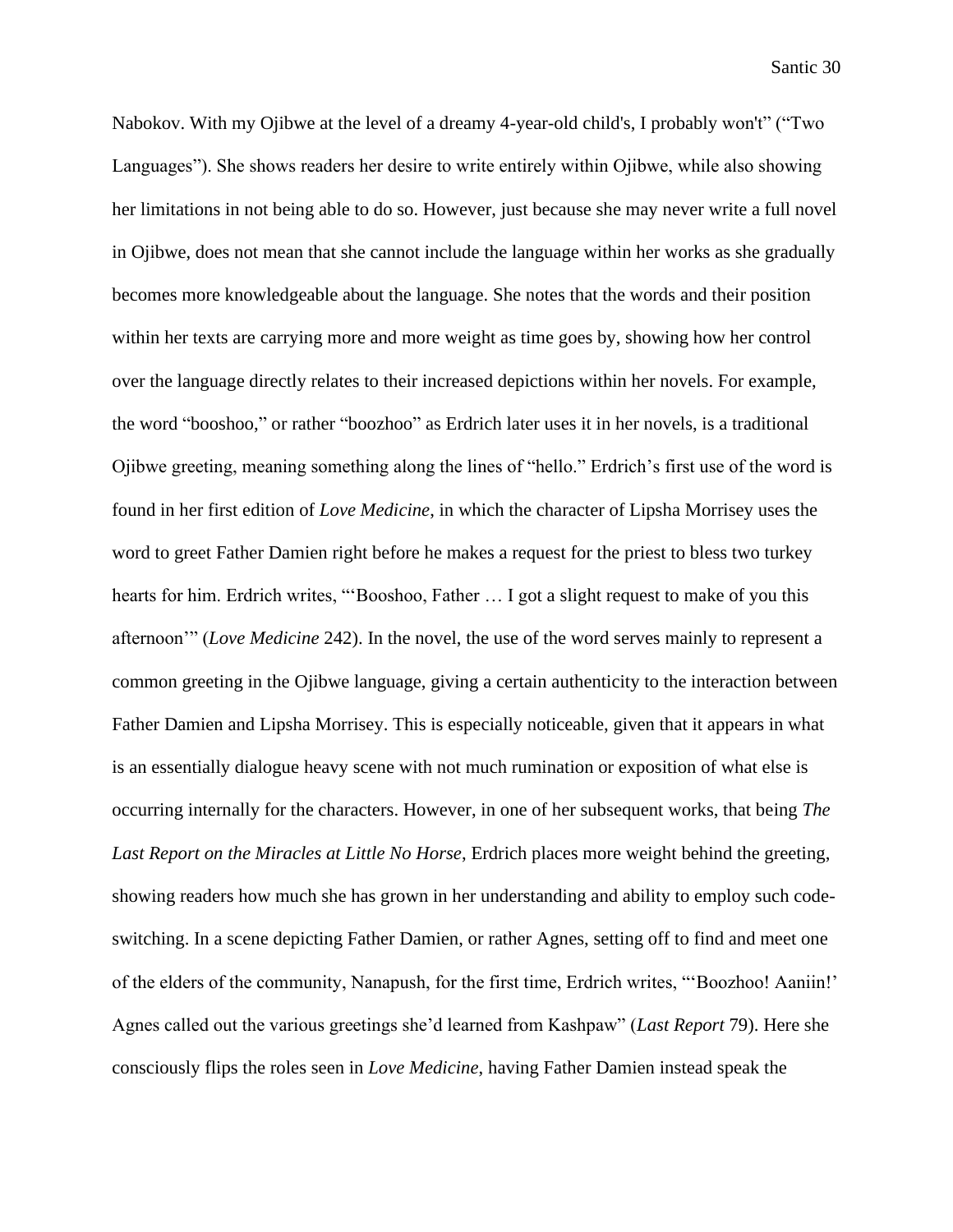Ojibwe greeting, rather than be greeted in Ojibwe by a member of the community, while also making it apparent that Father Damien took the time to learn the greetings from another indigenous elder of the community in order to greet other members of the community on their terms rather than his. This shows a conscious decision of using the Ojibwe greeting not only as a means for authenticity but also as a means for cultural respect necessary for dialogue. It's important to also note that Erdrich chooses to use the more standard spelling of "boozhoo" rather than her previous spelling of "booshoo" showing that she has consciously decided on which spelling she preferred to use to carry the weight of her meanings. Countless examples like these ones can be found throughout her works, depicting a growing awareness of how she uses the Ojibwe words amidst the English language.

Even though Erdrich does desire to write and speak entirely in her Ojibwe language, it does not mean that she wishes to forego the use of the English language. She specifically writes, "English is an all-devouring language that has moved across North America like the fabulous plagues of locusts that darkened the sky and devoured even the handles of rakes and hoes. Yet the omnivorous nature of a colonial language is a writer's gift. Raised in the English language, I partake of a mongrel feast" ("Two Languages"). For Erdrich, it is unavoidable mentioning the harm that colonizers have done to indigenous languages, specifically through their violent enforcement of their languages like English upon indigenous people. For example, multiple times throughout *Books and Islands* Erdrich notes the physical abuse that was inflicted upon indigenous children in residential boarding schools, or simply within the Catholic Church, who attempted to speak their own language. When referring to her partner's experience being taken away to residential school she writes, "He remembers singing his father's song to comfort himself as he was driven to a residential school at age eleven. The priest who was driving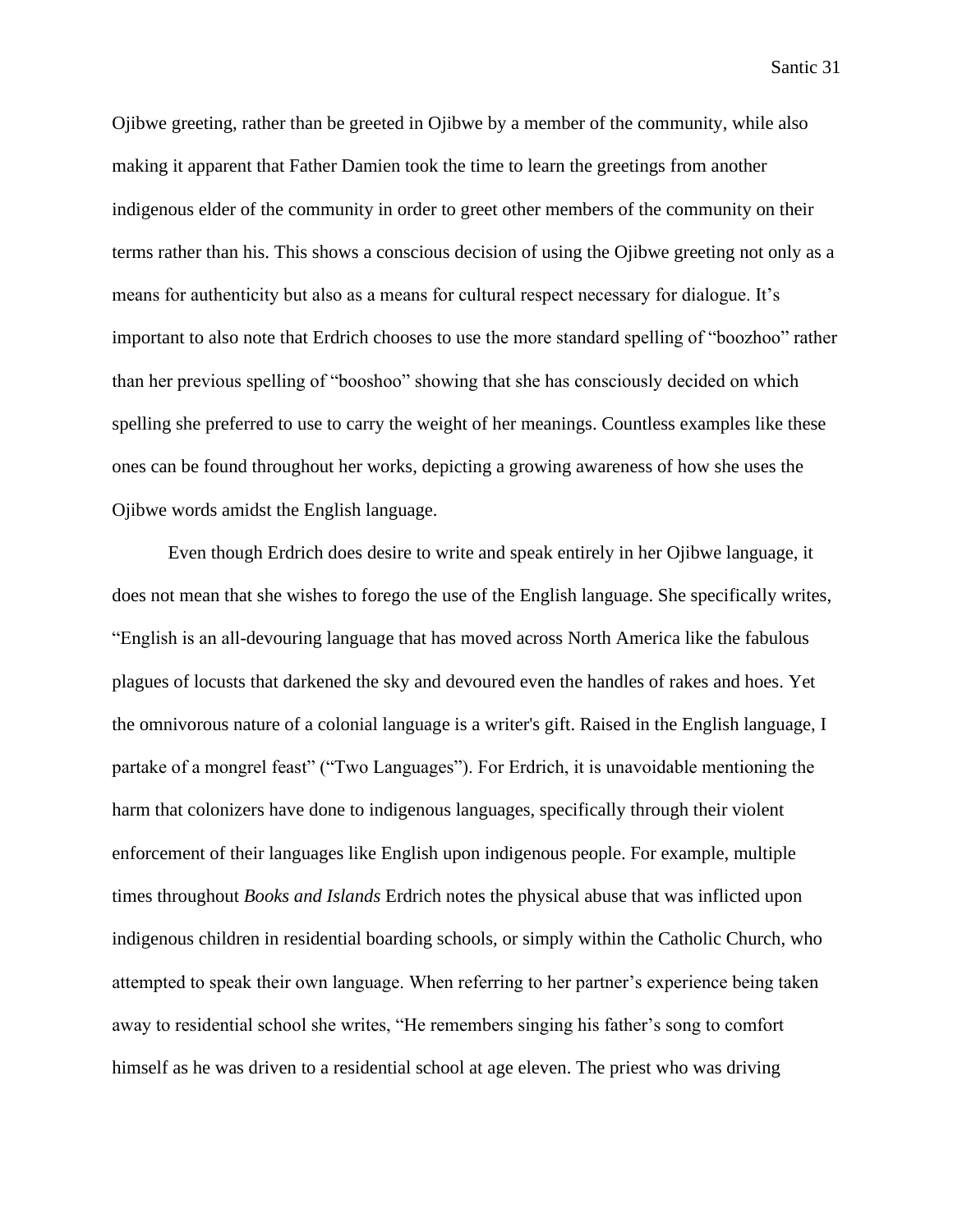stopped the car, made him get out, and savagely beat him. Tobasonakwut spoke no English when he first went to school and although he now speaks like an Ivy League professor if he wants to, he stubbornly kept his Ojibwemowin" (70). Like "plagues of locusts" this systemic and violent abuse took the Ojibwe language away from many indigenous children and people, while also entirely eradicating and crippling other indigenous languages across the Americas. Erdrich finds it necessary to denounce this evil found in the colonizer's language, while also noting that this predatory behavior placed English in such a position that it ended up consuming and absorbing the languages of cultures on almost every continent of this world, spanning Europe, Asia, Africa, and the Americas. This helped expand the lexical repository of the English language, allowing it to express a multitude of concepts that it previously was not able to do simply on its own in its original cultural context. Erdrich notes that this has a utility in supplying her with a wide variety of linguistic tools which she wishes to continue using to her benefit as an indigenous writer. Thus, she uses the English language, while also mixing in her growing knowledge of the Ojibwe language, which in turn helps explain why her writing as a whole pushes for the code-switching we see in her works instead of relying entirely upon one language or the other.

Now, keeping in mind that Louise Erdrich's development in the Ojibwe language has been a gradual and cumulative process, it's necessary to see her use of it within her works as a gradual and cumulative process as well, building off of each novel and period in her life to create subsequent works that display a greater control of the Ojibwe language. This may perhaps suggest that her very first novel, *Love Medicine*, may be her at her earliest point in merging her literary career with her own knowledge of the Ojibwe language, yet it does not mean that her use of the language is necessarily rudimentary or unimportant in its placement within the novel. This should be especially noted for *Love Medicine* in particular because of the three major editions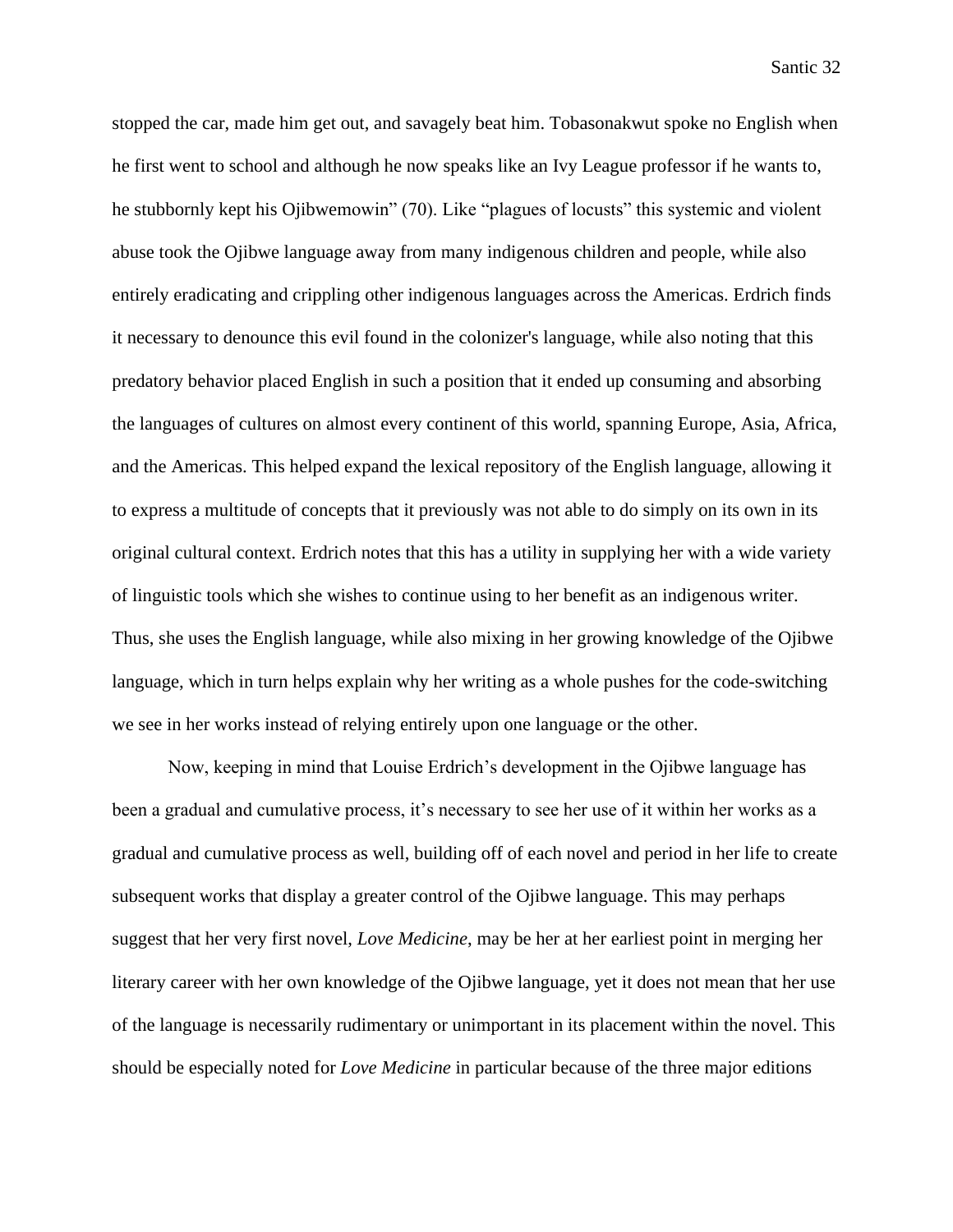published, each with a multitude of changes made to fix continuity errors, and to enhance the reading experience overall. Although the first edition of *Love Medicine*, published in 1984, included some Ojibwe words, the novel was mostly absent of the Ojibwe words seen in it now. The second edition, which was published in 1993, is largely responsible for adding in all the Ojibwe words that are in subsequent copies of the novel, with the added chapter called "The Island" hosting a majority of the newly added Ojibwe words seen in the novel. In and of itself, this process of revision within the code-switching of the novel shows a deliberate and controlled intent in her writing.

In order to see and understand linguistic intent in its fullest sense within *Love Medicine*, one must understand language's ability to exist as signage. This concept is shown no better than in Anton Treuer's memoir, *The Language Warrior's Manifesto: How to Keep Our Languages Alive No Matter the Odds*, in which he details the many different ways in which indigenous people and communities have fought, within the process of language revitalization, to ensure the preservation and developing health of their languages. Specifically, within Anton Treuer's own language, the Ojibwe language, Anton Treuer points to cornerstones of language revitalization like pre-school programs where Ojibwe is the target language for communication, while also highlighting the emergence of Ojibwe words within non-native and English-dominated spaces in different parts of Bemidji, Minnesota. Treuer specifically points to the fact that within Bemidji most public and charter schools, businesses, regional events, and even the Bemidji Police Department display bilingual signage in both English and Ojibwe in public spaces to help advocate for the use of the Ojibwe language in the city. Within this example, Treuer explains the importance of having Ojibwe words within non-native spaces by writing, "The signage doesn't produce speakers, but it acculturates everyone to seeing the target language in public spaces.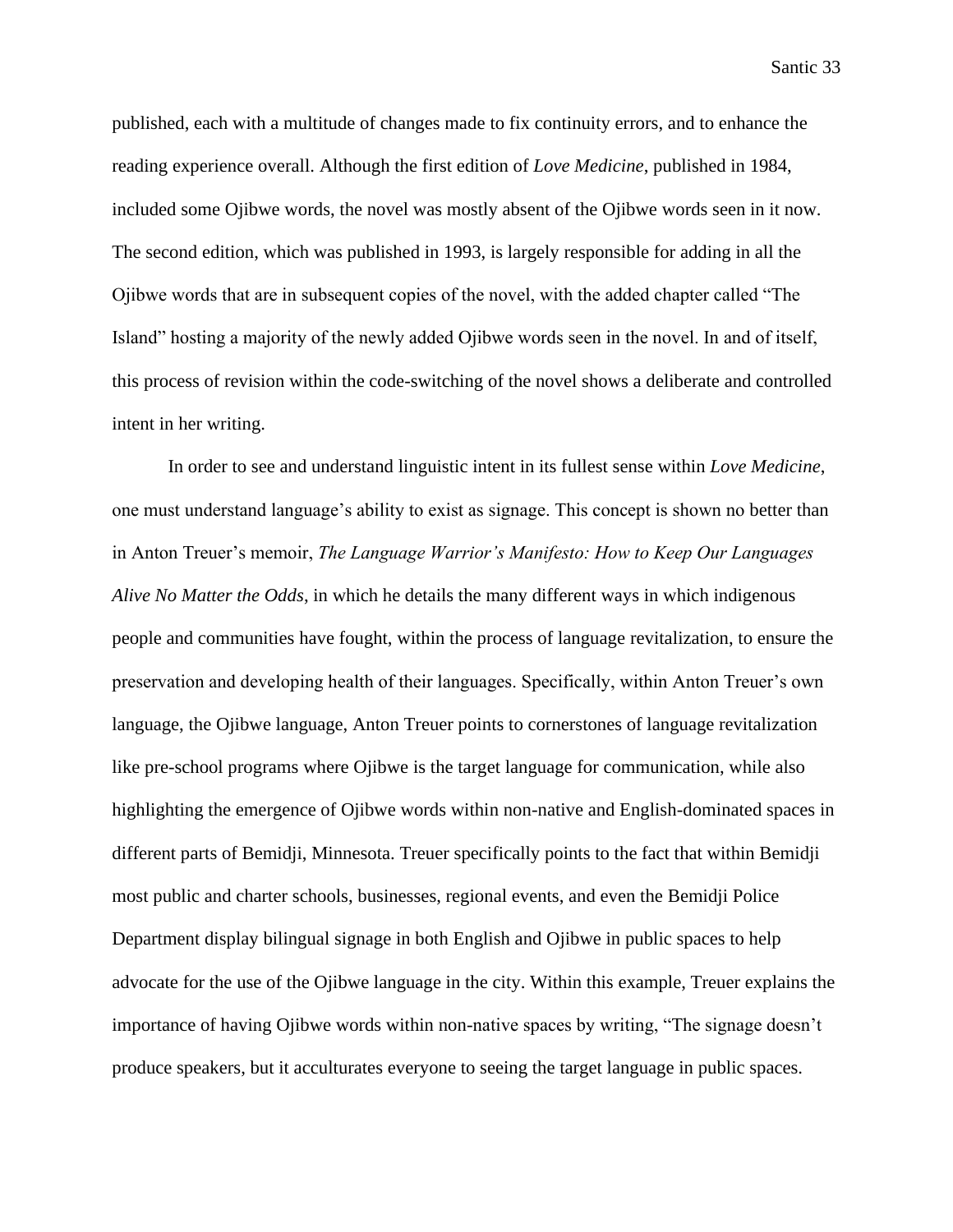That means the language isn't used just for ceremonies. It sparks curiosity. For us, it says that you're in Ojibwe country now" (Treuer 161). He emphasizes the importance of having an indigenous presence within English-dominated spaces. Having indigenous languages produced as signage within these places may not actually teach the language to those who do not already have some grounding in the language; however, it does help create an awareness that indigenous people still exist in these spaces and that these lands are still theirs. It helps to remind everyone in these spaces that language exists in both a symbolic and practical sense of reclamation. In a sense this language as signage exists as a tool for acculturation. Treuer specifically writes, "These expansions of our language into shared space help normalize our language. Some people didn't even realize we had a living language. But in Bemidji, everyone knows we do" (161). Here, the dominant culture, existing within white-centered spaces, are acculturated to the Ojibwe language. They must adjust to understanding, and even just seeing, the existence of the Ojibwe language in spaces where Ojibwe people exist as well. As Treuer points out, when you produce this signage and everyone becomes acculturated to the existence of the Ojibwe language, there is no denying its existence nor its importance within America. Viewing language as signage and as a means for acculturation becomes an important perceptual tool for appreciating the beginning of Louise Erdrich's use of the Ojibwe language within her *Love Medicine* series.

Throughout much of Erdrich's first published novel, *Love Medicine*, she employs codeswitching as a means to produce signage in her process of acculturating non-Ojibwe speakers/people to her and her characters' environments by relying heavily on two points of interest: the first being the heavy use of introductory Ojibwe words within her text and the second being the symbolic use of the Ojibwe language in the context of a history of violent suppression and assimilation. Together, this highlights Erdrich's intent that readers understand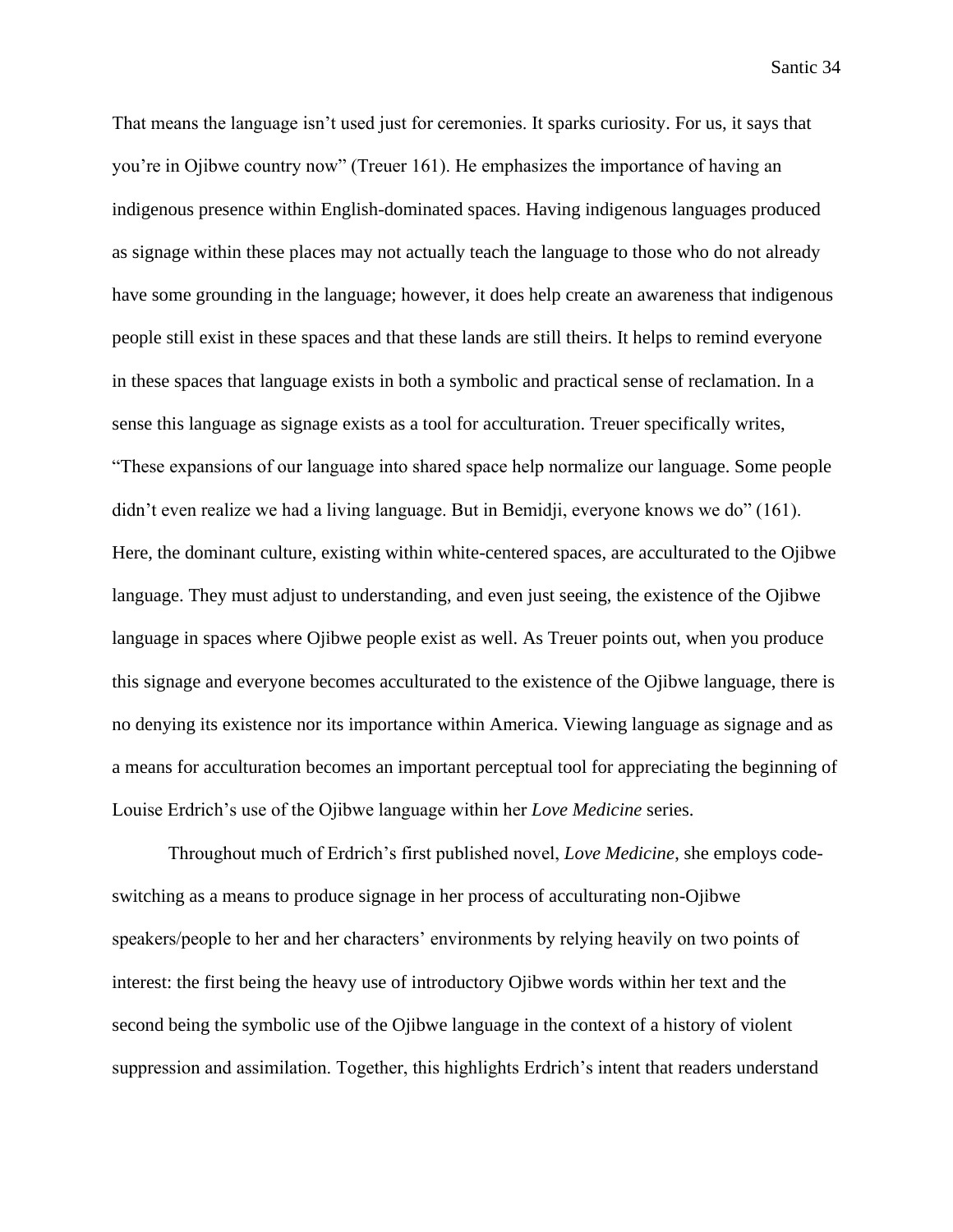that Ojibwe people still exist and thrive throughout North America and within her novel, despite outsiders' attempts to erase their language, culture, and lives entirely from the land.

To begin with, it is easiest to see Erdrich producing linguistic signage with the intent to acculturate readers to the language, and thus the people, by looking at the Ojibwe words chosen throughout the novel. Many of the words are terms that are necessary introductions to the language and to the culture that newcomers to both must know before interacting with the people, and even the novel, in good faith. Terms like booshoo (hello/greetings) and miigwech (thank you) exist within the novel as practical means for communicating in everyday conversations (Beidler 60-67). Knowing how to greet others and how to communicate thanks is an important custom no matter what; however, specifically within Ojibwe customs, hospitality and respect are fundamental cultural touchstones. As Treuer notes, "In Ojibwe, our word for truth is *debwe* – literally meaning 'to speak from the heart' or 'heart sound.' If someone says they will take care of someone else, that's a promise for life and across generations" (21). This respect and hospitality is conveniently cultivated by first learning simple greetings that portray goodwill like "miigwech" and "booshoo."

Other terms, terms like wiindigo (winter cannibal beast), manidoog (spirits), jiibay (ghost/spirit), and jiisakiiwinini (medicine man, tent-shaker) are all important terms for understanding fundamental beings/ideas within the spiritual practices of the Ojibwe people (Beidler 60-67). Understanding what these terms mean helps foster better respect for the cultural practices of the Ojibwe culture, while also allowing non-acquainted readers to see a living and thriving language and culture in action. For example, when describing Moses Pillager during Lulu's first meeting with him, Erdrich writes, "He was surprising, so beautiful to look at that I couldn't tell his age. His heavy hair coursed all the way down his back, looped around his belt.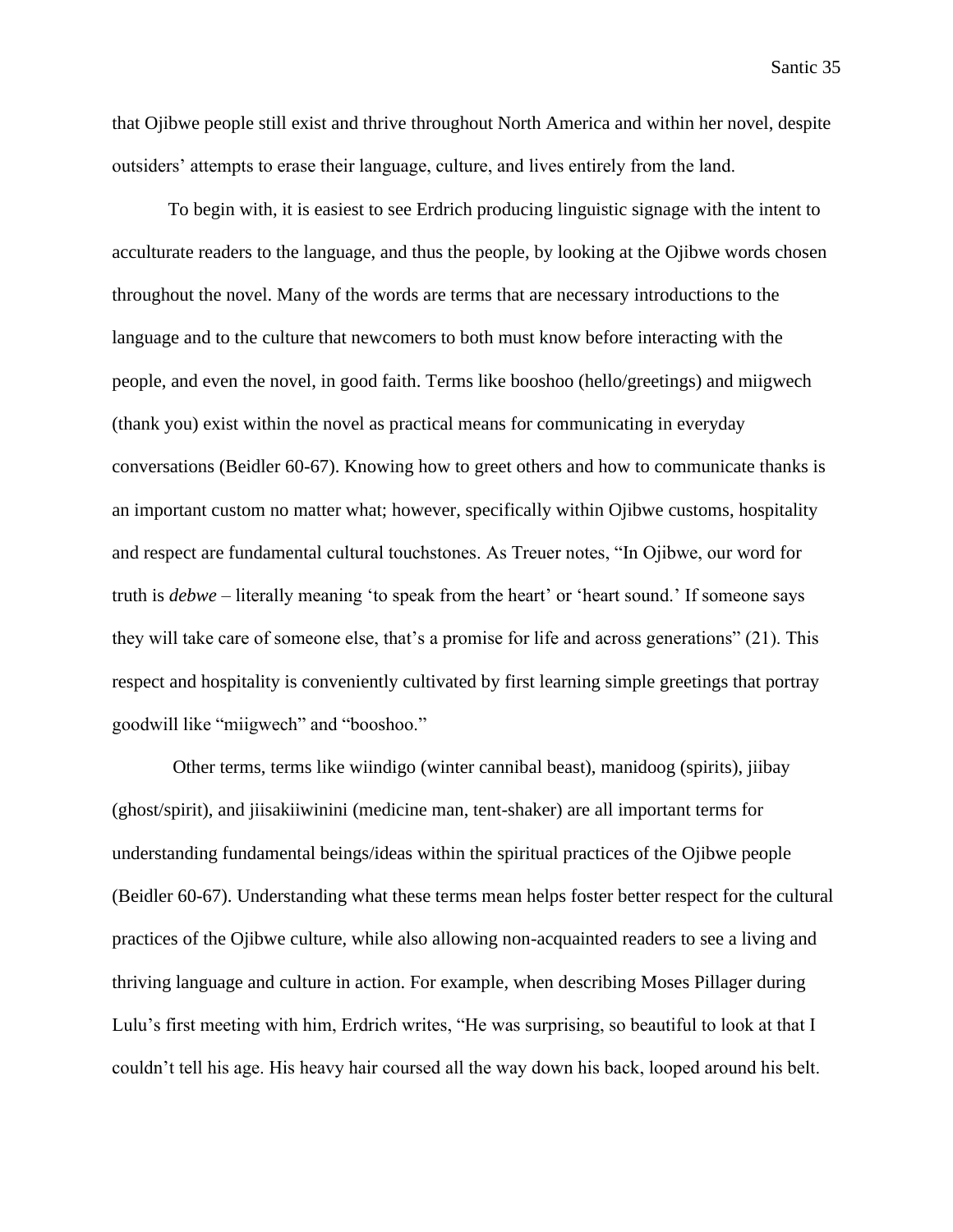His face was closely fit, the angles measured and almost too perfect. My mother's face was like that – too handsome to be real, constructed by the *manidoog*" (*Love Medicine* 77). The use of the term "manidoog" presents the idea that the being that created Moses and Lulu's mother was a powerful being rooted in Ojibwe spirituality. By saying "manidoog" instead of "spirits," this spirituality is made completely visible, especially in the sense that it presents the characters using the word and being described in relation to the word as being current practitioners of this form of spirituality. Meanwhile, subsequent terms like n'dawnis (my daughter), akiwenzii (old man), and nimama (my mother) are incredibly important tools for understanding basic relationships that exist between people (Beidler 60-67). These allow readers to examine their familial ties, while also allowing them to understand the respect held for elders within the Ojibwe community. As Anton Treuer notes, "The goal, as expressed in Ojibwe ceremonies, is to see all stages – to live a long life, to be so old that you can't even crush a raspberry between your gums anymore. Elders are highly venerated. They eat before anyone else. Respect for elders just doesn't come across the same way in the English-speaking world" (19). This perception brings a new meaning to the word "akiwenzii" seeing as how old age is a highly venerated characteristic to be sought after in every person's life. When Erdrich has Eli Kashpaw say, "Damn right. I'm an old man … *Akiwnezii,*" she is showing readers an admission of pride (*Love Medicine* 34). If "akiwenzii" had been removed from the text, Eli's description of himself as an "old man" might have been taken simply as an admission of dejection, or rather the pride of his age might not have been as clearly rooted in his cultural perspective. All of these words that have been listed are ones that are often and primarily used to code-switch within the novel, pointing back to the idea that in a way, Erdrich is showing readers the basics of the culture. They might not always get a direct translation, and they will not learn enough words to become full-fledged speakers, but they will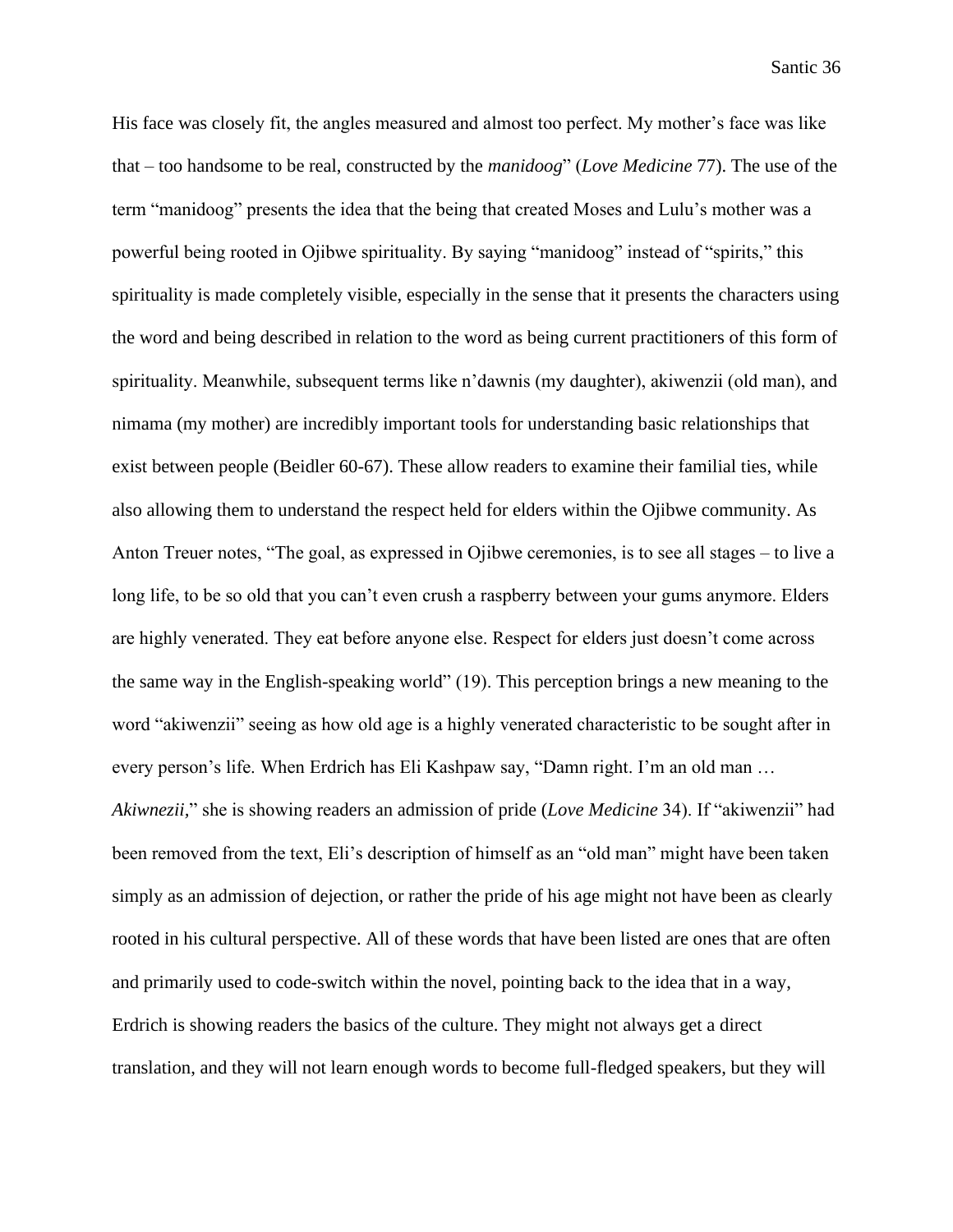know enough to be aware of some of the principles that make up the culture and language at work within the lives of these characters.

It is important to not underestimate here the need to be aware of the presence of indigenous culture and language within colonized lands; however, Louise Erdrich takes it a step further, and makes people understand the gravity and nature behind such a presence. Her codeswitching and use of these Ojibwe words within the text are not produced purely to educate readers on the language and culture of the Ojibwe people as an informative piece of acculturation, but rather it is also meant to stand as very realistic symbol of the endurance of the language and its people amidst the context of colonial and assimilationist policies. Using the Ojibwe language in companionship with the English language becomes quite a powerful statement of a growing vitality despite overall suppression. Erdrich notes this throughout her book during many of her accounts of the linguistic, spiritual, and physical realities experienced by the Ojibwe characters of her novel. She details violent and systemic issues that have plagued the Ojibwe community, such as the traumas of mass incarceration, alcoholism, war-induced PTSD, Catholicism, residential boarding schools, and the policies of allotment and termination. For example, when Albertine Johnson is driving to her family's home, she explicitly says, "The policy of allotment was a joke. As I was driving toward the land, looking around, I saw as usual how much of the reservation was sold to whites and lost forever" (*Love Medicine* 12)*.* Here Albertine points out how past abuses, like the policy of allotment, which indirectly gave the federal government even more power over indigenous lands, can be seen within the current landscape of indigenous reservations. So much of the reservation's land was "legally" seized by or sold to the government, shrinking it down to an even smaller size than before. These are just a few of the main topics that find their way into the history of the characters within the novel.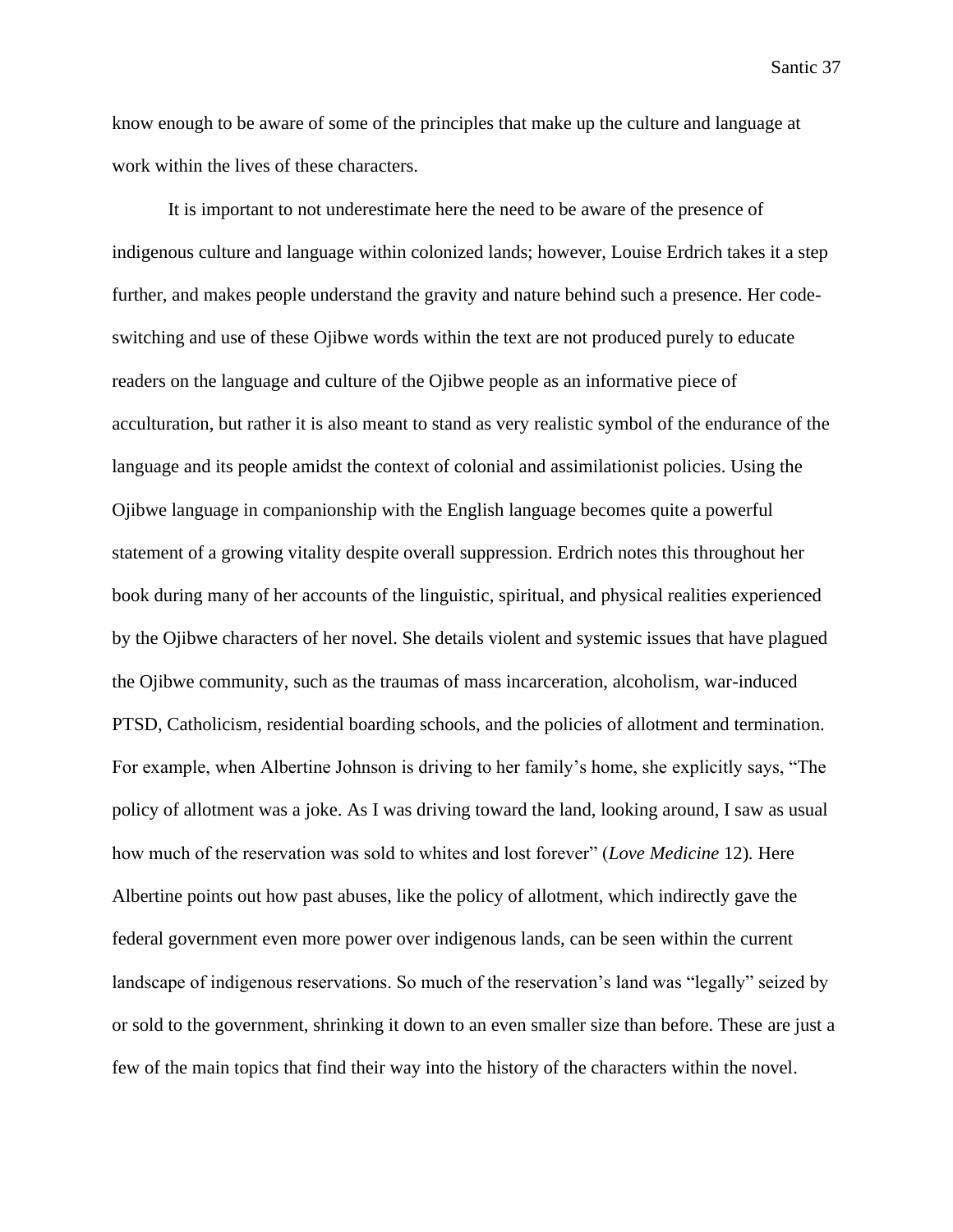They are deeply impactful traumas felt to this day, and in many cases, are still being inflicted upon many indigenous peoples.

In many of the mentions of these historical abuses, Erdrich helps explain the devastating effects that such violence has upon a people, specifically in terms of their spiritual, cultural, and linguistic health. She makes direct statements about what the landscape of the Ojibwe language looks like throughout the entire novel, offering up a context to her very use of the language. For example, Margaret Kashpaw and her two sons, Eli and Nector Kashpaw, help reflect the living reality of assimilation and the loss of culture. She shows how Western society pushes for indigenous groups like the Ojibwe people to give up vital aspects of their cultural and ethnic identities, such as language and tradition. Erdrich writes, "She had let the government put Nector in school but hidden the one she couldn't part with, in the root cellar dug beneath her floor. In that way she gained a son on either side of the line. Nector came home from boarding school knowing white reading and writing, while Eli knew the woods" (*Love Medicine*, 19). Nector is one of many characters within the novel, as well as one of many indigenous children in real life, who were taken to residential boarding schools, and forced to abandon their language and culture in order to better assimilate to an English-dominated and Euro-centric society. Although in many cases, children were taken against their parent's will, or were given up without full informed consent, Margaret allows Nector to go to this boarding school in order to have a child who can successfully navigate this Euro-centric and English-dominated society. Erdrich points out that this reasoning of Margaret's is not entirely irrational because she writes, "He'd been an astute political dealer, people said, horse-trading with the government for bits and shreds. Somehow he'd gotten a school built, a factory too, and he'd kept the land from losing its special Indian status under that policy called termination" (*Love Medicine*, 19). By having her son go to a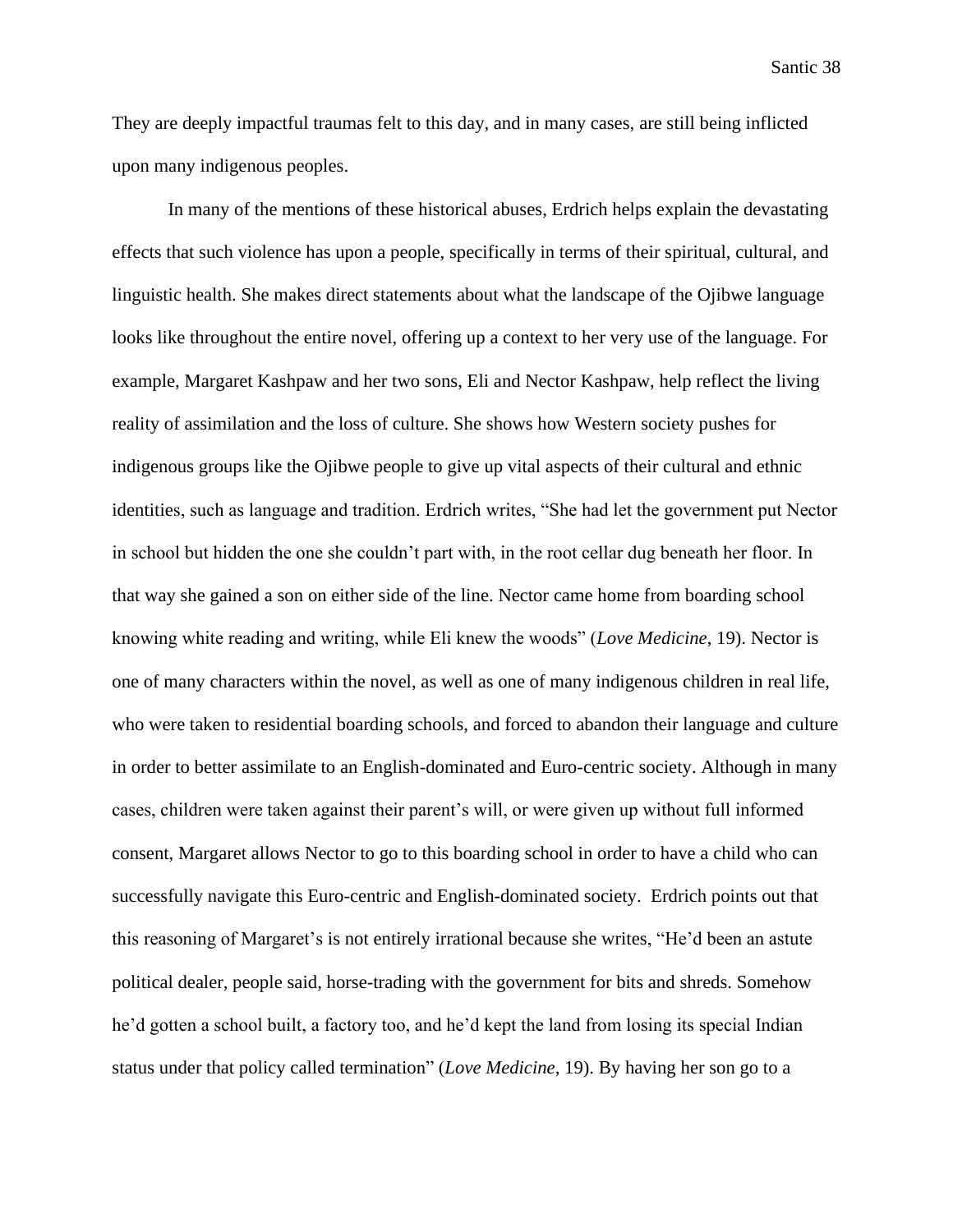residential boarding school, Margaret helped achieve a form of political and financial credibility for her community. Her son, Nector, having been educated in the English language, and in the politics of white American society, was successfully able to navigate said society and secure many benefits for his community, with one of the most important being saving his community from the policy of termination in the  $1950s^2$ . Although there is utility in this, it comes at a great cost, which is the loss of culture and language for younger generations like Nector's. If all Ojibwe children had been sent to residential boarding schools, then it would be quite possible that the language and culture would have been greatly damaged to an irreparable point of eradication. However, Margaret saves her other son, Eli, from this fate, thus securing the possibility of a continued intergenerational transmission of the Ojibwe culture and language.

Another example that exists within the novel of a historical abuse that was afflicted upon indigenous peoples was the missionary practices of the Catholic Church. In the novel, Erdrich helps lay out the fact that the Catholic Church was directly instrumental in demonizing all aspects of Ojibwe culture, including traditional spiritual practices, racial/ethnic identity, and even the Ojibwe language itself. At every turn, the Catholic religion is tied deeply to any shame that many characters feel about their culture. This is best seen in Marie Kashpaw, who at a young age attempts to enter the Sacred Heart Convent in order to become a nun, but who is later tormented by the likes of Sister Leopolda. In Marie Kashpaw's sections of the novel, she is repeatedly humiliated, beaten, and chastised by Sister Leopolda for no real apparent reason. In Erdrich's later works, specifically *Tracks* and *The Last Report on the Miracles at Little No Horse*, it is revealed that part of this abuse Sister Leopolda inflicts upon Marie Kashpaw is because Marie is

<sup>2</sup> Erdrich's own grandfather, Patrick Gourneau, was the tribal chairman of the Turtle Mountain Band of Chippewa and helped save his community from the policy of termination. Nector Kashpaw in the *Love Medicine* series and later Thomas Wazhhashk in *The Night Watchman* serve as literary parallels to Gourneau's own story.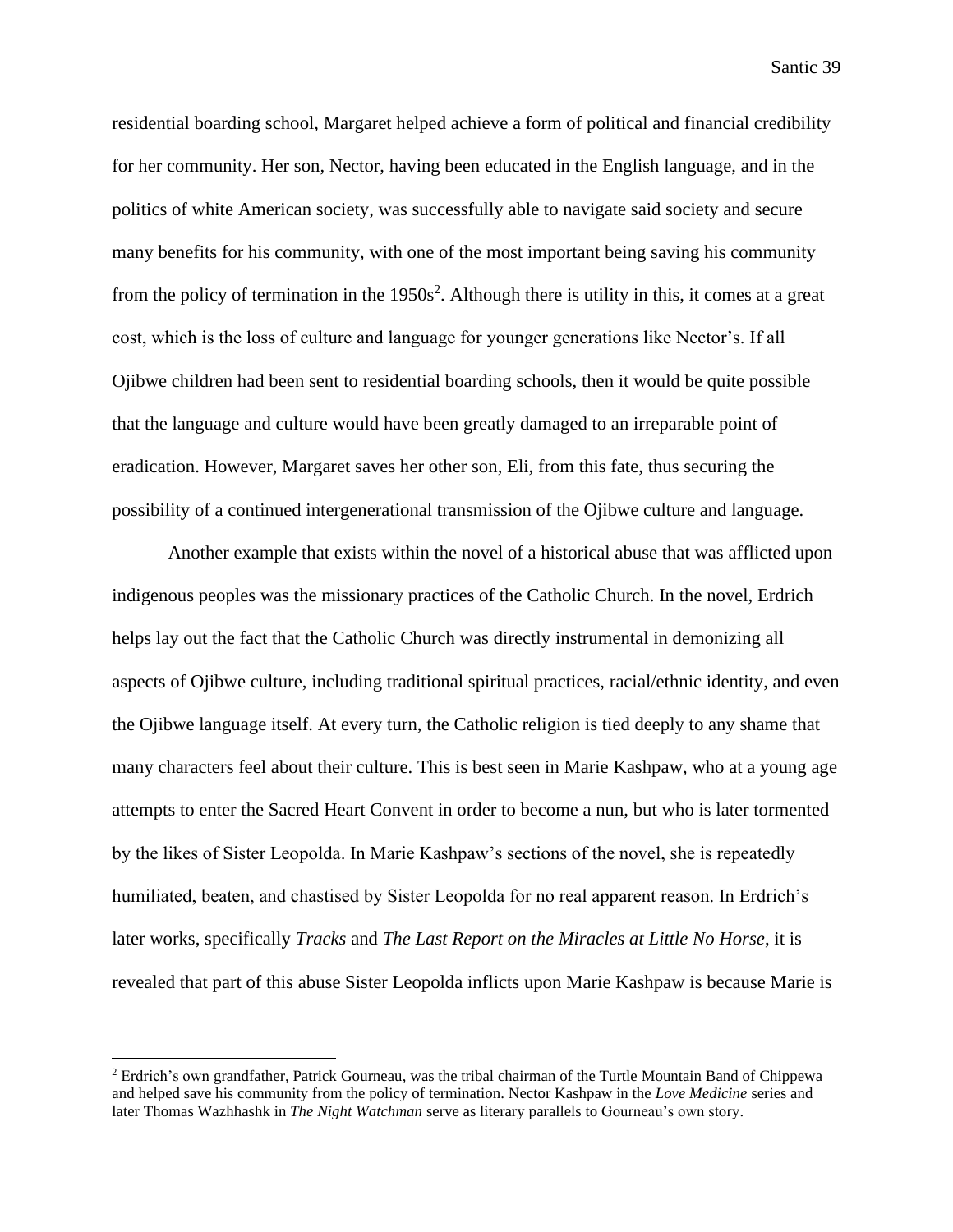Sister Leopolda's illegitimate daughter, and Sister Leopolda herself is an Ojibwe woman named Pauline who long since abandoned all traditional Ojibwe ways in favor for the power associated with the Church and the non-native world. This tormenting becomes heavily fixated on Marie's indigenous identity and often attacks her sense of worth in her cultural identity. For example, Erdrich writes, "She always said the Dark One wanted me most of all, and I believed this. I stood out. Evil was a common thing I trusted. Before sleep sometimes he came and whispered conversation in the old language of the bush. I listened. He told me things he never told anyone but Indians" (*Love Medicine* 46). Here, the Ojibwe language itself is associated with the language of the devil, demonizing any use of the language. Marie herself is primed by Sister Leopolda to believe that the devil only speaks to other indigenous people like herself, making indigenous communities "vulnerable" to his commands. This creates an imperative to cease all use of the language and for one like Marie to distance herself from her own community. This demonization and distancing become even more evident when Sister Leopolda tells Marie, "'You have two choices. One, you can marry a no-good Indian, bear his brats, die like a dog. Or two, you can give yourself to God'" (*Love Medicine* 48). She instills a racial dichotomy backed by her Catholicism that essentially tells Marie that she must choose between her Church or her people. If Marie chooses her people, and marries an Ojibwe man, she will live a "Godless" life; however, if she denies that she can become a "good" Catholic. This demonization of the indigenous languages and of ethnic identities is not extended to other ethnic identities within the novel and within the convent. Specifically, there exists two French nuns who almost exclusively speak in French and suffer no consequences or derision from Sister Leopolda or the Church. The very structure of the novel supports this by showing that much of their dialogue is presented in French. The nuns say things like "*Elle est docile*" and "*Je ne peux pas voir*" and are left to speak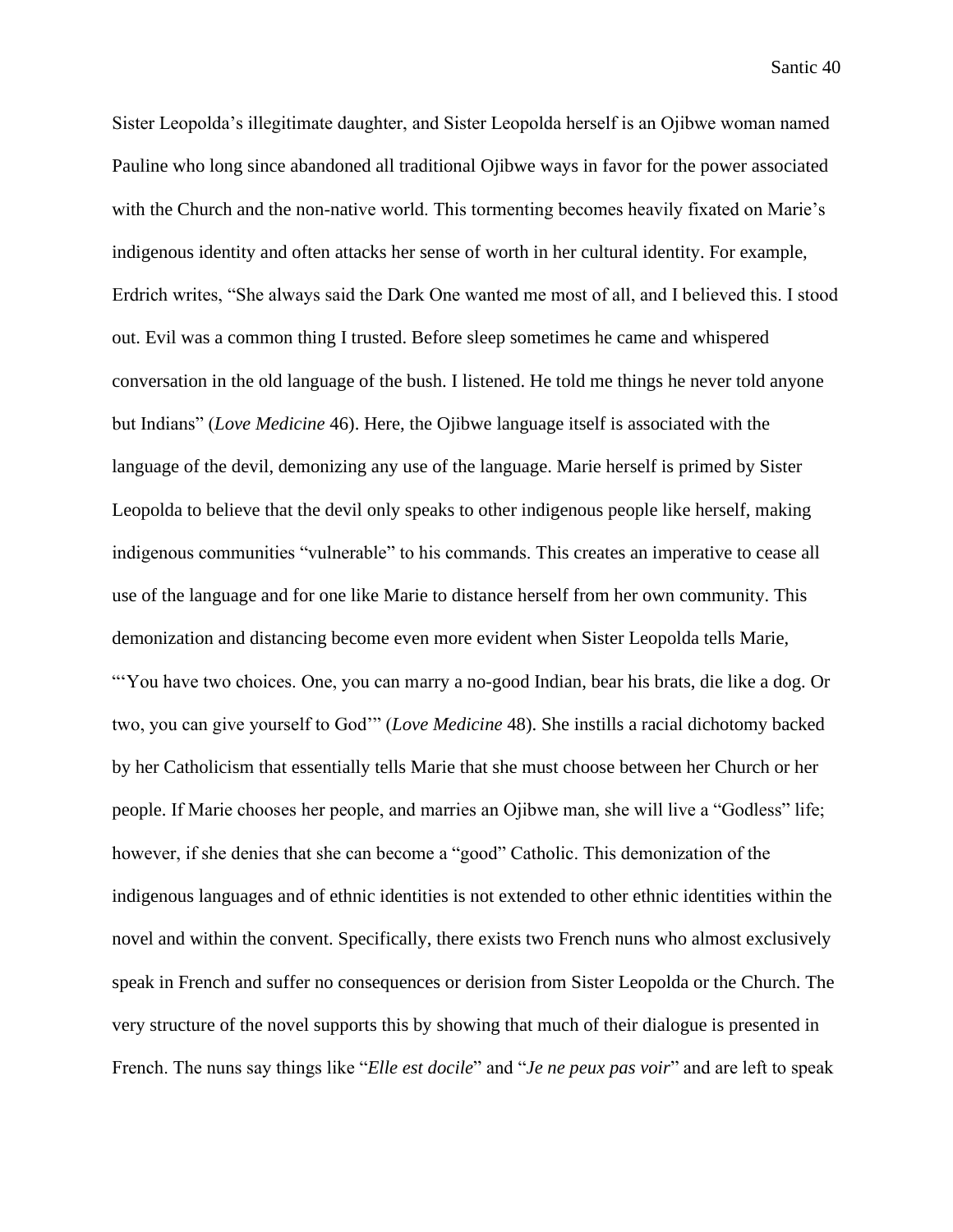French without any real commentary being added (*Love Medicine* 55-58). This demonization of the Ojibwe identity, and of the Ojibwe language, helps prevent the learning of and the intercultural dissemination of the language, supporting a perverse religious system that disproportionately affects the wellbeing of indigenous cultures and identities, while supporting other white and Euro-centric languages, cultures, and identities in its stead.

Examples like the one of the residential boarding schools and the Catholic Church are important within the narrative, especially when compounded with the use of the actual Ojibwe language because they present a society in which despite attempts to eradicate the language, the language still exists, and in many cases within our modern world, the language is flourishing amidst the revitalization efforts of language warriors<sup>3</sup>. Code-switching then, within *Love Medicine*, serves to be signage that points to the fact that readers are in fact, as Anton Treuer would put it, in "Ojibwe country." It offers up introductory means to become better acculturated to the Ojibwe language, culture, and way of life; however, it also serves as a resounding declaration of cultural resiliency. The Ojibwe language, amidst a sea of English-dominated spaces, still lives. It is growing and will continue to grow, and despite the traumas inflicted upon its people to eradicate its use, Ojibwe has found a way to still occupy space in these lands. Its use within the novel may not produce speakers, and it may not convert many to the Ojibwe way of life, but it does spark a curiosity and begins the groundwork for creating a working relationship between the readers and the language, that Erdrich can, and will, use to build to higher things.

<sup>&</sup>lt;sup>3</sup> Treuer lists Erdrich's daughter, Persia, as being one of the language warriors influential within the current revitalization process of the Ojibwe language (108).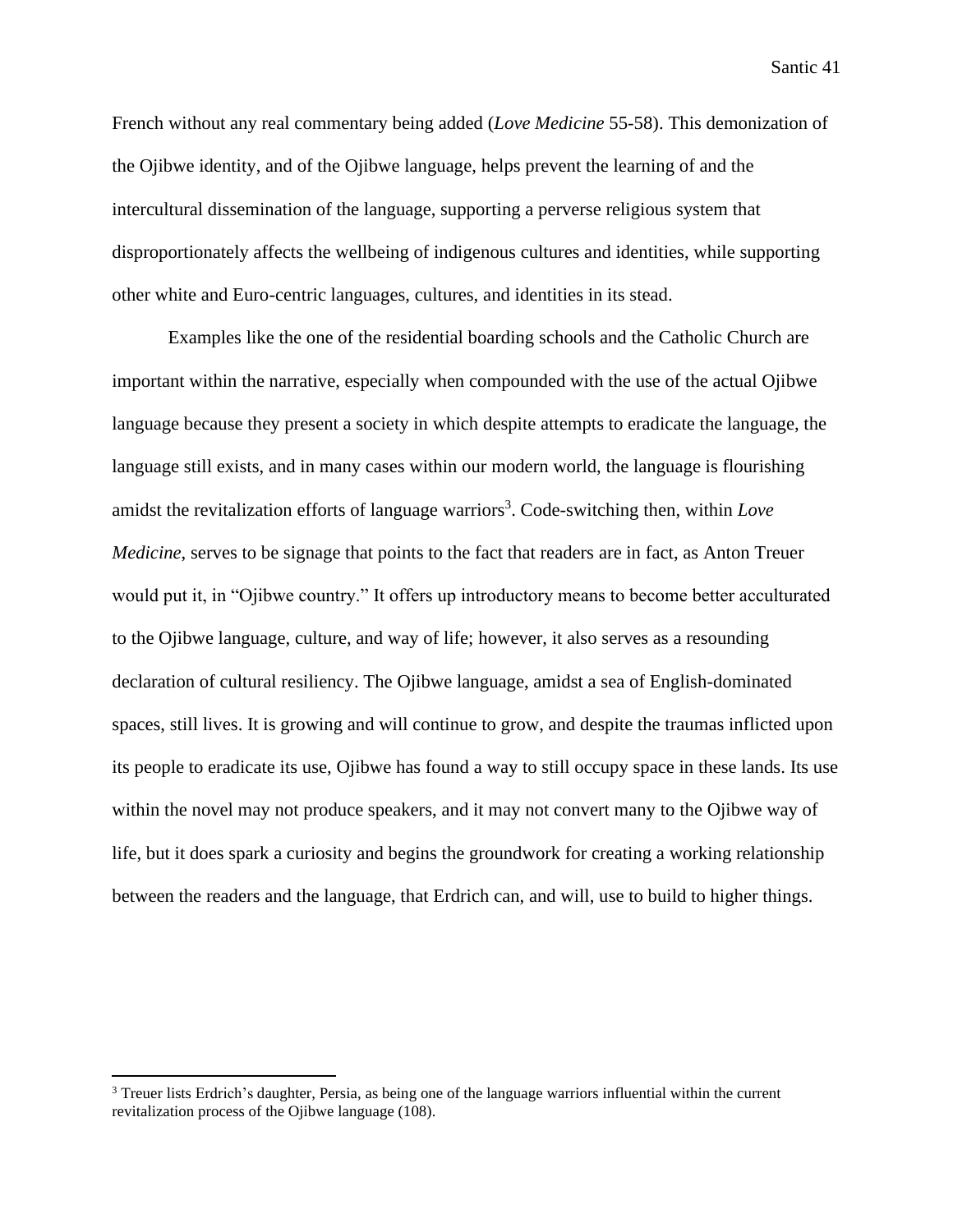## *The Last Report on the Miracles at Little No Horse*: Code-Switching as an Alternative to Binaries

Erdrich's earlier works, like *Love Medicine,* use code-switching as a way to introduce readers to the Ojibwe language and culture and to better acclimate readers to the existence and resiliency of the language itself. Using this as a starting point, in her later works, Erdrich creates a natural expansion upon this territory, moving beyond cultural acclimation and into the territory of education and conceptual transformation. Essentially, this means that her later works are focused more on the intent to not just display the existence of the Ojibwe language but to more pointedly place the language in conversation with the English language in order to call into question Western conceptions of identity, while also better establishing Ojibwe philosophy in the lives of American readers. No better is this development seen than in Erdrich's novel, *The Last Report on the Miracles at Little No Horse*, in which her intent becomes focused on using codeswitching to deconstruct the nature of forced binaries so that readers can follow a sort of conversion to the Ojibwe way of thought. In many ways, the language itself follows the same direction as the narrative conversion of Father Damien and helps readers learn about and adopt Ojibwe philosophy.

*The Last Report on the Miracles at Little No Horse* follows the epistolary revelations of a close to hundred-year-old priest, named Father Damien, as he is interviewed about the Church's intended canonization of Pauline Puyat, or Sister Leopolda, a well revered but also murderous and malicious nun within the Little No Horse reservation of the Ojibwe people. The novel is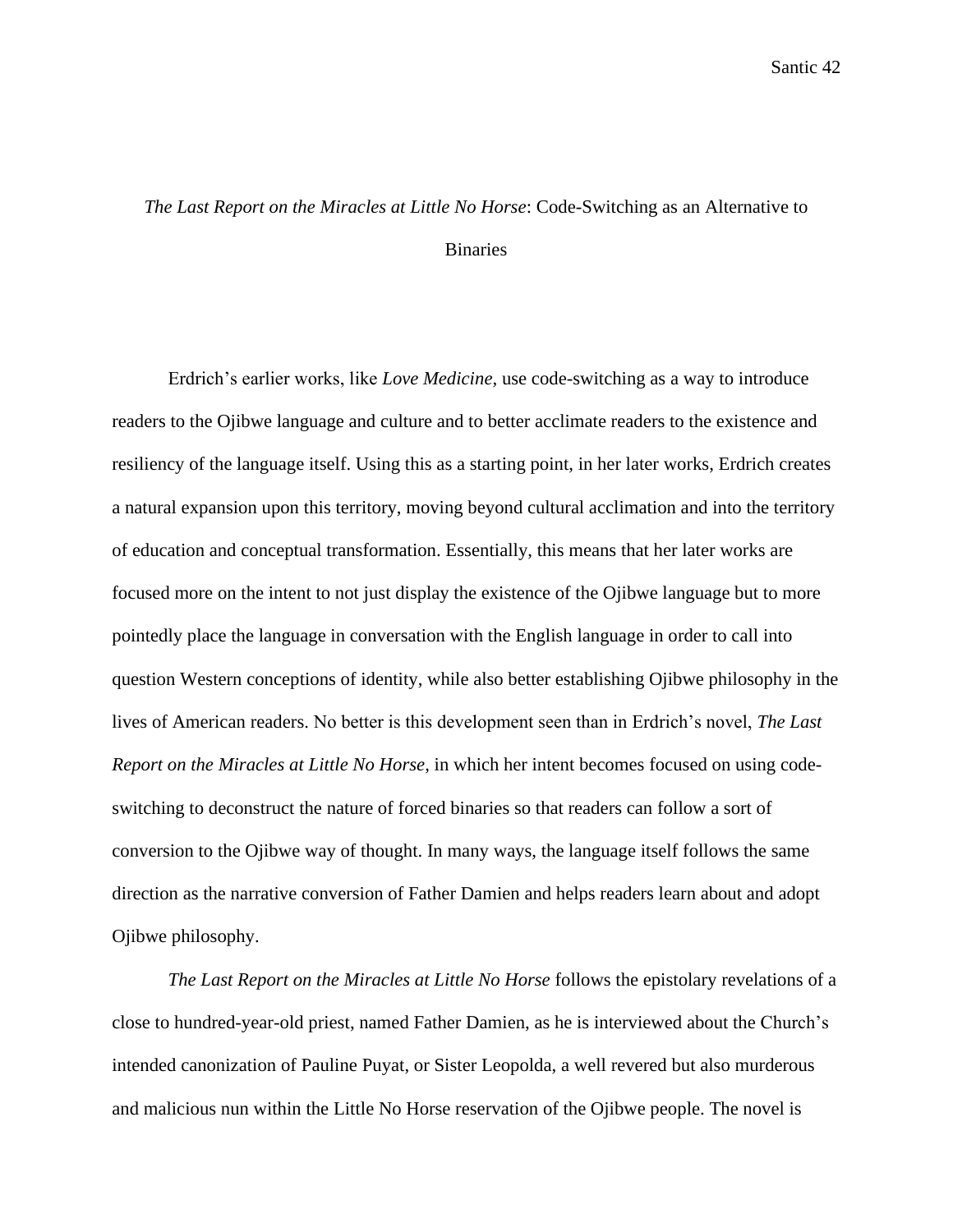centered around the revelation that Father Damien is in fact Agnes Dewitt, a German American woman, who left the convent for a life of playing Chopin and cohabitating with a farmer, but who after suffering a deep tragedy and a head injury, adorns priestly robes and heads out to be the parish father of Little No Horse. Throughout her role as Father Damien, and throughout her growing connections with the families of the Ojibwe community she enters, Agnes Dewitt begins to follow a process of conversion through which she becomes a member of the Ojibwe community and learns to understand her complicated role in helping to support and protect her community from the Catholic Church and colonization, while also playing a direct role in the propagation of these problematic powers in her community. Agnes Dewitt transforms into a person who blurs the lines of gender, culture, religion, and language

To begin with, the intent of code-switching in *The Last Report on the Miracles at Little No Horse* is displayed in the very appearance of how the Ojibwe language is employed within the narrative. In much of *Love Medicine* there exists an inconsistency with how Ojibwe words appear. Some are shown in a standard roman style font, while many of the words are displayed in italics instead. The difference between the two presents a difference in how the words, and thus the language itself, are perceived within the novels. In general, placing non-English words in italics isolates the words from the rest of the English-dominated text, suggesting that these words are foreign to the text itself. In part, since many of the Ojibwe words within *Love Medicine* were added through the process of revision in Erdrich's second edition of the novel, italicizing the words works to show that they are new additions to the work, and thus, in many respects, they are foreign to the original text. However, it is important to note that even non-Ojibwe words that are foreign to English are also placed in italics, like the example of the previously discussed French words spoken by the nuns in the convent. This helps emphasize that in general all non-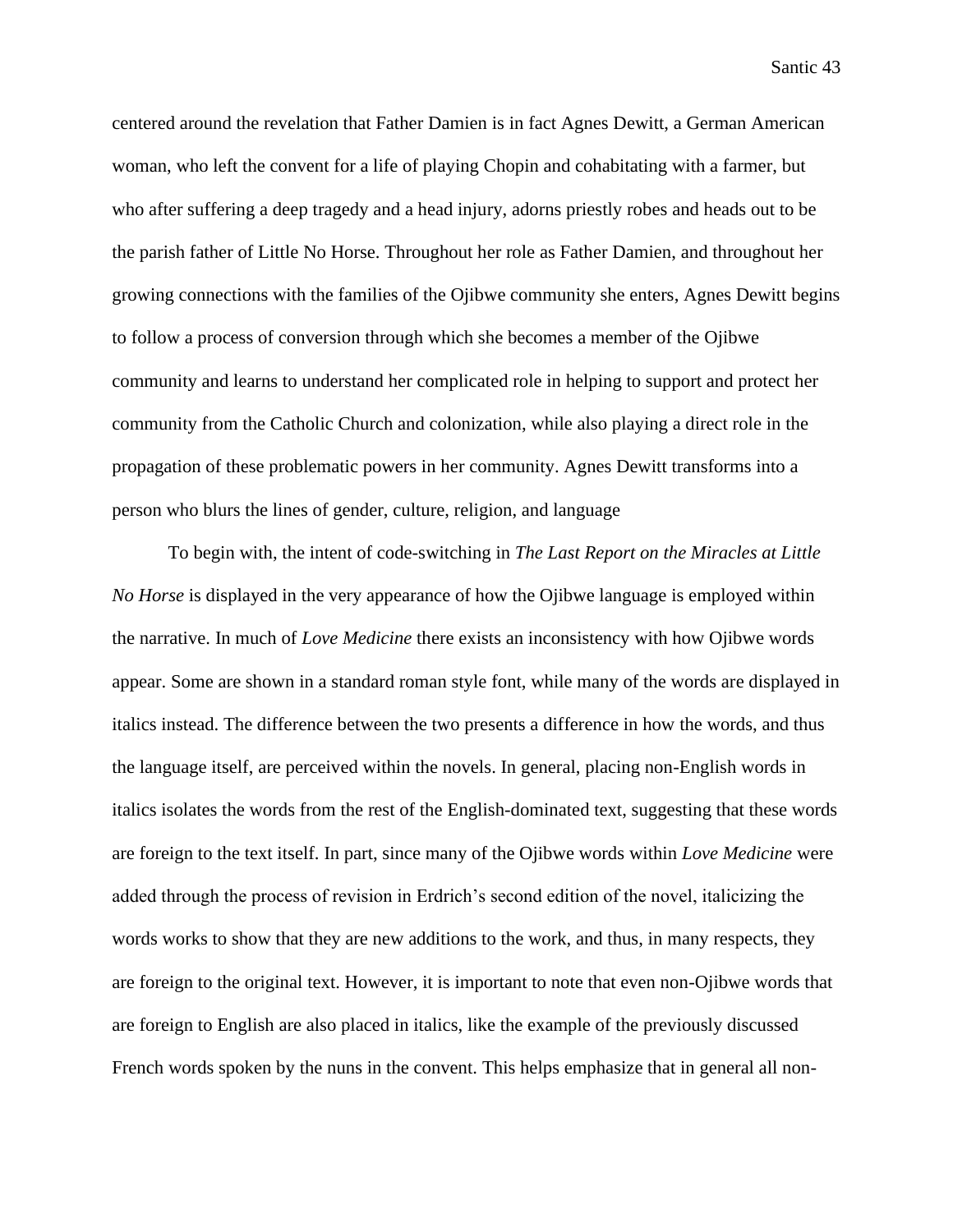English words are foreign to the text and that Ojibwe itself might not be solely the target of such aesthetic isolation.

Italicizing Ojibwe words within the narrative helps to isolate the language from the English words within the text, placing a spotlight on the appearance of the Ojibwe words. For *Love Medicine*, this functions well within the narrative, seeing as in the story the language itself is being suppressed through the various aforementioned historical abuses. Italicizing the Ojibwe words highlights the relative scarcity of the words from the text, essentially pointing to the survival of the words in a sea of English. The form of the language matches the context in which the Ojibwe language exists within the novel, yet this creates a predicament. It essentially places English and Ojibwe on unequal playing fields, suggesting to readers that the Ojibwe language does not entirely belong within this text. As mentioned earlier, the italics show that it is still foreign to Erdrich's own work. Erdrich's later works, specifically the *Last Report on the Miracles at Little No Horse*, responds to this idea and solidifies a new aesthetic direction by making sure that all Ojibwe words are in a standard roman style font. For the most part, the Ojibwe words exist within the text in the same appearance as the English words without any italics. This is quite important on a personal level because it suggests that Ojibwe is no longer a foreign language to Erdrich herself. Its placement in her novel is a lot more at home than it previously was, and it exists in equal companionship with her English words, showing that the weight they carry is the same. This is also important as a tradition within Ojibwe culture and art because it shows that the Ojibwe language is not foreign to written texts. Erdrich notes this idea multiple times throughout *Books and Islands*, pointing out the fact that the Ojibwe have had what she considers books for centuries. She writes,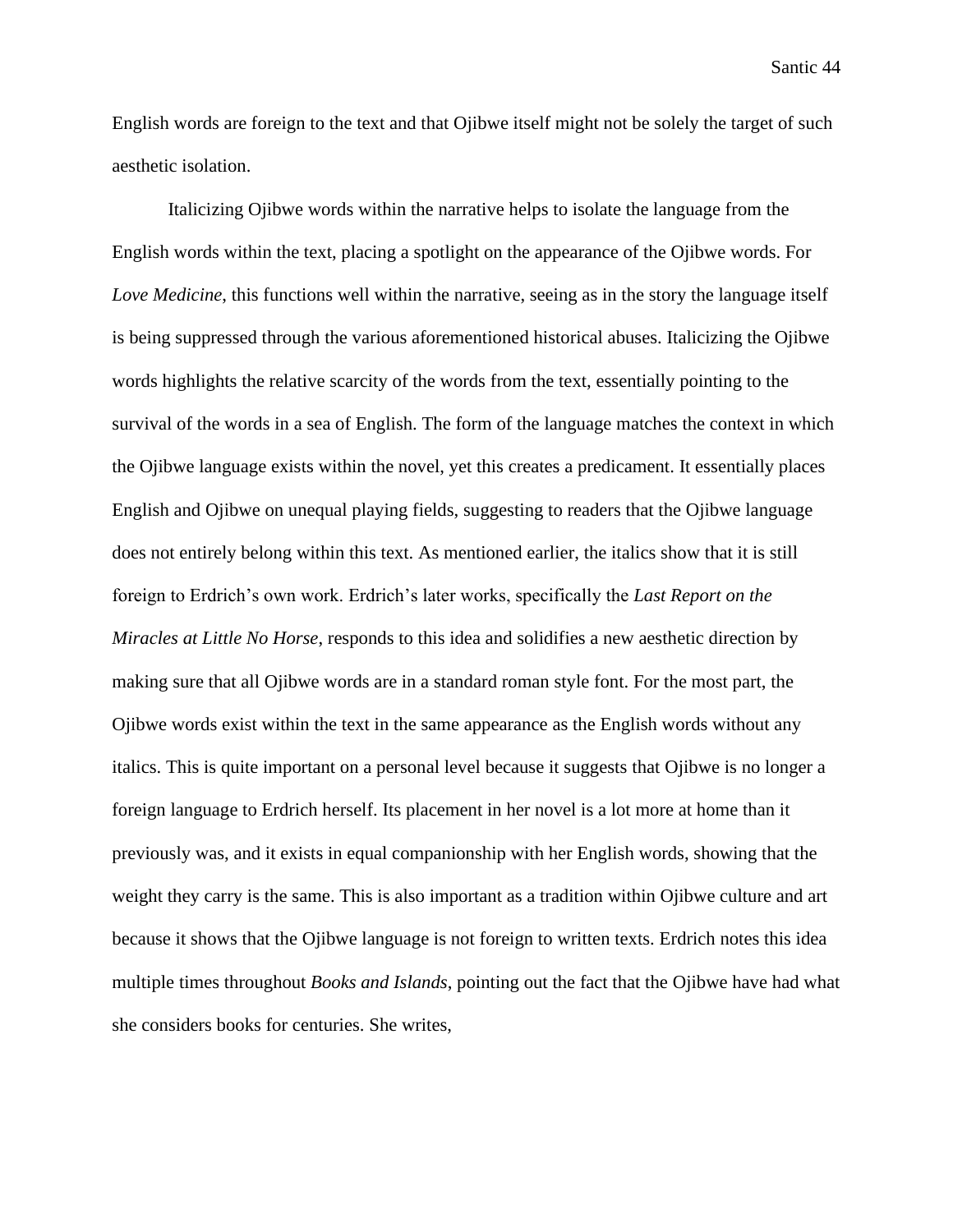The Ojibwe had been using the word *mazinibaganjigan* for years to describe dental pictographs made on birchbark, perhaps the first books made in North America. Yes, I figure books have been written around here ever since someone had the idea of biting or even writing on birchbark with a sharpened stick. Books are nothing all that new. People have probably been writing books in North America since at least 2000 BC. Or painting islands. You could think of the lakes as libraries... And in truth, since the writing or drawings that those ancient people left still makes sense to people living in Lake of the Woods today, one must conclude that they weren't the ancestors of the modern Ojibwe. They were and are the modern Ojibwe. (3)

As Erdrich suggests, written language is not a foreign concept to the Ojibwe people. Using the Ojibwe language within a written format is actually a lot more compatible with Ojibwe traditions and culture than many would think. This implies that the Ojibwe language and the English language are not incompatible and should not be seen as entirely foreign when placed next to one another; this further supports Erdrich's lack of italics for the Ojibwe words in her text. Erdrich reinforces this idea when she makes the claim that the Ojibwe people got their name from their ability to write. She writes, "The meaning that I like best of course is Ojibwe from the verb *Ozhibii'ige*, which is 'to write.' Ojibwe people were great writers from way back and synthesized the oral and written tradition by keeping mnemonic scrolls of inscribed birchbark. The first paper, the first books" (8). In this definition, Ojibwe people have had a sort of written language for centuries and such writing helped form the bedrock of their identity. What this emphasizes is that books may be as indigenous of a storytelling method as perhaps oral traditions are, although they might have existed in different formats that the Western world might not have recognized as a standard form of writing.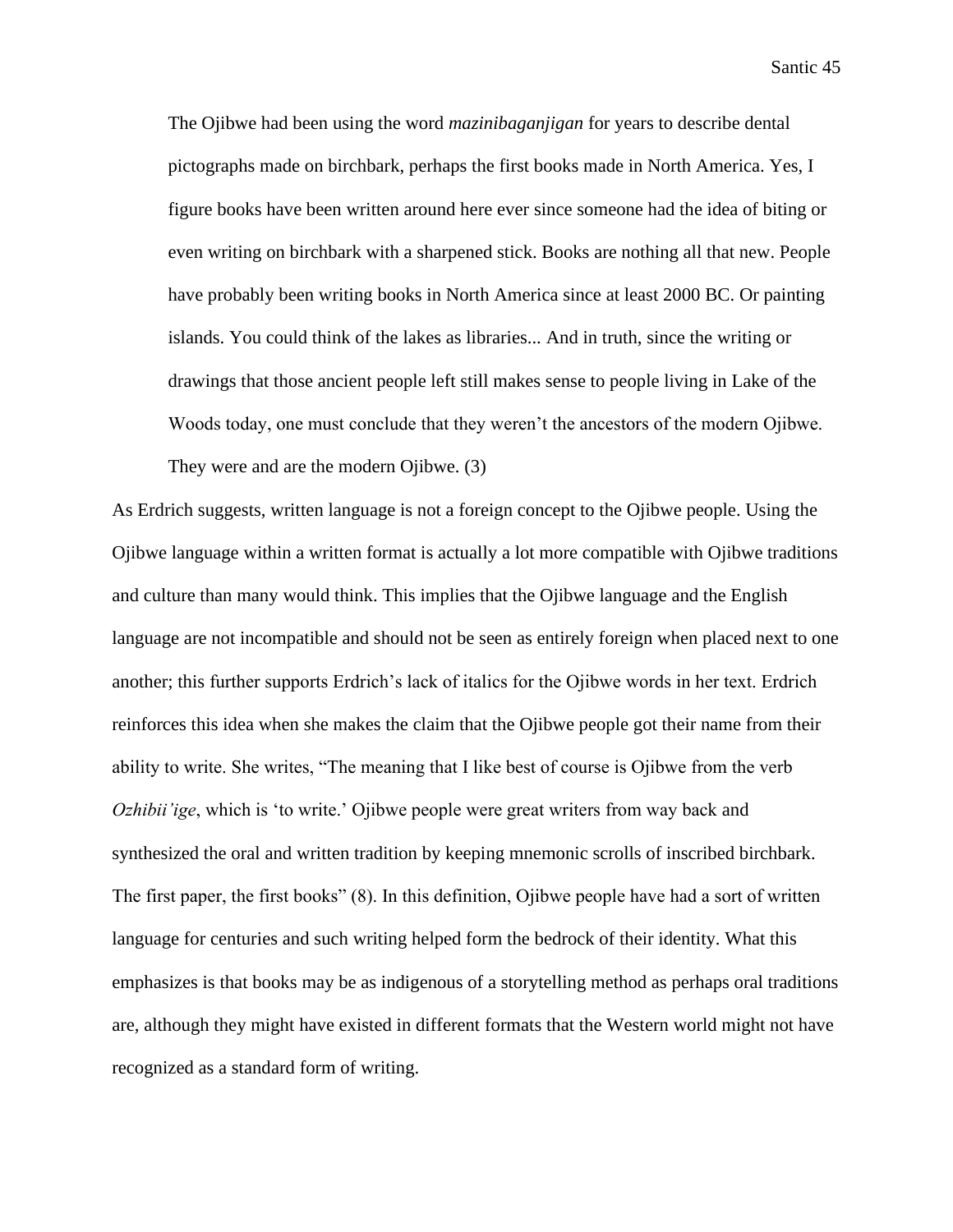By placing Ojibwe words in the same roman style as her English words, Erdrich sets a visual precedent for her readers. No longer does she give readers the same visual cues, such as italics, to emphasize that the Ojibwe words are foreign to the narrative, but rather she leaves her Ojibwe unmarked. This is in part because for Erdrich, they are not foreign words to the narrative, but rather, they are foreign words to the reader. This becomes especially emphasized when one takes a look at the appearance of other foreign languages within the text. Throughout the text, languages such as French, Latin, German, and even other indigenous languages, such as certain Lakota dialects are used. The one difference between their appearance and the Ojibwe and English words used in the text are that they still appear in italics. This further suggests that the Ojibwe words used are natural to the narrative and that other words, mostly from European languages, are foreign. It also helps to reemphasize the distinction between different indigenous groups in the narrative and throughout the Americas. Indigenous peoples are not a monolith, and although the Ojibwe people may share some cultural similarities to other indigenous groups, they have languages, customs, traditions, and histories that are entirely distinct from one another. Narratively, and historically, this is important for Erdrich to note because of the tensions that existed between the Ojibwe and the Sioux as a whole during the nineteenth and early twentieth century. Erdrich describes the Bwaanag, which is the Ojibwe word for the Sioux, as "a source of mortal hatred" for the Ojibwe (*Last Report* 150). She then goes on to describe an armed incident between the two, and writes, "The Bwaanug did the same and for hours, without a shot being fired, the two enemy camps exchanged volleys of shouted insults increasing in amazed fury and filth, which of course neither side could understand as they had no language in common, but which did vastly increase the knowledge of the children and their accompanying priest" (*Last Report* 150). This situation highlights how the Lakota language is an entirely different language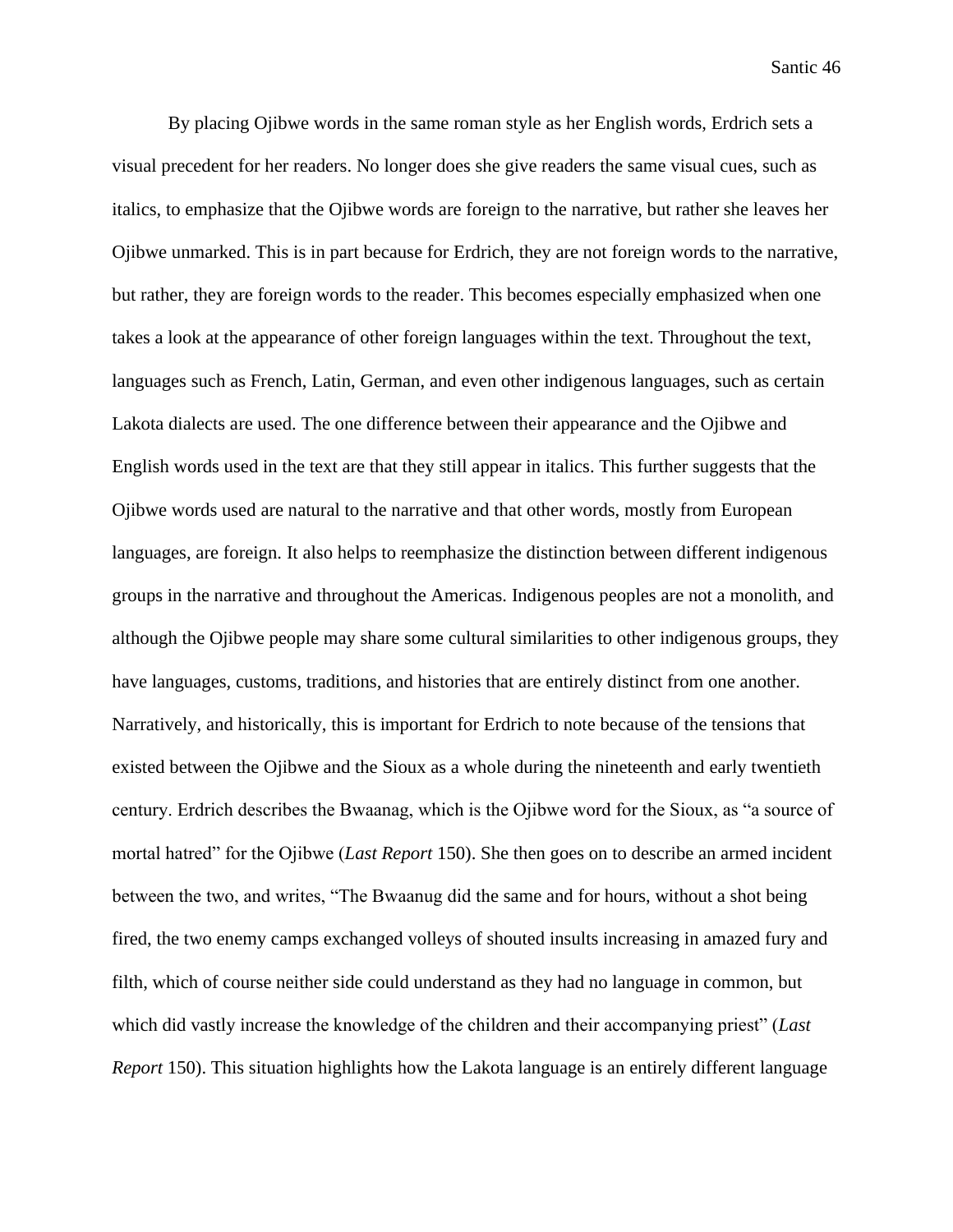from the Ojibwe language, and thus the Lakota language is a foreign language to Erdrich and to the text itself. That's why she effectively code-switches and uses the term "Bwaanag" describing the Sioux not in terms of their language but in terms of the Ojibwe language. English and Ojibwe are the target languages at home in the text and within the philosophical makeup of the book.

The distinction about whether or not these words are italicized is an important one to make because it works to serve as a fundamental textual basis for Erdrich's unraveling of Western and European binary systems. Within the very aesthetic appearance of Ojibwe words within the text, there exists an immediate unraveling of the inherent binary of opposition between English and Ojibwe within her novel. These languages are not presented as either/or but rather they are presented as in conjunction with or in dialogue with each other. This helps represent the core ideas behind code-switching as a mode of dialogical and cultural representation for those that exist between two cultures. As pointed out in *Love Medicine*, a large goal for Erdrich is to help acculturate non-Ojibwe readers to better learn and understand Ojibwe language and culture. Code-switching in general is a great tool because it requires the reader to meet the writer halfway and to actually invest time and energy into researching what the words mean. By taking away visual cues like italics, this places even more emphasis on the naturalness of the words in the text, and places further responsibility on the readers to find and translate the Ojibwe words without the author's explicit guidance. As Dr. Peter Beidler points out, "Erdrich might not want non-Ojibwe speakers to understand the meaning of some of these sentences, or at least might not care if they do not understand them precisely. She might want to keep some phrases as private messages for those few readers, most of them Ojibwe, who can understand the old language. Or she might want to encourage her readers to struggle to learn at least the rudiments of the language, and so help to keep it alive" (56). When she code-switches in this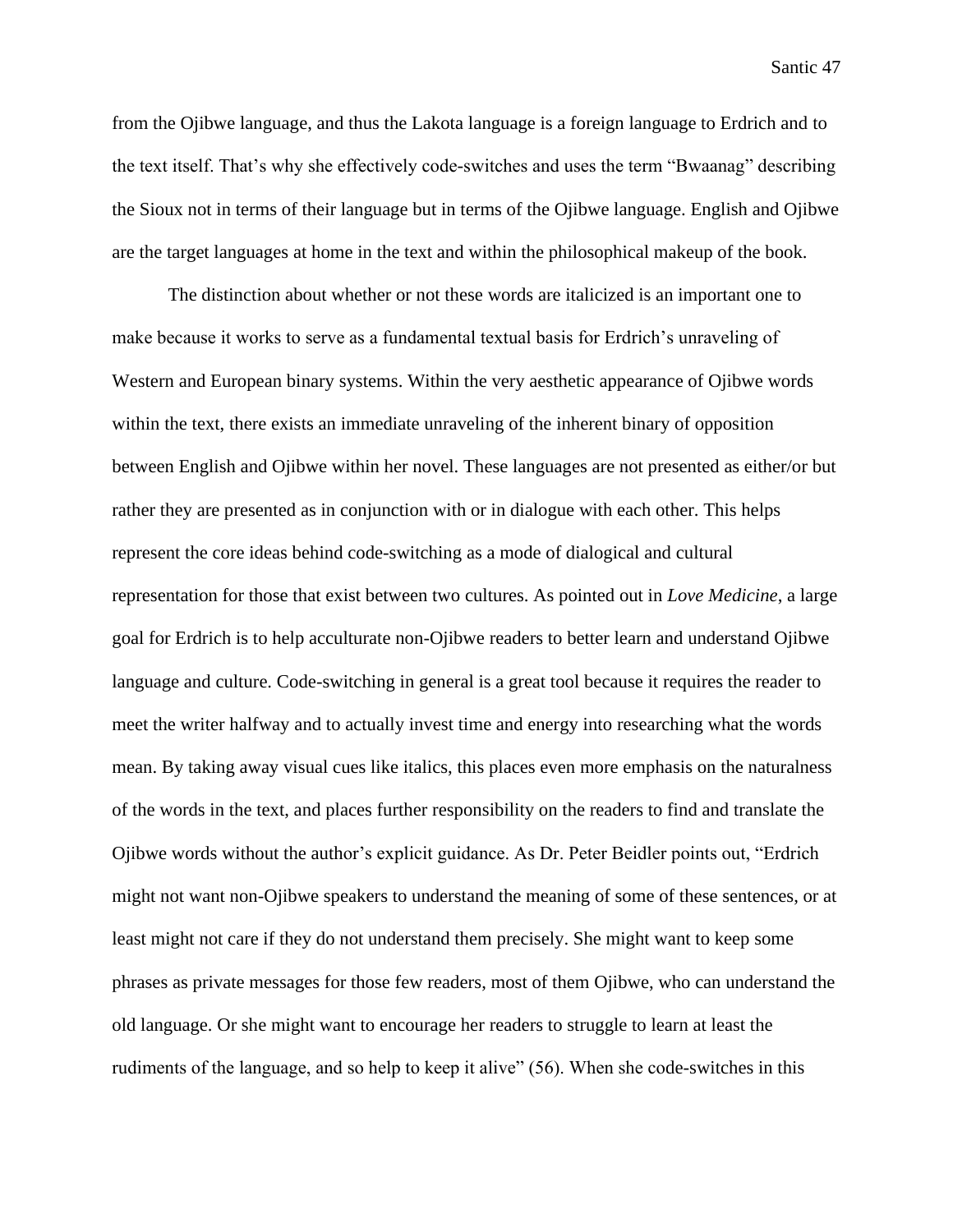text, the lack of italics emphasizes that the code-switching is reserved for the understanding and appreciation of the ingroup. It is meant for the Ojibwe people and for those who understand the language, and if one wants to be in on the jokes and all the second meanings of words, one must put in the effort to learn. In a way, Erdrich is really taking the training wheels off of the bike in her readers' linguistic journey through the Ojibwe language.

The aesthetic presentation of the Ojibwe words, and its reliance on having readers meet Erdrich on her own linguistic grounds, in many ways mimics the journey of the main character, Agnes DeWitt, aka Father Damien, showcasing her shift away from a Western/colonial perspective and into an Ojibwe worldview as she interacts with the Ojibwe people, language, and culture. As Dr. Linda Krumholz points out, "Ojibwemowin plays a central role in Agnes's conversion; her major spiritual and cultural transformations grow out of her comprehension of the Ojibwe language" (188). In many respects, Agnes is a guiding character for readers. Her role as Father Damien exists as an almost parallel journey that readers themselves will follow if they attempt to learn about the language and culture in a genuine way. Using the Ojibwe language fundamentally changes Agnes, while also, hopefully, fundamentally changing readers. What is so interesting about this is that from a sociolinguistic perspective, Agnes' journey and use of the Ojibwe language could in many respects be considered a form of "language crossing." Language crossing, as defined by Ben Rampton and Mesthrie et al., is "the adoption of a language variety that isn't generally thought to 'belong' to the speaker" (173). It exists as a type of code-switching in which a person begins to absorb the language and language customs of another group, usually through the process of cultural interaction. As Mesthrie et al. points out, "In a later formulation [Rampton] refers also to 'styling the other': 'ways in which people use language and dialect in discursive practices to appropriate, explore, reproduce or challenge influential images and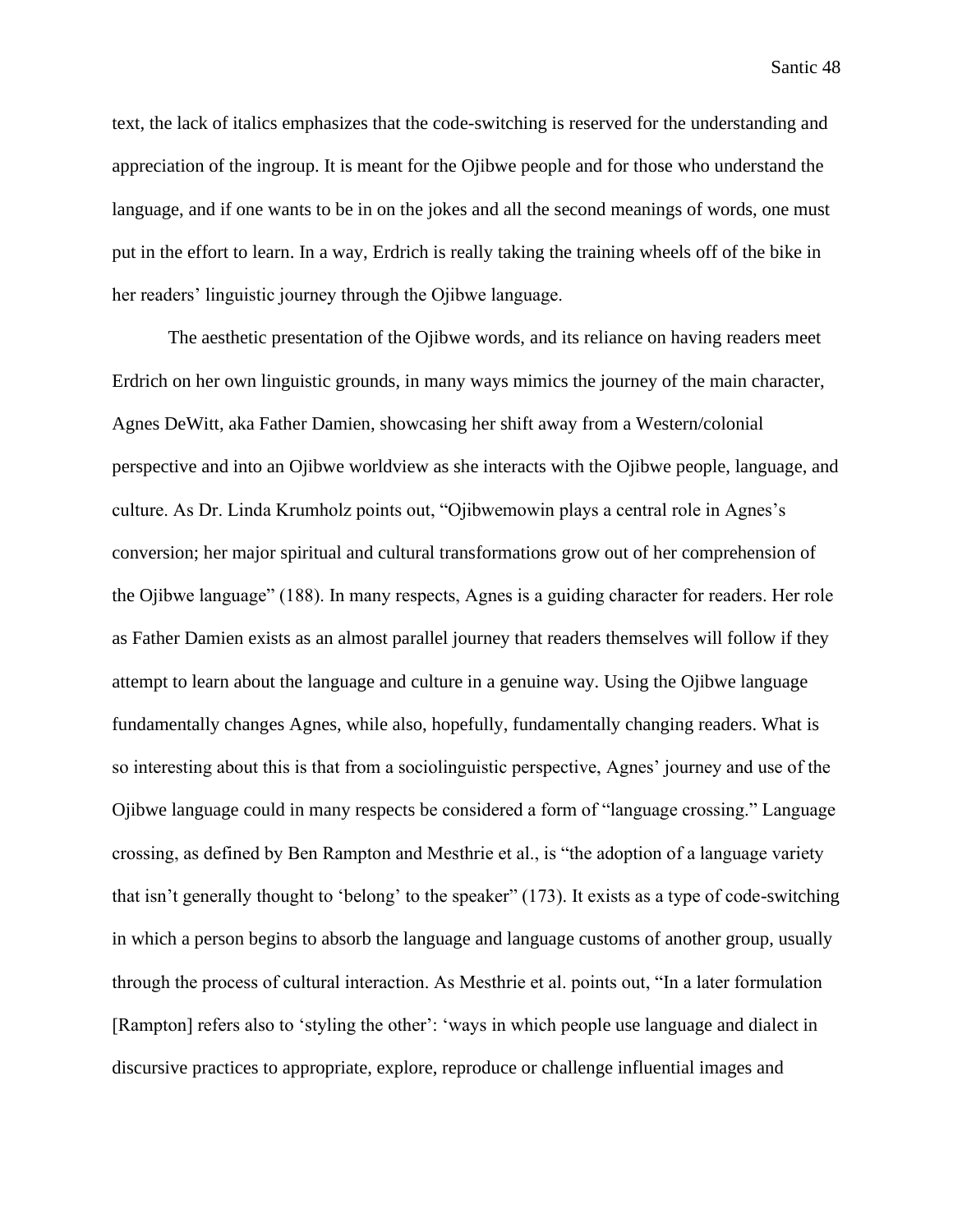stereotypes of groups that they don't themselves (straightforwardly) belong to' (Mesthrie et al., 173). Language crossing is produced through a genuine dialogue between cultures, in which a person's worldview is shaped by another culture that they themselves do not "straightforwardly" identify with. Its use is rather ambiguous in nature, suggesting that people may adopt and absorb other cultures' languages in a form of exploitative appropriation or as a way to challenge and reflect upon different worldviews and the problems that come with them. It is worth noting that Rampton's exploration of "language crossing" does not suggest that the speakers wish to take on the identity of the culture they are interacting with. As Mesthrie et al. writes, "In using these varieties, speakers were not actually claiming membership of particular ethnic groups … and nor were speakers actively deconstructing ethnic boundaries. However Rampton argues that, in foregrounding inherited ethnicity, crossing at least partly destabilized this" (173-174). Language crossing acts as a way to examine cultural and ethnic identity, while also taking into account the fact that people may more easily pass on language to one another but may not as easily pass on the culture attached to that language. This allows for a great amount of ambiguity with what one does with that language and why one absorbs pieces of another group's language.

Much of the code-switching surrounding Father Damien's/Agnes' journey in learning the Ojibwe language follows this idea of language crossing; however, Erdrich more clearly delineates the intent of code-switching for Father Damien, and subsequently for the book itself, while also expanding upon how one views the process of conversion. Father Damien/Agnes exists in an almost similar linguistic space as do most non-Ojibwe readers of the book. Much of the structure of the book is set up so that readers follow a similar process of linguistic conversion as does Agnes. As Agnes learns more about the Ojibwe language and culture, readers begin to learn more as well. For example, the first fifty pages of the novel exist with almost no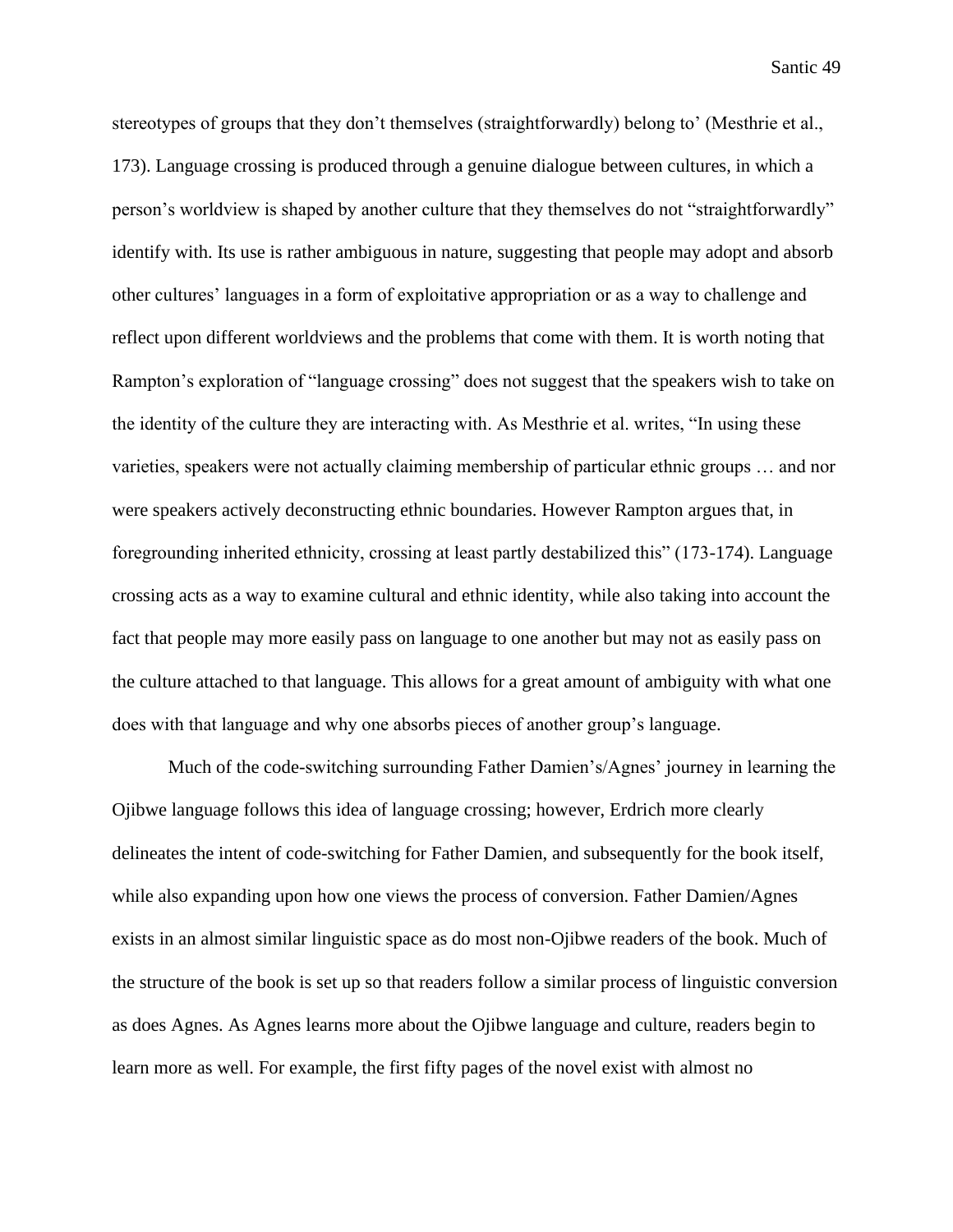appearance or mention of the Ojibwe language. The only languages outside of English that appear are a select few phrases of German, French, and Italian, all of which are notably italicized, again insinuating that they do not exist at home within the narrative. The Ojibwe language does not appear in these parts because Agnes herself, being of German descent, and having no relationship to the Ojibwe people before her journey to the Little No Horse reservation, does not know any of the language or culture. Most non-Ojibwe readers exist within the same space, only having at most the possible cultural exposure from Erdrich's own previous works.

The Ojibwe language and many mentions of it are left absent until she meets the Ojibwe people of Little No Horse and begins a form of language crossing. However, it is important to note that there do exist two explicit mentions of the language in these pages, one of which is from the original Father Damien, when Agnes first meets him before taking on his identity, and the other of which is from Agnes herself in her old age after taking on Father Damien's identity and role. Both of these mentions help Erdrich make the intent of the characters' language crossing clear. The first, from the original Father Damien Modeste, embodies the colonizing intentions behind the original Father Damien's journey into the Little No Horse reservation. Father Damien says, "Miss DeWitt, it is said that God often enters the dark mind of the savage via musical pathways. For that reason, I've studied translations of the hymns laid down in Ojibwe by our studious Father Hugo" (*Last Report* 36). This helps show the mindset of those who learn the language and the culture, not with the intentions to accept any of it or understand it through the two-way street of cultural interaction, but rather, with the colonizing perspective to use a people's culture and language against them to help convert the masses. This intent is purely to exploit an indigenous culture, and any language acquisition cannot be seen in good faith. The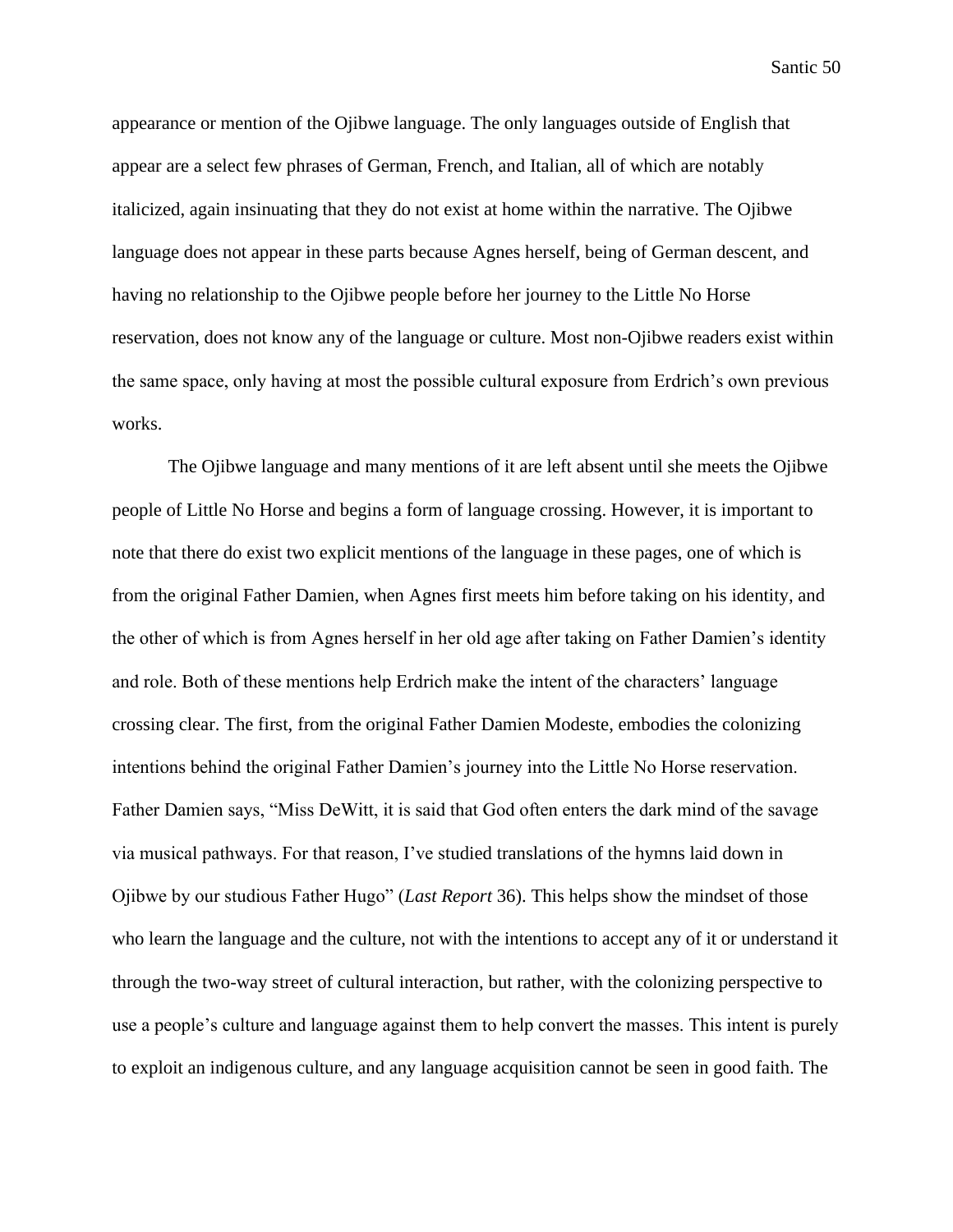original Father Damien does not have any respect for the Ojibwe people and cannot even properly address the Ojibwe and their culture as being equal to him and his own faith.

This mindset of the original Father Damien is important because the other mention of the Ojibwe language within the first fifty pages acts as a counterweight to such malicious intent. Taking place nearly a century after Father Damien's colonizing words, Agnes writes in a letter to the Vatican, "Although my mind is a tissue of holes, I have learned something of the formidable language of my people, and translated catechism as well as specific teachings. I have also rendered in English certain points of their own philosophy that illuminate the precious being of the Holy Ghost" (*Last Report* 49). Agnes, unlike the original Father Damien, shows an intent that imbues a certain amount of respect in her understanding of the language. Her intentions do not exist to primarily use the Ojibwe language to convert the Ojibwe people to Catholicism, but rather it exists to also convert the Catholic Church to a more Ojibwe way of life. She exists as a two-way street found in cultural interaction. Erdrich uses Agnes' intent to create a complication of both religious and gender identity. In turn, Erdrich uses the Ojibwe language and its codeswitching with English to deconstruct the strict binaries of Western thought so that the Ojibwe language and its philosophy can unravel such oppressive systems.

To begin with, the first uses and mentions of the Ojibwe language do not consistently appear until Agnes, embodying the role of Father Damien, meets Kashpaw for the first time. It is no coincidence that this first meeting, and the mention of the language interaction that happens with it, is where Agnes' conceptions of gender begin to become closely examined. Erdrich writes, "He spoke, of course, no German, only some English, and his French was of vintage extremely valuable were it only wine. In addition, that eighteenth-century trapper's French was knocked aside or disarranged by words only to be guessed at – probably the language spoken by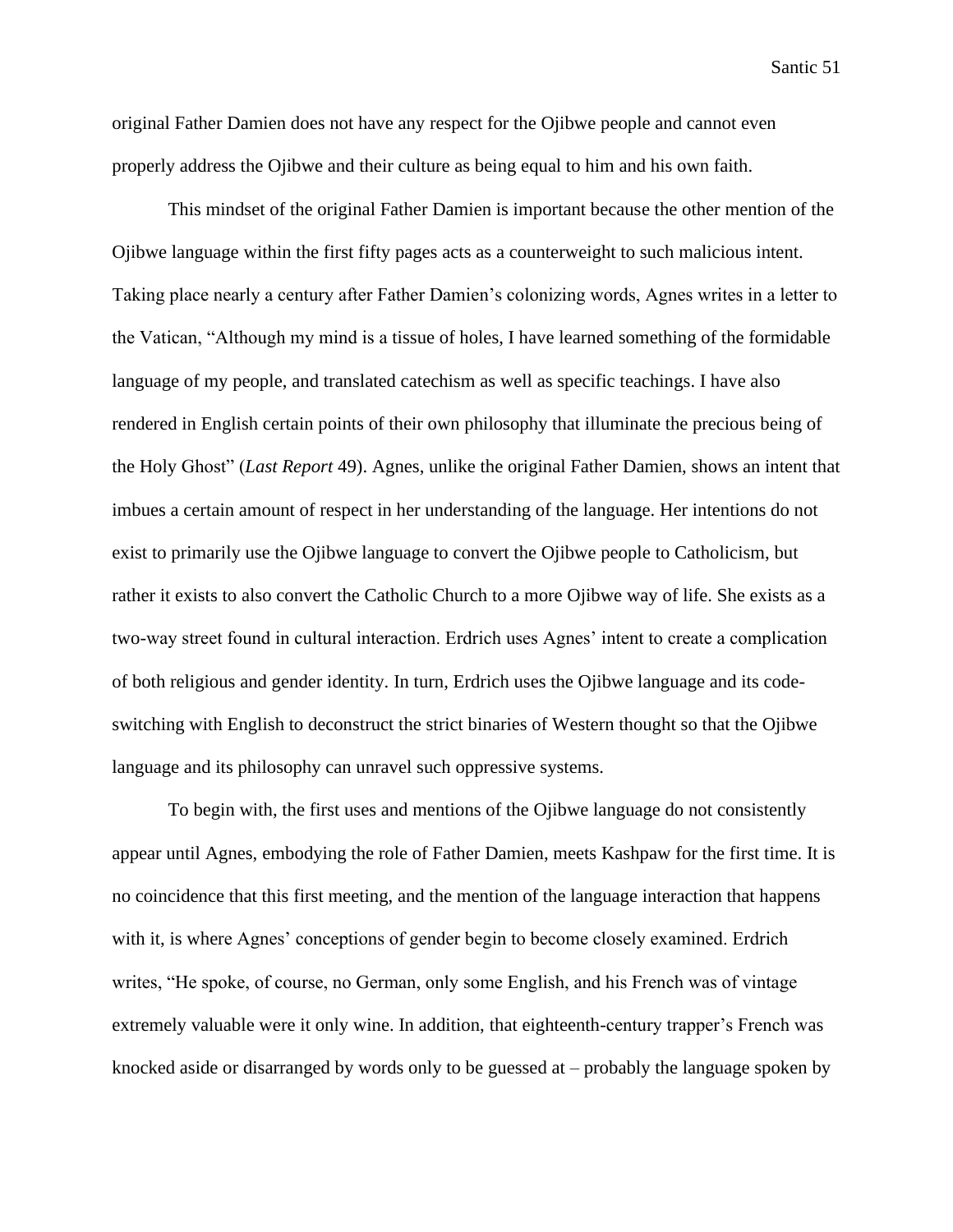Ojibwe. And yet in spite of their language problems, Agnes couldn't help questioning Kashpaw eagerly" (*Last Report* 62). This language barrier showcases the makeup of the text that exists after Agnes makes it onto the reservation. English, Ojibwe, and Michif, a French-Ojibwe dialect of the Métis people, are the only languages at home in the text, and thus will be the basis of code-switching until the end of the novel. Agnes takes this barrier in her stride and begins to communicate with Kashpaw in whatever way she can, so as to better learn about the language and the people. Erdrich later writes, "On the long drive north, she learned all of the polite Ojibwe she could cram into her brain – how to ask after children and spouses, how to comment on the weather, how to accept and appreciate food" (*Last Report* 62). She of course learns the very fundamentals, some of which mimic the fundamentals found in *Love Medicine*, as a sign of good faith in her willingness to meet the people on their own terms. Nonetheless, as she is communicating to Kashpaw, Erdrich writes, "Something new was at work, she could feel it, an ease with her own mind she'd never felt before, a pleasure in her own wit she'd half hidden or demurred. As Agnes, she'd always felt too inhibited to closely question men. Questions from women to men always raised questions of a different nature. As a man, she found that Father Damien was free to pursue all questions with frankness and ease" (*Last Report* 62). As Agnes is being separated from her linguistic groundings, that being her use of Western European languages like German and English, she is also experiencing a separation from her gender identity and expression. These European languages, most of which are, unlike the Ojibwe language, gendered languages, are deeply tied to a Western binary on things like gender roles and identity. By being released from the language, while simultaneously being released from her own appearance as a woman, Agnes in her role as Father Damien experiences a freedom from the oppressive views placed on women. She can now freely talk in a way that was not allowed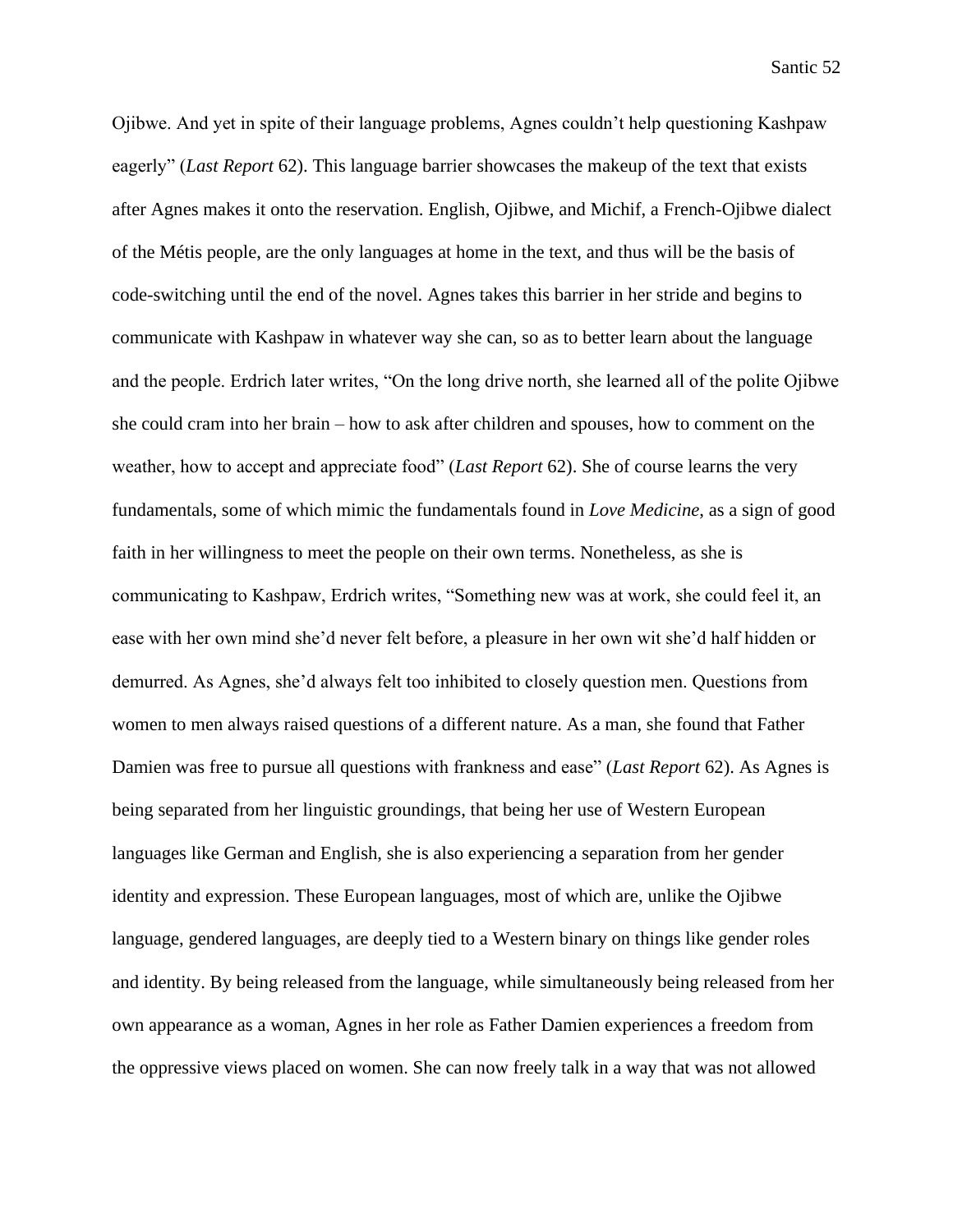for her before as a woman. Ojibwe here acts as a release, allowing her to see how much of her life she has not been free to live.

Now, it is important to note, that the learning of the Ojibwe language and the use of codeswitching within the novel does not exist solely for the benefit of Agnes, or white people in general. Its use is most important in conveying the naturalness with which gender and sexual fluidity are found within the very foundations of the Ojibwe culture, showing readers why a Western worldview does not work in assessing Ojibwe identities. Throughout the book there are many mentions of gender identities within the Ojibwe culture and other indigenous cultures that break from Western gender and sexual norms. They follow a more traditional Ojibwe understanding of gender and sexuality and help show that these concepts are deeply tied to one's culture. For example, during a recounting of the "History of the Puyats" by Father Damien, Agnes describes a race between Pauline's father, a Frenchman, and a two-spirit Bwaanag character referred to as a *winkte*. Erdrich writes, "the other was an ikwe-inini, a woman-man called a *winkte* by the Bwaanag, a graceful sly boy who sighed, poised with grave nuance, combed his hair, and peered int the tortoiseshell hand mirror that hung around his neck by a rawhide thong … the others were lost in a debate. Was the *winkte* a man or a woman for the purposes of this race?" (*Last Report* 153). This depiction is so interesting because it poses three different cultural understandings of the two-spirit Bwaanag character. There exists the Ojibwe understanding of the character as an ikwe-inini, the English understanding of the woman-man, and the Bwaanag or Lakota understanding of the *winkte*. Instead of fully code-switching, Erdrich translates them by loosely associating the words together. She suggests that there are approximate similarities between the three; however, she ends up settling on just *winkte* and code-switches using this term every time after she refers to the two-spirit character. The reason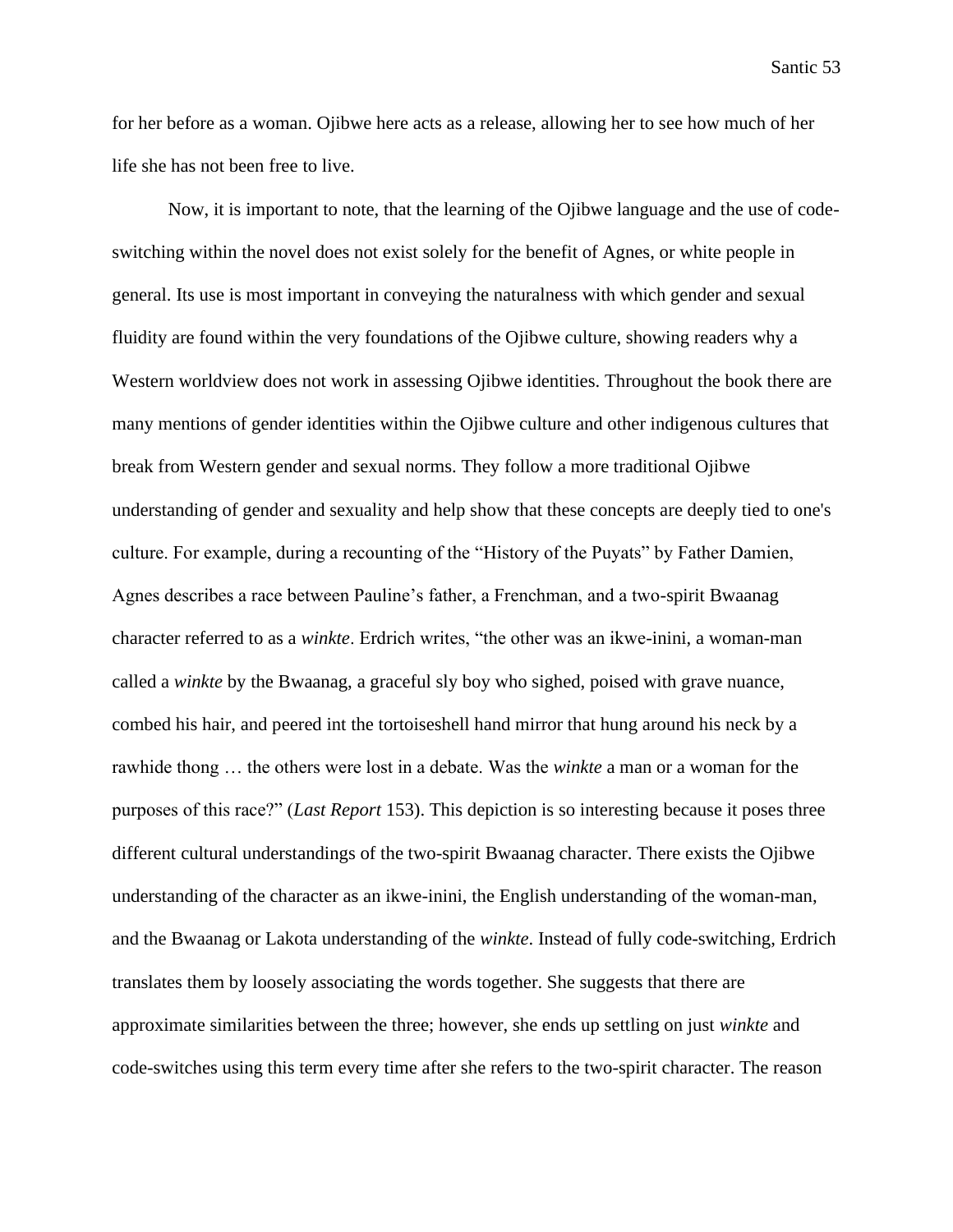for this is that ikwe-inini is culturally specific to the Ojibwe just as *winkte* is culturally specific to the Lakota. The English language and ideology of the time did not have a specific designation for someone who was between gender identities because many gender-nonconforming individuals did not have a set place to exist within European societies. As Deirdre Keenan writes, "The sad thing about this refusal to recognize the constructed nature of the Western sex-gender dichotomy is that it suppressed older traditions among many Native American, First Nation, and indigenous cultures that recognized, accepted, and even honored multiple gender identities" (3). Gender existed in a strict binary, and in many respects still does in Western nations, almost always excluding those identities that do not conform to either side of the pole, while also forcing other cultures to accept said binaries. This is why the term "woman-man" is created as an equivalent to the Ojibwe and Lakota gender identities; however, in all realities, these gender identities are specific to tribes and are not interchangeable, just as the Ojibwe culture is not interchangeable for Lakota culture, nor are indigenous cultures as a whole interchangeable for European cultures. This is further reinforced by the idea that none of the characters in the novel can agree on whether or not the *winkte* character will race as a man or a woman. Erdrich writes, "Some of the Ojibwe, who judged his catlike stance too threatening, rejected him as a male runner on account of his female spirit. Others were wary of the scowling hunter and argued that as the *winkte* would run with legs that grew down along either side of a penis as unmistakable as his opponent's, he was enough of a male to suit the terms" (*Last Report* 154). As noted earlier, there is no common agreement between the members of either group on whether or not their conceptions of these gender identities are the same. There exist cultural differences, but as mentioned earlier, with the Sioux and the Ojibwe being enemies at the time, there is political motivation underlying gender. Nonetheless, what this example shows is that the Ojibwe and the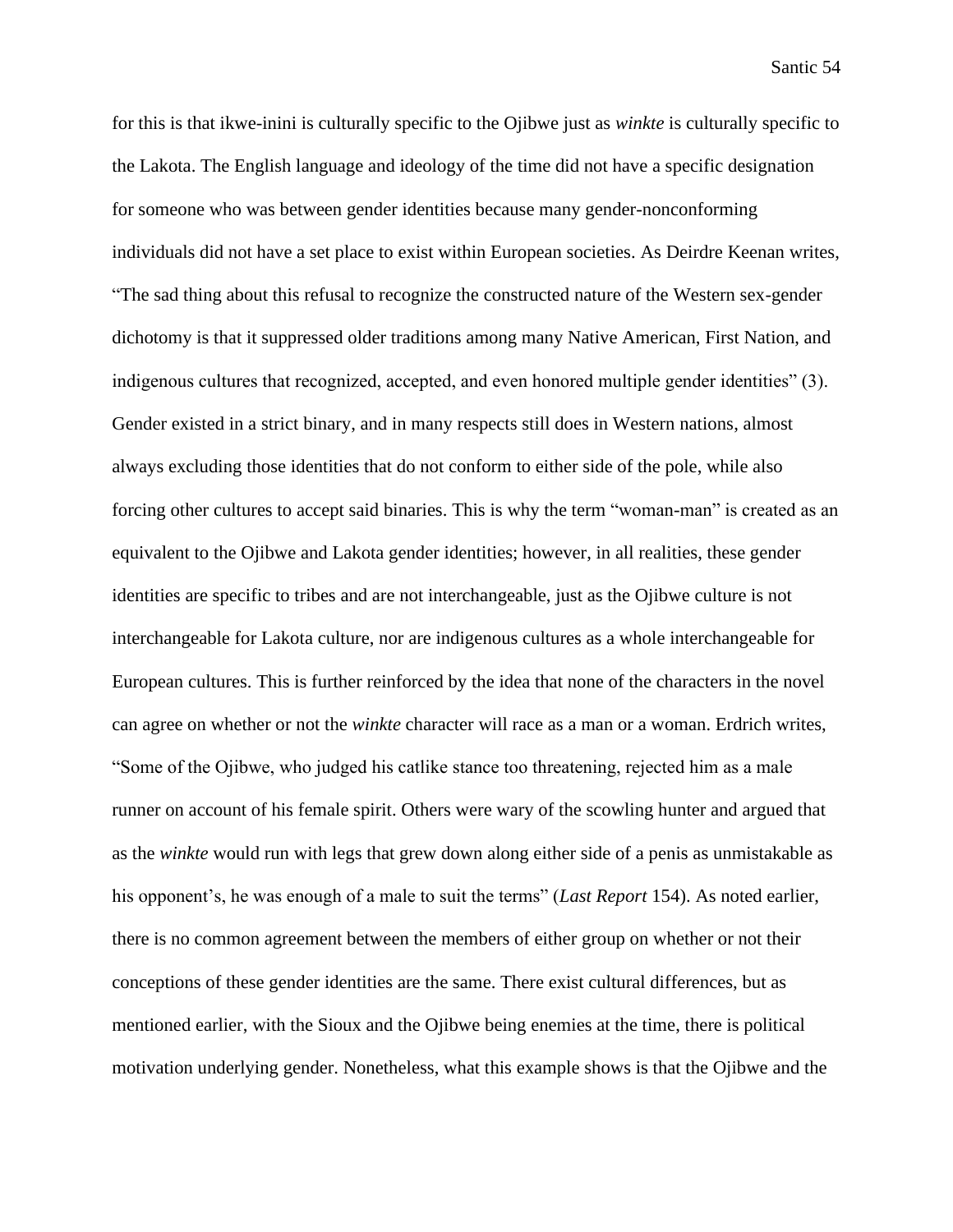Lakota, within their languages and cultures, have a more fluid idea of gender and sexuality, allowing for a safe space for people who defy Western norms, especially those of that time, to exist without persecution within their own culture.

This idea of gender being more fluid in the Ojibwe culture becomes quite an important plot point as it is later revealed that many of the Ojibwe characters on the Little No Horse reservation already knew that Agnes, in her role as Father Damien, was not a cisgender man. In one scene, while playing chess with Agnes, Nanapush, one of the elders of the community, and a good friend of Agnes', reveals that he knows that she is not a cisgender man. Nanapush says, "Nobody else ever said anything. But still, it is a question maybe just in my mind why you would do this, hide yourself in a man's clothes. Are you a female Wishkob? My old friend [Kashpaw] thought so at first, assumed you went and became a four-legged to please another man, but that's not true. Inside that robe, you are definitely a woman" (*Last Repor*t 231). From the moment that Nanapush first met Agnes, he wondered why she was dressed as a man, while hiding any mention of this fact. What would be an unreconcilable act at the time from a Western point of view, especially for the Catholic Church, is simply a normal thing for the Ojibwe people. There is nothing unusual about someone like Agnes presenting herself as a man; however, there is something unusual about Agnes hiding that fact. Erdrich reinforces this idea by writing, "Something struck Agnes, then, and she realized that this moment, so shattering to her, wasn't of like importance to Nanapush. In fact, she began to suspect, as she surveyed the chessboard between them and saw the balance tipped suddenly in her opponent's favor, that Nanapush had brought it up on purpose to unnerve and distract her" (*Last Report* 232). It is revealed that Nanapush does not actually even care about mentioning to Agnes that he knows she is a woman. He only did so to win at the game of chess that the two were playing because he knew it would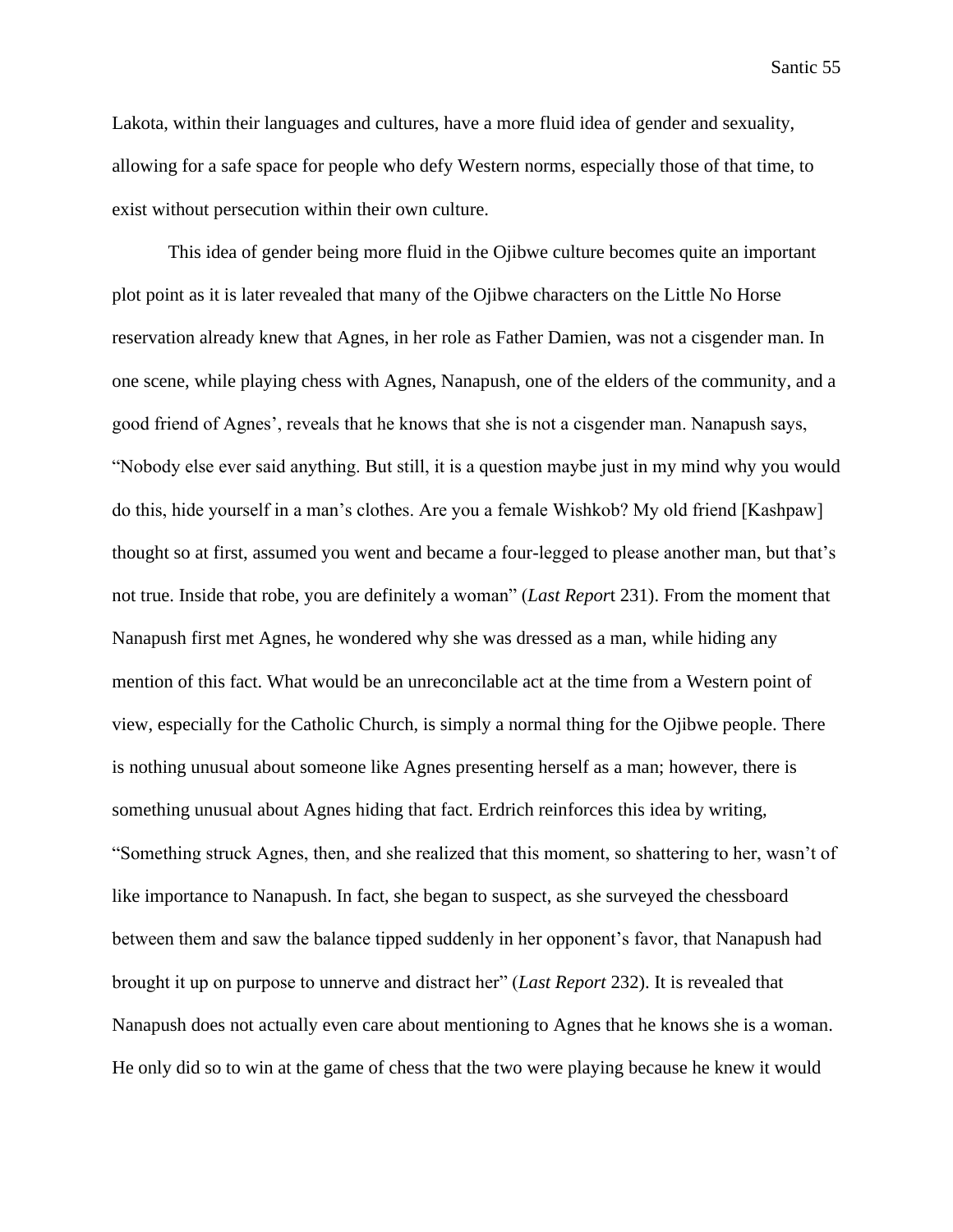distract her. He knew that it would bother her and the Western binary perspective of gender that she felt constricted to. To him, it was not even really worth mentioning until he needed a distraction to win a simple chess match that he was losing. This part of the revelation is followed by a moment of code-switching in which Nanapush says "Ginitum" which roughly translates to "Your turn" (Beidler 62). Using Ojibwe in this place further cements Nanapush's view on Agnes' gender identity and expression as being tied to the Ojibwe language and worldview. It also serves as a way to invite Agnes to respond back in a similar perspective. That's why when Nanapush describes Agnes as being in accordance with her "spirits" and that her "spirits must be powerful to require such a sacrifice" Agnes responds back saying, "Yes … my spirits are very strong, very demanding, very annoying" (*Last Report* 232). She takes on a more traditional Ojibwe perspective, accepting the strength in her gender identity and expression, while also having the awareness that because of Western conceptions of gender, her "spirits" put her in a very difficult position.

The use of the Ojibwe language to help dismantle Western conceptions of identity and to help offer up an alternative view does not just stop at things like gender and sexuality, but is used for many more things, with religion and spirituality being at the forefront of the novel. For example, as Agnes interacts with the Ojibwe people, her notions of what is right and wrong in terms of religion begin to get challenged. Ojibwe spirituality offers up an alternative to the sort of Christianity seen in the novel, not necessarily as something to be practiced instead by non-Ojibwe people, but something that does not need to be erased or left to the wayside so that the masses can be proselytized in the Christian missionary sense. The Ojibwe language helps convey this idea in many of the moments in which the absolutist nature of the Church is challenged. This is especially well noted in the first instance that Ojibwe spirituality and practices are brought up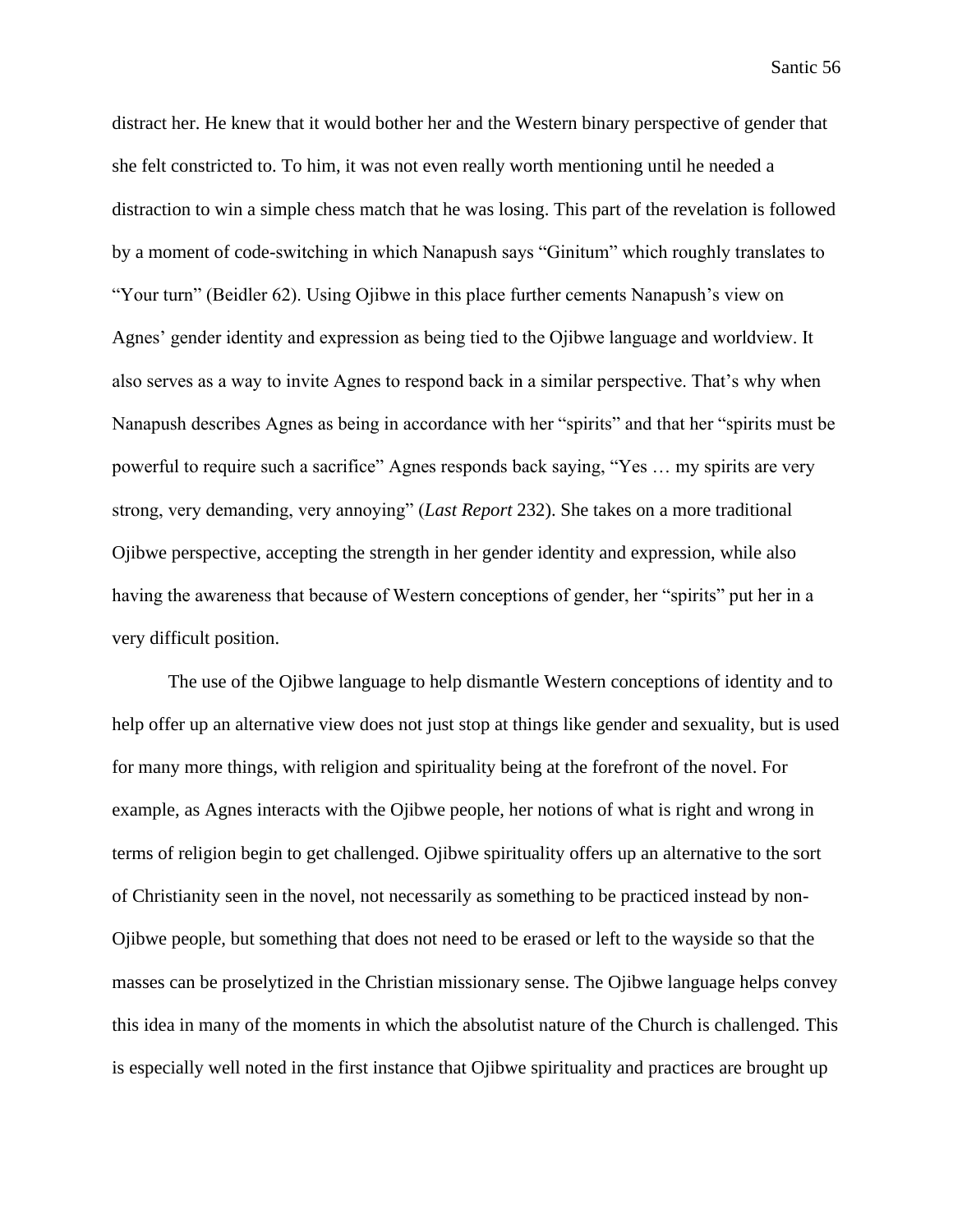to Agnes by Kashpaw. Kashpaw says, "Here's what I say … Leave us full-bloods alone, let us be with our Nanabozho, our sweats and shake tents, our grand medicines and bundles. We don't hurt nobody. Your wiisaakodewininiwag, half-burnt wood, they can use your God as backup to these things. Our world is already whipped apart by the white man. Why do you black gowns care if we pray to your God?" (*Last Report* 63). In this scene, Kashpaw offers up friction against Father Damien's inquiry on what should be done to help the Ojibwe people. Kashpaw gives a genuine answer, in which he points out that "God" is not the answer to helping the Ojibwe people. Instead, what Kashpaw sees as being the answer is the need for the Ojibwe people to keep their culture. White people have already taken much of the material realities away from the Ojibwe people and left them in the poverty that Anges witnesses when entering the reservation. There is no need for them to as well take away their religious and cultural identity by taking away things like medicine bundles and shaking tents. It will not help fix the reality they now live in. Kashpaw even uses the Ojibwe language to note that the Métis people, or the wiisaakodewininiwag, whose identity is already mixed between Catholicism and traditional Ojibwe spirituality can keep their Catholicism since it is part of their identity. He uses the word, wiisaakodewininiwag, while translating it to show this mixed identity, and to show that a mixture of religion and religious practices is not a problem to the Ojibwe people. Their culture allows for this sharing of space; however, the Western conception of religion, especially in the Catholic tradition, does not condone the mixing of religious and spiritual practices into the Catholic faith. Catholicism demands that people either choose God or not. It does not often believe, as the Ojibwe do, that using God in a mixture of Ojibwe spiritual beliefs as "back up to these things" is a valid method of spiritual practice. This is often viewed as heresy within the Church, further stigmatizing and suppressing cultural practices and fluidity.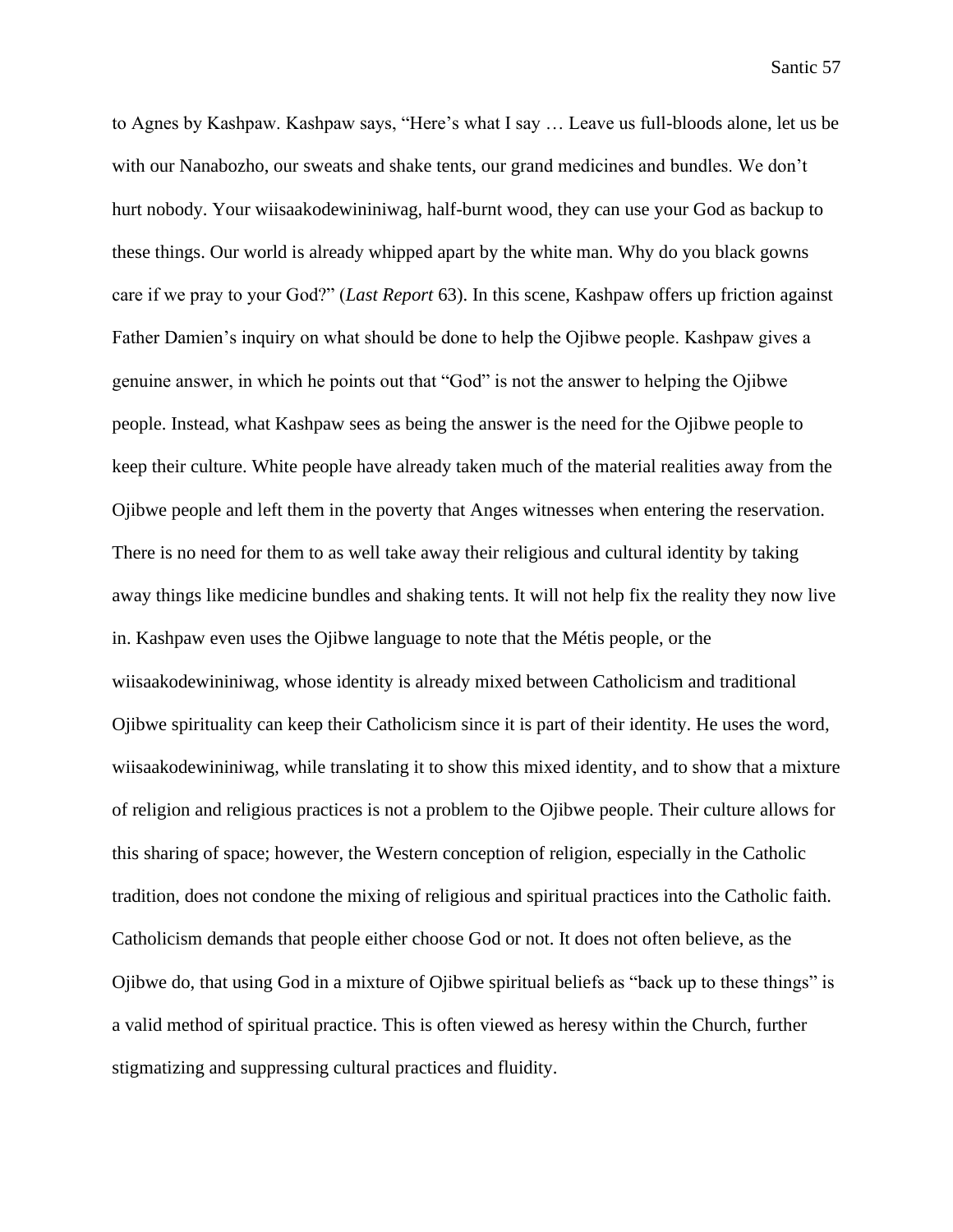What further supports the dismantling of the European understanding of religion, especially in its either/or ideology of membership, is that other characters than just Kashpaw reflect upon how strange this ideology is in relation to the Ojibwe understanding of religion. For example, in an interaction between Agnes and Fleur Pillager, Fleur reflects upon how eager priests are to convert indigenous people. Erdrich writes, "What was it that made the black robes desperate to gather up the spirits of the Anishinaabeg for their god? Fleur decided that the chimookoman god was greedy, which made sense as all the people she had seen of their kind certainly were, grabbing up Anishinaabeg land, hunting down every last animal and wasting half the meat, swiping all they could" *(Last Report* 81). In this reflection, Fleur uses the Ojibwe word "chimookoman," meaning "big knife," for white people and their "God." It's a way of connecting white people's spirituality and religion to the way that white people interact with the indigenous world. Just like a "big knife," white people cut up and take Anishinaabeg land, hunt and slaughter every animal that is there, while also "swiping" down indigenous people in their path. Instead of just saying "white people," code-switching using the Ojibwe word helps convey that this mentality of greed is found in both the religion and the actions of colonizers. The Ojibwe language, culture, religion, and people cannot simply exist because the colonial perspective of white people pushes for them to collect everything in their paths from things as abstract as souls to things as material as land.

The friction that the Ojibwe language and way of life offers up against European conceptions of religion and identity creates a reassessment of the dominant methods of thought within the Western world. Specifically, as Linda Krumholz notes, "Through Father Damien Erdrich creates an alternative concept of conversion. Instead of depicting conversion as a transformation from one belief to another, Erdrich constructs an idea of conversion as a potential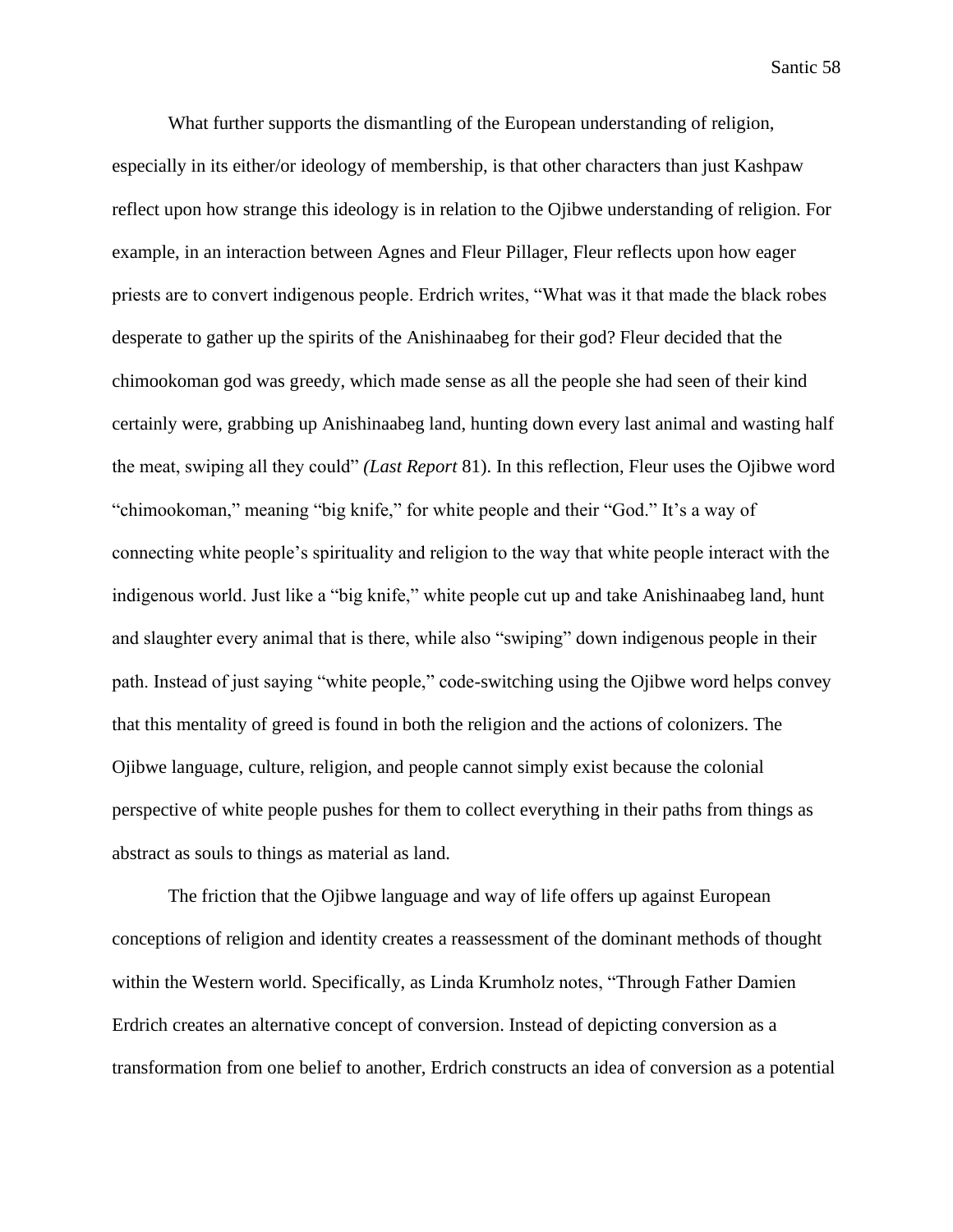to see beyond the singularity of any one belief, as a potential for multiplicity, 'a mixture of faiths'" (176). Agnes, through her interaction with the Ojibwe people, begins to reassess her perception of her faith through an Ojibwe lens. As noted before, this means that multiple religious and spiritual practices can coexist in one person's idea of faith without being a fallacy. This allows for everyone, not just Ojibwe or European people, to be okay with the inconsistencies between religions because in many situations, such inconsistencies can help deepen faith. Erdrich shows this idea in how Agnes' own faith becomes mixed through the Ojibwe language, and the culture attached to it. Erdrich writes, "Agnes's struggle with the Ojibwe language, the influence of it, had an effect on her prayers. For she preferred the Ojibwe word for praying, anama'ay, with its sense of a great motion upward. She began to address the trinity as four and to include the spirit of each direction—those who sat at the four corners of the earth. Wherever she prayed, she made of herself a temporary center of those directions" (*Last Report* 182). The Ojibwe language begins to shape Agnes' Catholicism. She begins to use Ojibwe words to pray, while also using the Ojibwe's reverence for the number "four" as a grounding point in her prayers. By adding in these more traditional elements of Ojibwe faith to her own Catholicism, Agnes is better able to ground herself, even if it seems inconsistent to view the trinity as four. This causes a perceptual change that makes it hypocritical for Agnes to justify taking away Ojibwe culture from others in her role as a priest. This creates tension, as Erdrich writes, "He prayed that the seething factions merge and dissolve their hatred. He prayed, uneasily, for the conversion of Nanapush, then prayed for his own enlightenment in case converting Nanapush was a mistake" (Last Report 182). Because of Agnes' new perception of her faith, she finds it hard to justify converting Ojibwe people that keep to traditional Ojibwe spirituality. She sees it as more destructive than helpful. This helps her move away from the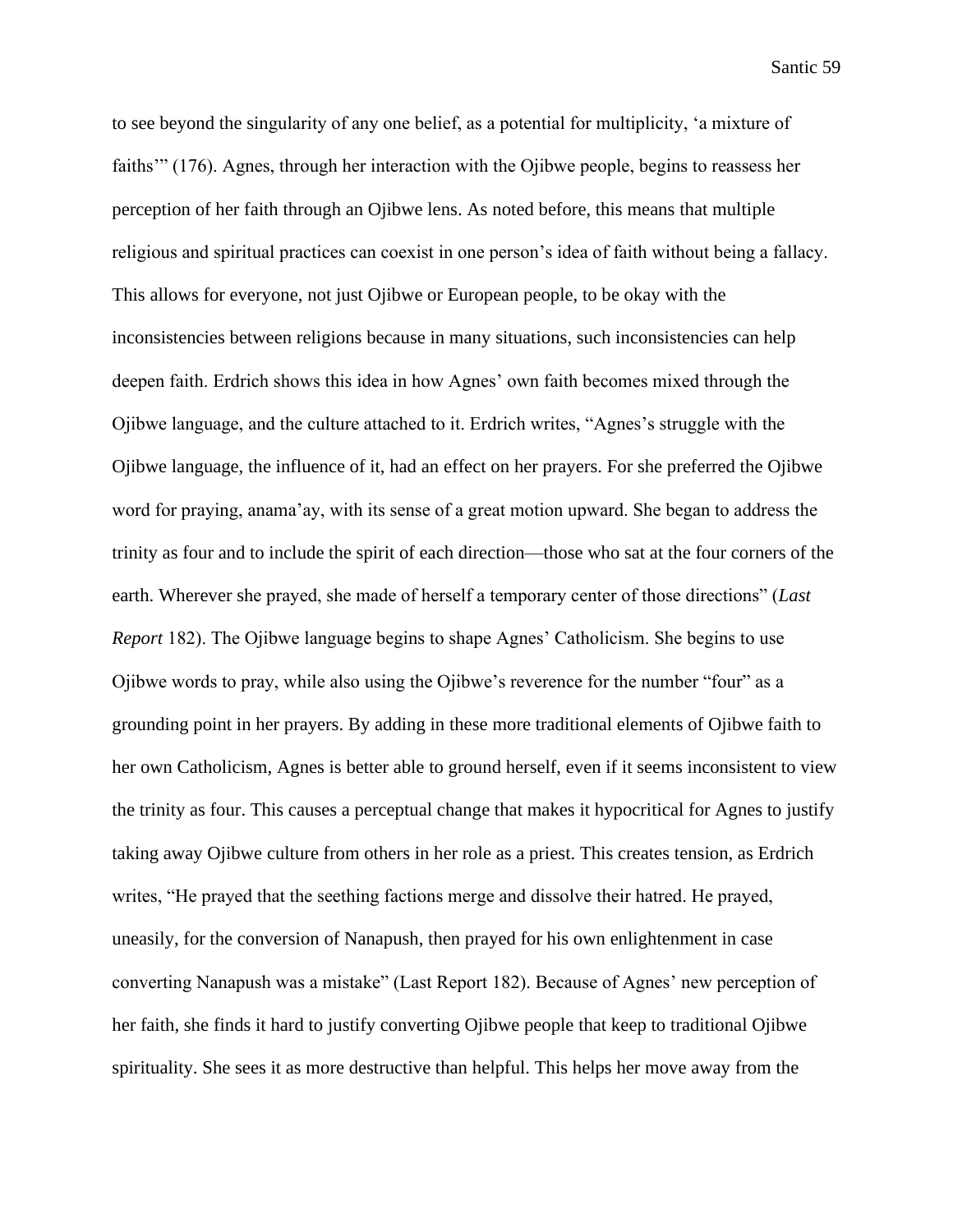European/Western conception of religion that harms indigenous communities, while allowing the language to help deepen her own sense of faith.

Discussions, like the ones above, on how the Ojibwe language can reshape things like gender perception and spiritual identity, highlight the importance of indigenous languages, like Ojibwe, becoming more normalized and supported in its use, both by the Ojibwe people themselves and by non-Ojibwe people in general. Its inherent structure, and the philosophy found in it, deconstructs and dismantles deeply oppressive systems and ways of thought throughout the world. As Anton Treuer points out in the *Language Warrior's Manifesto*, "Indigenous language is vitally important for Indigenous people; that should be motivation enough for us as well as the rest of the world to actively support it. But there's more at stake than what's happening in Native communities and our capacity to be good, healthy neighbors and productive citizens. The rest of the world needs our ideas. Everyone needs to heal and interrupt the colonial process, which dehumanizes us all" (Treuer 26). Treuer shows us that the essential truth of the matter is that indigenous languages are worthy of support by everyone because they are important for indigenous communities. There should not be a need to motivate non-Ojibwe people to support the intergenerational dissemination of the language because the language's importance within the community is enough of a reason. However, Treuer points out that if a reason was needed for people to support the learning and use of the language, its roots would be found in the fact that learning the language helps break down the colonial systems that oppress everyone worldwide. As Treuer later notes, "White folks need healing. They are the primary beneficiaries of the systems of oppression operating in the world today. It hurts more to be a victim of oppression than a beneficiary, but oppression dehumanizes everyone" (Treuer 27). He highlights the fact that the colonial systems of oppression that white people helped create do not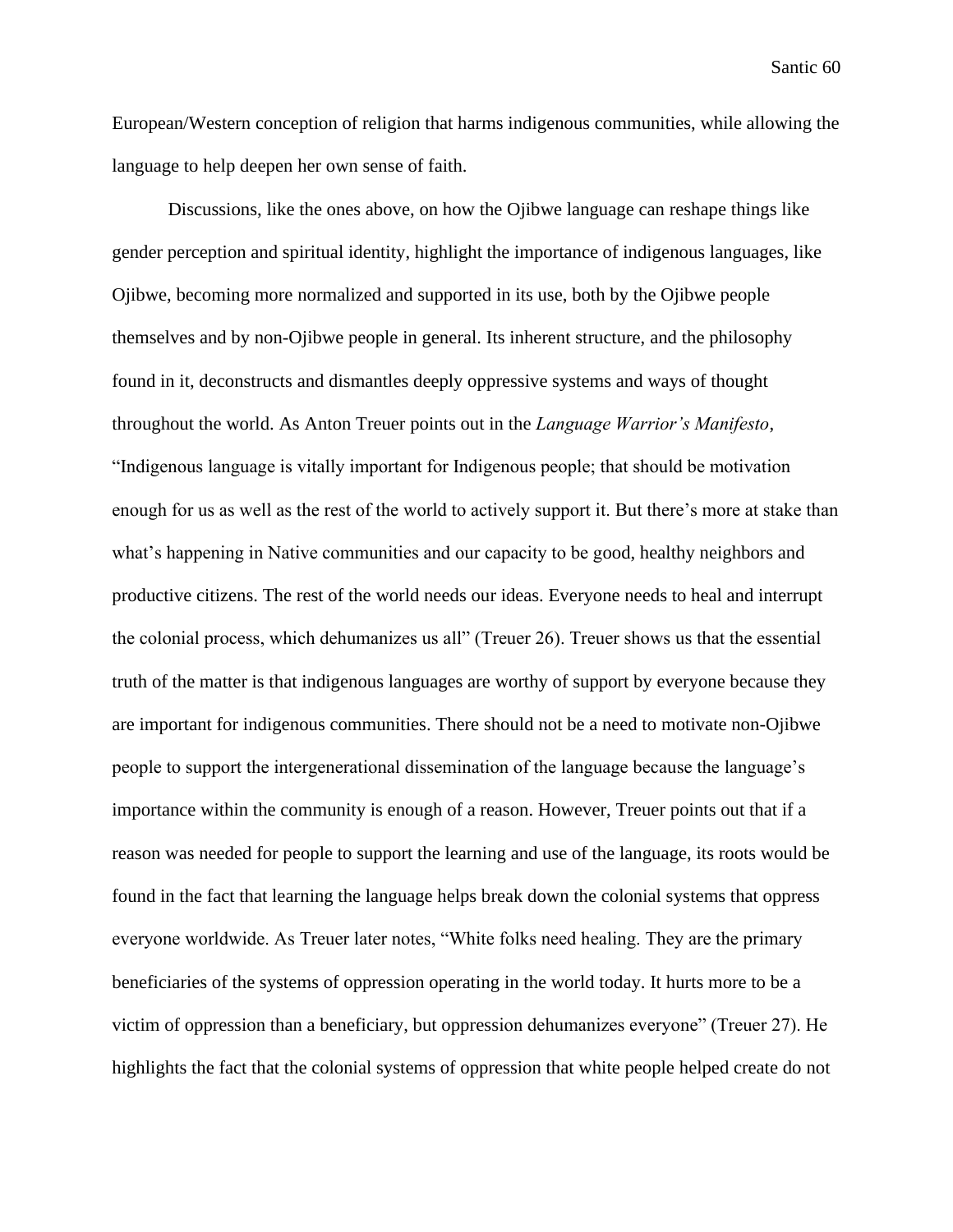just harm indigenous communities and people of color, but rather it also oppresses white people themselves. It is important to note that the harm it causes to white people in no way supersedes or equals the harm that it causes to non-white communities, but nonetheless the harmful effect is still there for everyone.

In its fundamental essence, oppressive ways of thought, specifically found in things like colonial violence, dehumanize everyone who is forced to work within these systems. They target everyone, although unequally, and create harmful cycles for people that showcase a need for large-scale change. As Treuer writes, "Native Americans have endured five hundred years of [colonial] violence; white folks have endured thousands of years of it. It is no surprise to me that people in communities of color dominate the crimes of desperation and poverty … because this oppression has made them disproportionately poor. But white men dominate the ranks of school shooters and serial killers because the use of violence to cope with and solve problems is woven into the cultural fabric of white societies" (Treuer 27). Treuer notes that white people have for centuries upon centuries enacted colonial violence upon themselves before they inflicted it upon indigenous communities worldwide. They helped create a cultural trend of violence, that robs non-white communities of resources and stability, while enforcing the necessity for everyone, even themselves, to use violence as a coping mechanism. This in turn helped create deeply problematic and hierarchical systems that leave everyone, especially non-white people, in a vulnerable position. Yet Treuer concludes that, "White people need healing too. Their earthbased, indigenous connections have been so thoroughly eroded and colonized that they do not have sufficient cultural resources to lead themselves or anyone else to peace. Indigenous people can help pollinate the world's garden and lead in this direction because we have more than a vestigial remnant of a different way of thinking and doing things. Our tools for doing so are often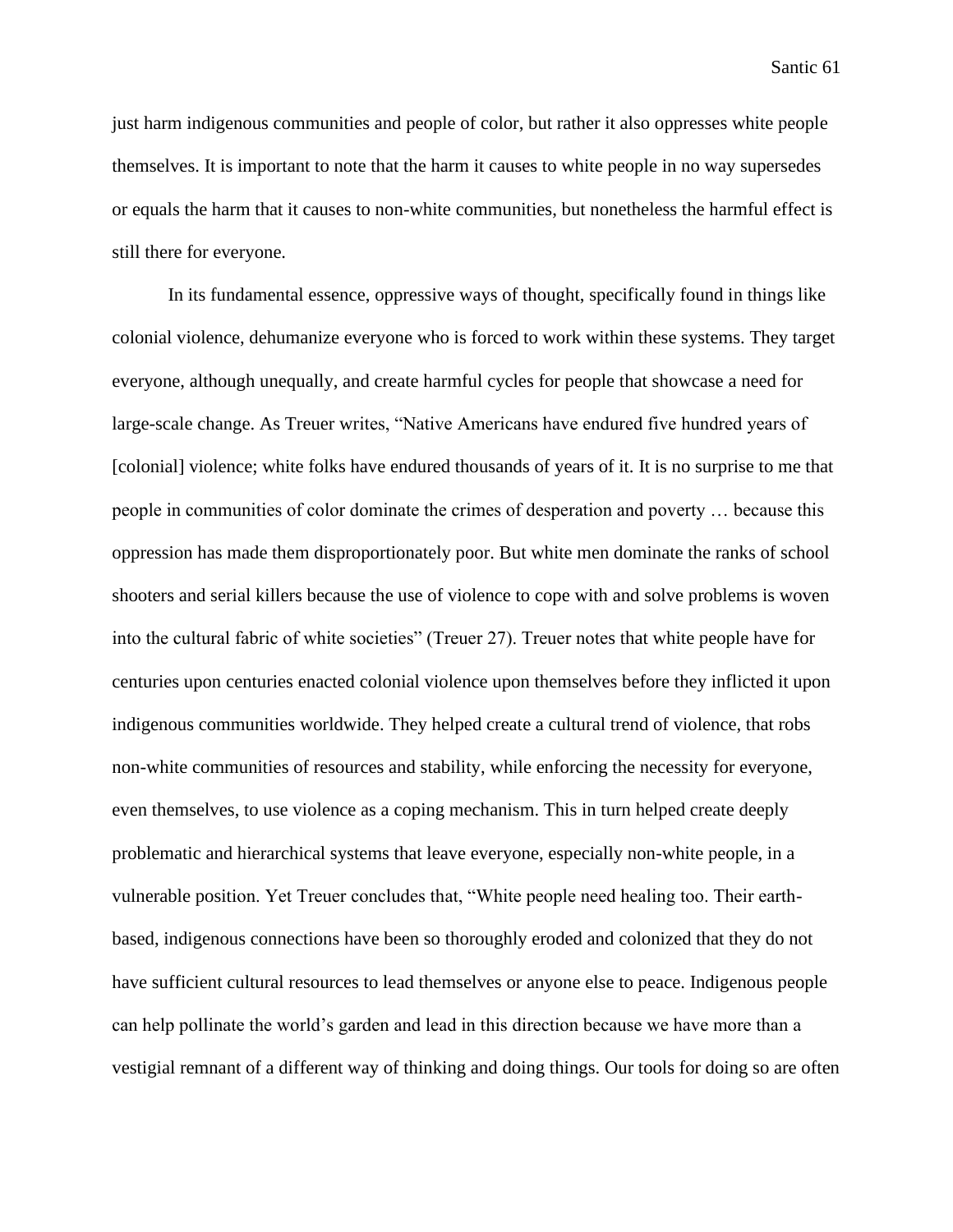embedded in our languages" (Treuer 27). Treuer echoes exactly what Erdrich practices in her novel. He shows that through the Ojibwe language, and through other indigenous languages, a new worldview can be reached. One that does not rely on the old systems of violence already set in place for millenniums. It's one that can help everyone, both Ojibwe and non-Ojibwe, to reach a new goal of deconstructing and freeing ourselves from systems of oppression, not just for white people's own sake, but for the world's sake. This is exactly why the Ojibwe language in *The Last Report on the Miracles at Little No Horse* moves beyond just acculturating readers to the existence of the language, and instead deepens the importance of people learning how the language carries cultural knowledge that can dismantle harmful worldviews.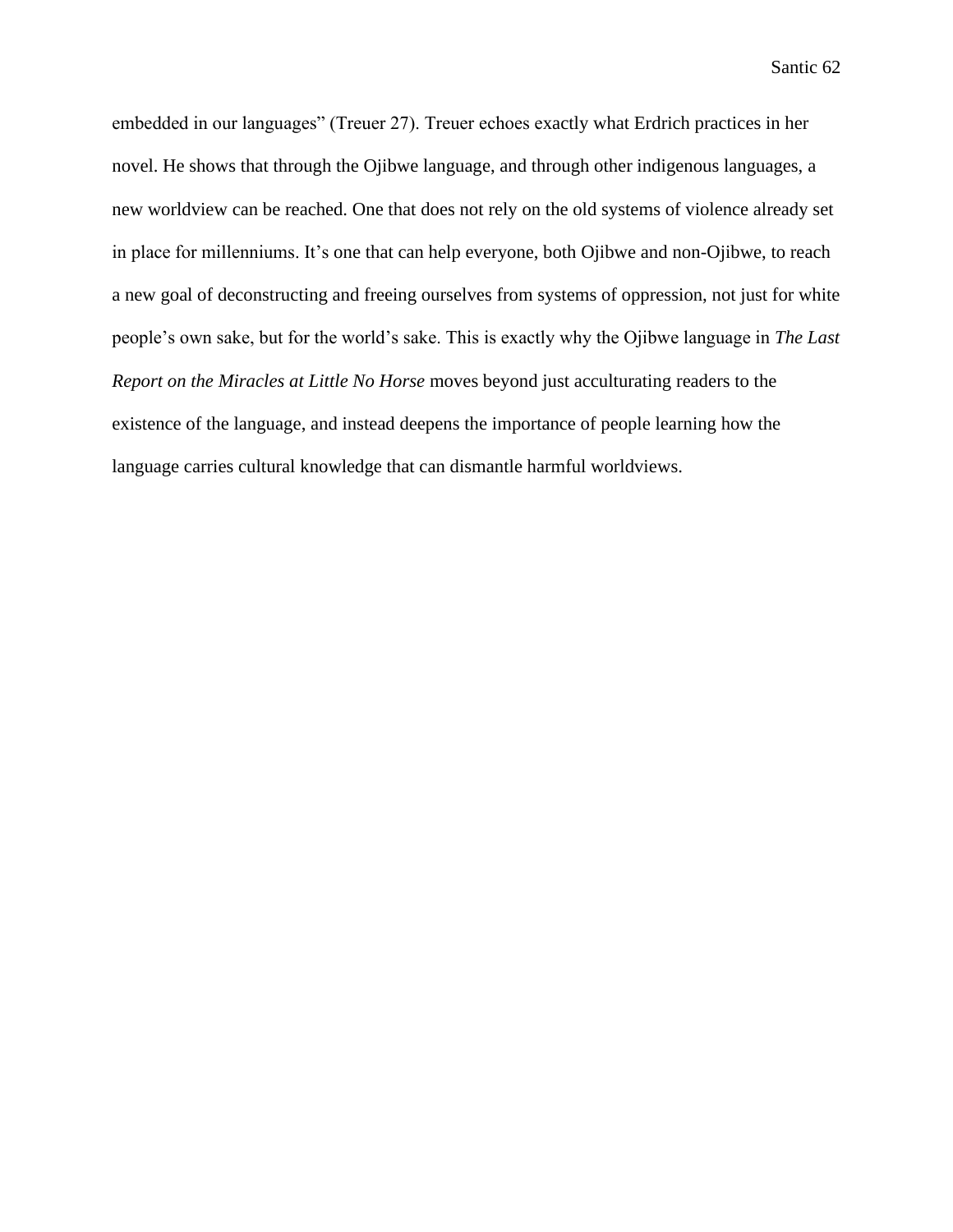## *The Plague of Doves*: What's in a Name?

It would be easy to mistake *The Last Report on the Miracles at Little No Horse* as the natural conclusion to Erdrich's evolution in the use and design of her code-switching. In many respects, the jump in development between *Love Medicine* and *The Last Report on the Miracles at Little No Horse* is the most expansive in her use of the Ojibwe language, seeing as there are nearly seven full length novels in between the two works and almost seventeen years of separation between them as well. Given the time and the linguistic growth Erdrich had between the two works, it is no surprise that her code-switching becomes more pointed in its use and more consistent in its presentation and complexity. Although these developments do serve as the foundational basis for many of her subsequent works, even going into her most recent publications, they by no means signal the end of her continued development in the use of codeswitching. Arguably, each novel after *The Last Report on the Miracles at Little No Horse* that extensively uses the Ojibwe language offers up new intentions that complicate her working model for code-switching. No better is this point shown than in Erdrich's 2008 novel *The Plague of Doves*, in which Erdrich builds on the previous intentions of her code-switching, using the Ojibwe language to reconstruct the symbolic nature of names rather than just the ideological concepts they represent.

*The Plague of Doves* in many ways is a novel focused on names. That is to say the novel heavily focuses on the complicated histories and genealogies of the interconnected families that make up the communities at the center of the novel. Much of the tension of the novel exists in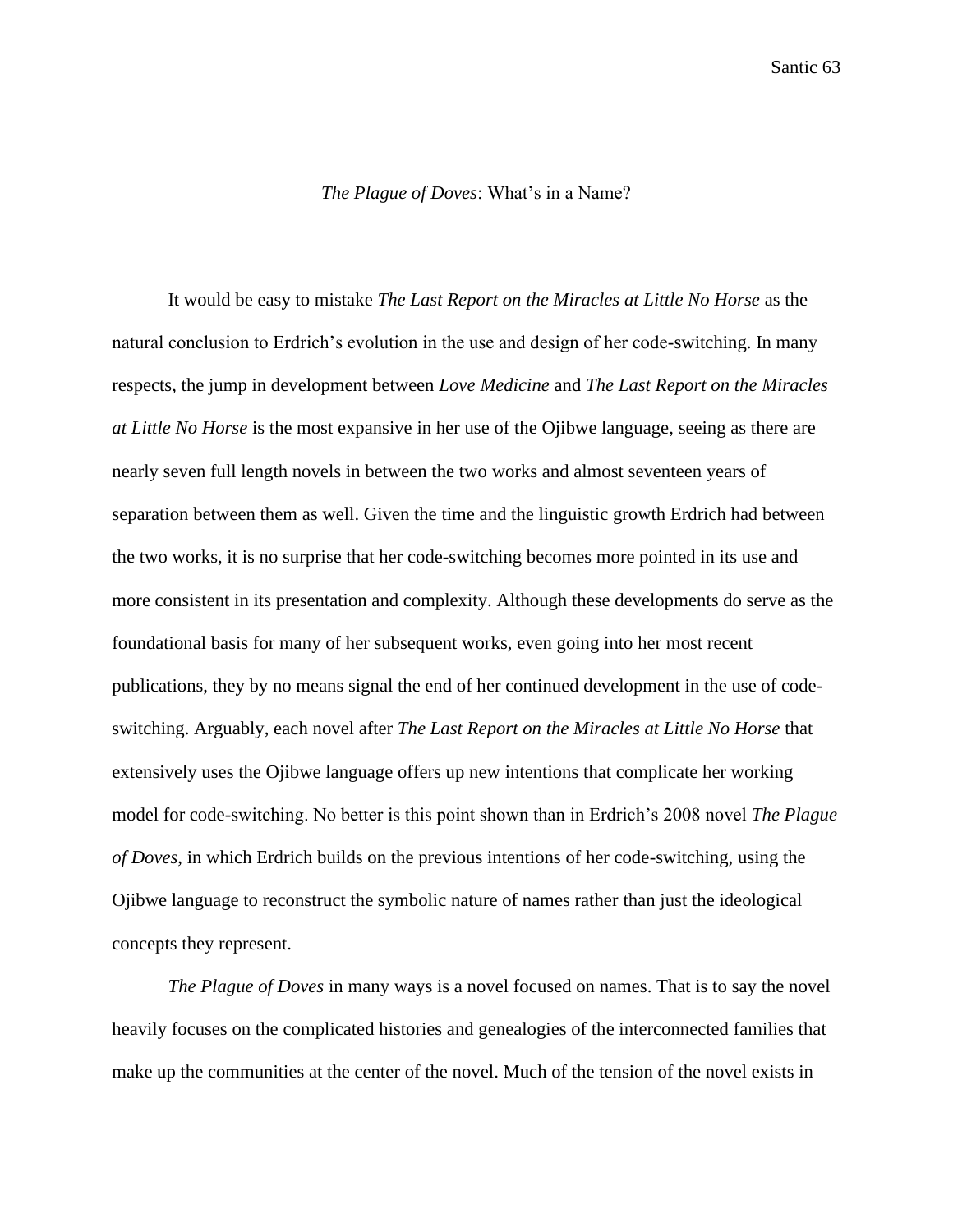how these histories are found in the realities of the present. The four main characters/narrators, Evelina Harp, Judge Antone Bazil Coutts, Marn Wolde, and Doctor Cordelia Lochren, find themselves tied together, not just through familial bonds, but through the longstanding ramifications of the brutal murder of a white farming family and the racially motivated lynching of four innocent Ojibwe people. Each character in the novel works to contend with the history that they have inherited, with many of them being direct descendants of those involved in the lynching. The novel is the first of three in Erdrich's Justice Trilogy and covers a wide range of thematic elements, naturally including themes surrounding justice, religion, sexuality, and history. Throughout the entire novel, one of the thematic elements that becomes more and more explicit is the importance of symbolic meaning, specifically through the process of naming. To explore this idea within the novel, Erdrich uses the Ojibwe language, and some of the previously established methods of code-switching in her earlier works, while expanding upon how they work in conversation with symbolic meaning.

To begin with, Erdrich for the most part sticks with the aesthetic direction she solidified within *The Last Report on the Miracles at Little No Horse*. The Ojibwe language continues to appear within the standard roman style font in which the English language of the novel appears. As before, this helps signify that the Ojibwe language is at home within the text and within Erdrich's own lexical repository. Erdrich also continues to keep other languages within the text italicized in the few instances that European languages such as Latin are used, helping to show which languages are foreign to the body of the text. Where Erdrich deviates a bit from her previous works, and what makes *The Plague of Doves* so interesting, is that instead of just generally using the Ojibwe language in all its varying dialects, she focuses in on just one dialect of the Ojibwe language, with that being Michif. For longstanding readers, who already had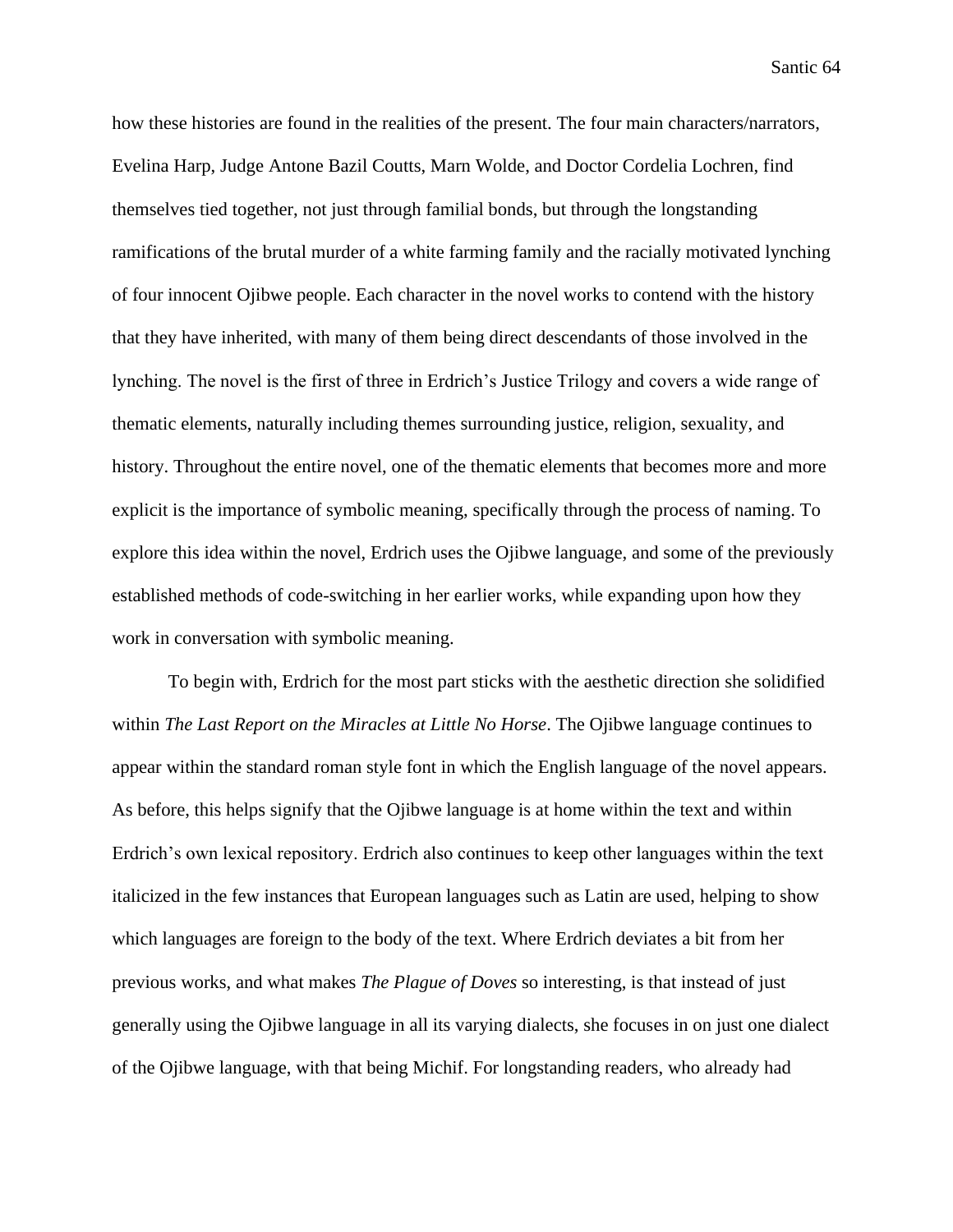experience being acculturated to the existence of this dialect in *Love Medicine*, specifically through the mention of jokes like the *ciga swa* joke (32), and further educated on its use by the Métis people within conversations found in *The Last Report*, its appearance is a welcome addition to the novel, although one that is not entirely new or surprising to them. For those readers who are unfamiliar with Erdrich's previous works, the appearance of the language itself within the novel may be a new discovery, although one that is explained well within the context of the novel, but one that might not be as easily understood just by its aesthetic appearance.

To the untrained eye, especially to those readers who do not know French or the Ojibwe language, Michif, a French-Ojibwe dialect, is often hard to distinguish between French by itself and Ojibwe by itself. One of the easiest ways to do so is to simply look at which words are italicized, and which ones are within roman style font, with Michif being in the standard roman style font and French being italicized. However, if one has not been accustomed to this aesthetic style from Erdrich's previous works, the presentation of the words might appear to be arbitrary to a certain degree. For example, whenever Henri Peace or Lafayette Peace speak Michif, their native language, the language always appears in standard roman style font, even when there are not any Ojibwe words in the mix. In one instance Henri says, "Oui, frère Joseph, weep now while you have the strength …" (*Plague of Doves* 101). "Oui, frère …" meaning "Yes, brother …" does not technically have any Ojibwe words within the mix, yet its presentation is shown within the context of it being spoken as part of the Michif language. To those readers who have been accustomed to the appearance of this language within Erdrich's previous works, their previous experience provides them with a shortcut that more easily allows them to understand that when French is spoken by the Métis people they transform the foreign language of the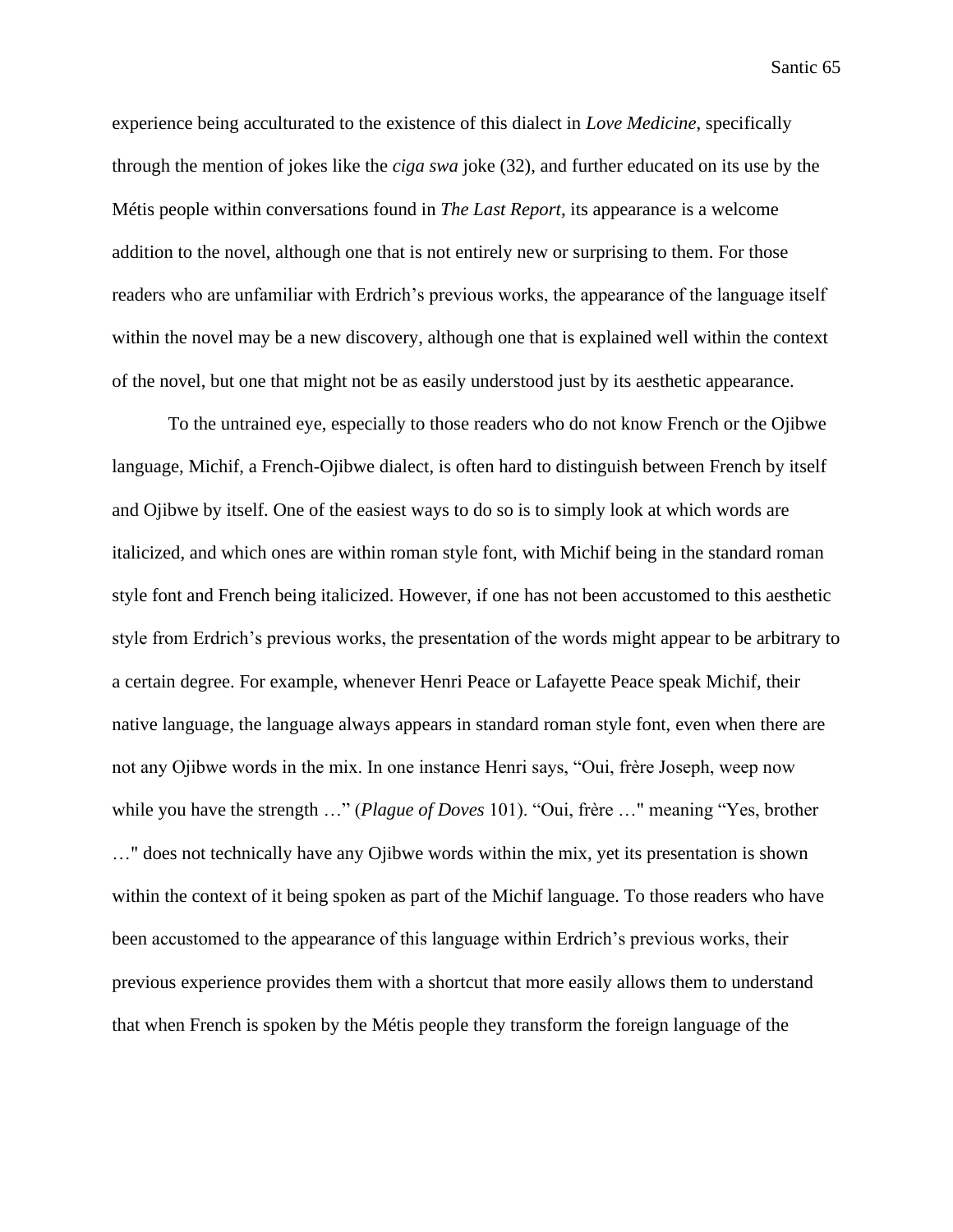colonizer into the Michif language that is at home for them. The aesthetic presentation of the language signals this to long term readers without having to make explicit note of it.

For the new readers, and for the unaccustomed readers, Erdrich helps build in a teaching tool to catch them up to date on how the Michif language is presented. This is seen through the many instances in which Evelina Harp, being of mixed Ojibwe, Métis, and German heritage, attempts to learn the French language. As Evelina learns the language, she speaks to her grandfather Mooshum, who himself is Métis, in French. Evelina says, "La nord, le sud, l'ouest, et l'est sont les quatre points cardinaux!" (*Plague of Doves* 191). In its translation, that being "North, South, West, and East are the four cardinal points!" this instance of code-switching seems to be a throwaway line; however, when the aesthetic appearance is taken into account, it becomes obvious that when colonized people, such as the Ojibwe, speak the colonizer's language, French, they transform it to be at home for themselves. This is essentially the creation of the Michif language, a language representing the blending of cultures and peoples. Mooshum even jokingly notes this when he responds, "That's not how it goes! She tries to speak Michif and she sound like a damn chimookamaan" (*Plague of Doves* 191). Mooshum sees her use of the French language as being Evelina's attempt to speak Michif, although he believes her delivery to be whitewashed, seeing as he refers to her pronunciation as "chimookamaan" or "big knife," meaning a white person. Mooshum in this instance reinforces the idea that there is a symbolic importance in labeling Evelina's attempt at French as being an attempt at Michif instead of French. It represents the context in which she, as an Ojibwe person, speaks the colonizers language.

The importance of naming things is echoed throughout the entirety of the book, not just through the importance of the language of the Métis people being called Michif instead of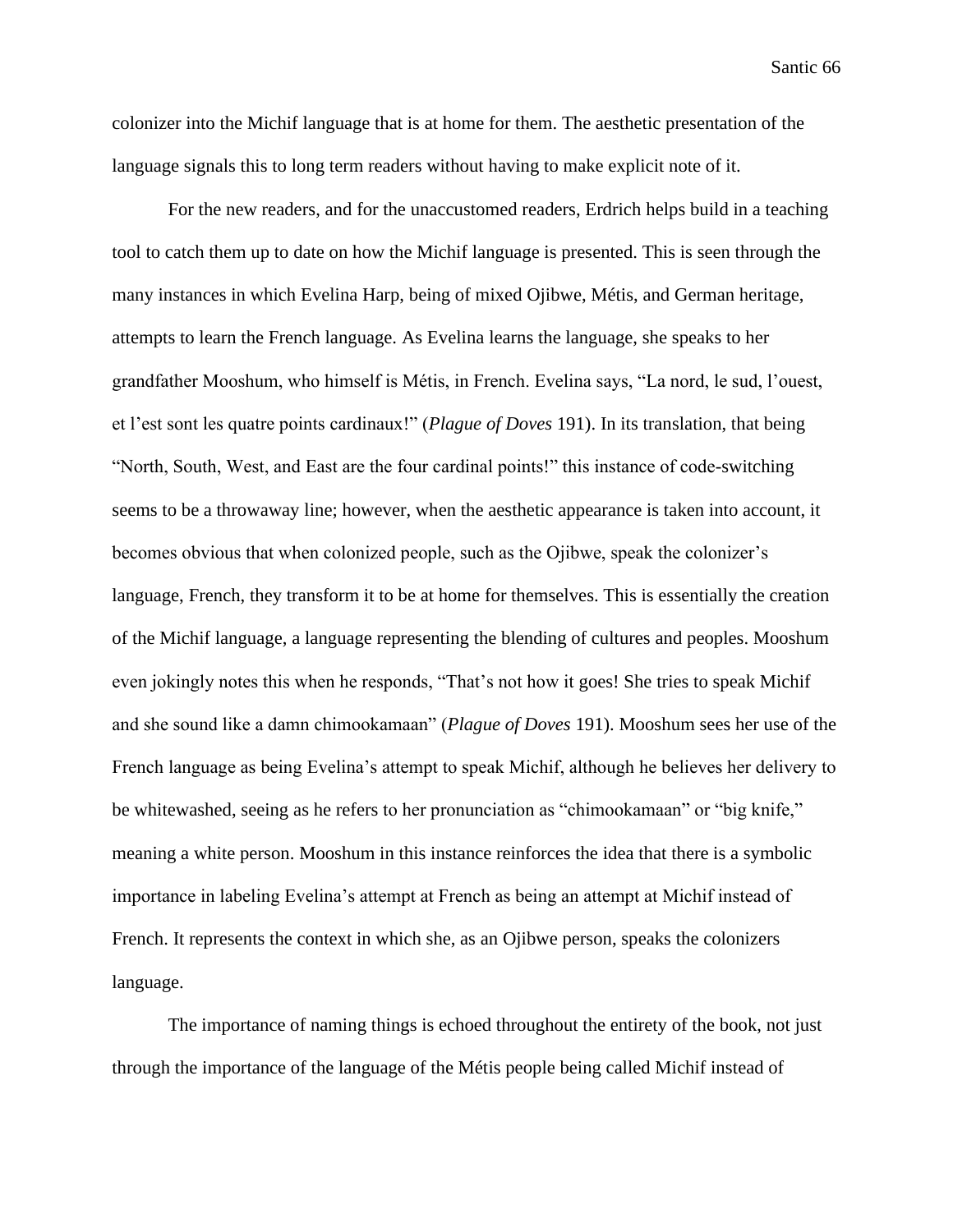French, but even in the names that each character holds. Names in the novel carry a symbolic significance in that they represent the weight of history being carried into modernity. For example, when Evelina reveals that her teacher, Sister Mary Anita, carries the last name "Buckendorf" her family reacts in a disgusted manner, with Mooshum taking particular offense to the word. For Mooshum's response, Erdrich writes, "'Oh yai! The Buckendorfs!' His mouth twisted as he said it" (*Plague of Doves* 55). Mooshum, being the sole survivor of the original lynching that the white townspeople of Pluto carried out on four innocent Ojibwe people, recognizes "Buckendorf" as being the name of one of the men responsible for the lynching. He recognizes where Sister Mary Anita's family comes from and remembers what they did to him and his family. Mooshum himself says, "You know why she's a nun, after all, my girl … Not too many people have the privilege of seeing right before their eyes there is no justice here on eart" (*Plague of Doves* 55). He suggests that Sister Mary Anita recognizes the horrific nature of her family's history and that in many ways her calling as a nun is an attempt to make up for the sins of those with her last name. Later within the novel, Evelina asks this question directly to Sister Mary Anita, attempting to see if Mooshum was right in his judgement. Sister Mary Anita responds, saying, "To live my life atoning for another person's sin? … I wouldn't have had the strength. But then again, the hanging undoubtedly had something to do with my decision, growing up and finding out. Knowing one could be capable" (*Plague of Doves* 250). In a way, Sister Mary Anita is irrevocably affected by her last name. Although she may not be attempting to make up for the sins of her grandfather, the Buckendorf that tried to hang Mooshum, she does undoubtedly end up in the convent because of the knowledge that her family was capable of such evil, implicating herself in being capable of such evil as well. Here, the weight of her last name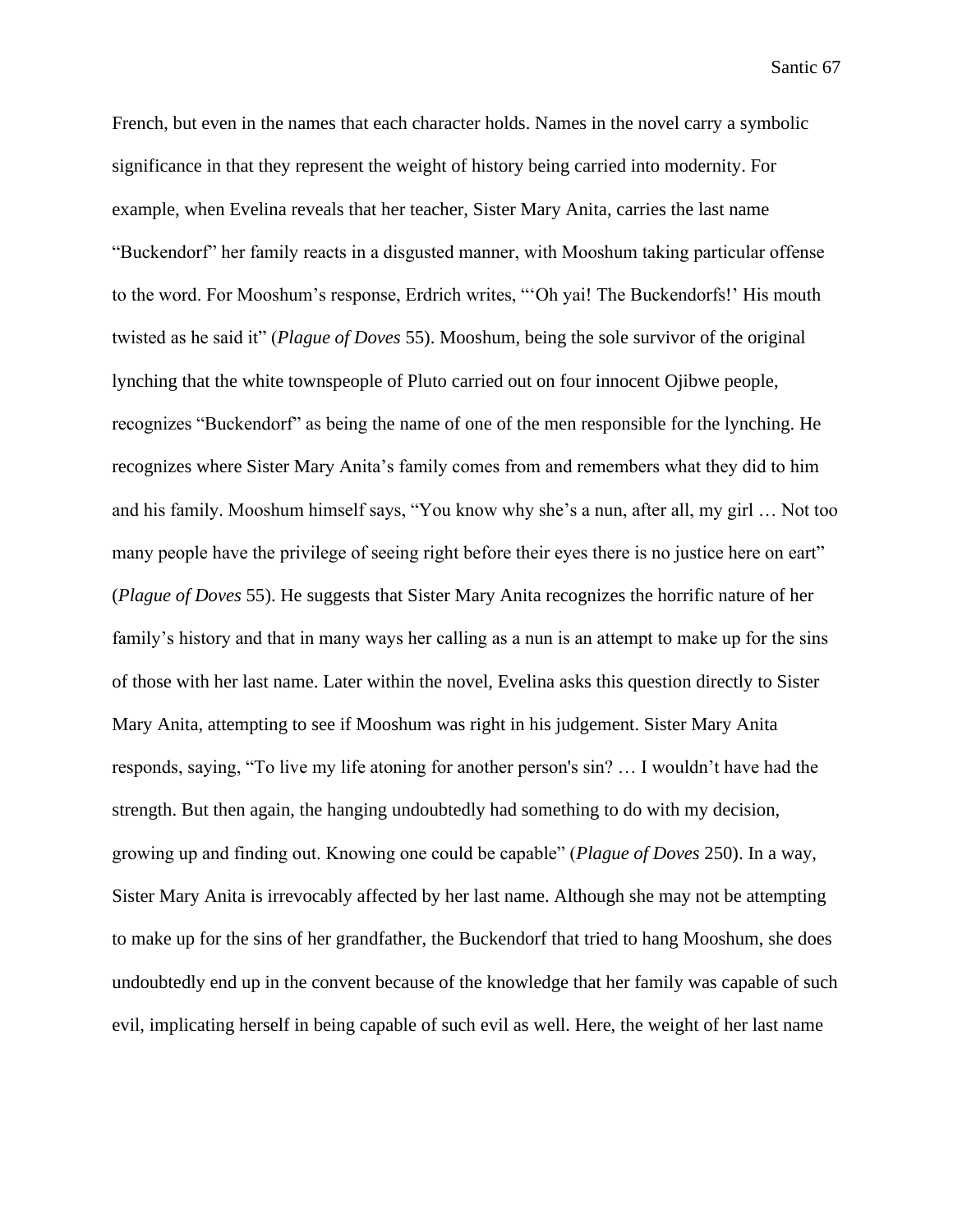carries a significance recognizable not only to the descendants of the victims of the lynching but also to the perpetrators of the lynching.

To tie this importance of naming into the very structure of the novel, and the structure of her linguistic choices, Erdrich uses code-switching to make it abundantly clear why the way names are used has an effect on the people they represent. This is best seen in the focal point of the novel, with that being the actual lynching that takes place. In this part of the novel, a young 13-year-old Ojibwe boy, named Holy Track, his uncle, Asiginak, and their acquaintances, Cuthbert and Mooshum, are hunted down by the angry white farmers from the neighboring town Pluto and are bound and placed on a wagon together in preparation for their deaths. These three Ojibwe men, and Holy Track, who is just a young boy, are accused of murdering the family of a neighboring white farmer, even though much of the evidence and circumstance surrounding the murder suggests that they were not at all involved in the murder, other than being the first people to stumble across the grizzly scene. As they are driven on the road to their death, the older Ojibwe men in the group try to comfort Holy Track, who is described as being "sick and wild" because of the horrendous fate that is about to befall him. In attempting to comfort Holy Track, Cuthbert says, "We will see them soon … All our relatives … Aniin ezhinikaazoyan?" (*Plague of Doves* 77-78). Cuthbert tries to give Holy Track some sort of consolation that even though they may die now, they will go on to see all their family members and ancestors in the afterlife. He then asks in Ojibwe, "Aniin ezhinikaazoyan," meaning "What is your name?", to which Holy Track responds, "Charles" (*Plague of Doves* 78). Cuthbert responds back, "Not the priest's name. Not even our nickname for you, Holy Track. How do the spirits know you?" (*Plague of Doves* 78). In this sequence of dialogue, Erdrich has Cuthbert code-switch, using the Ojibwe phrasing of "Aniin ezhinikaazoyan" to imply that Cuthbert is asking for Holy Track's name in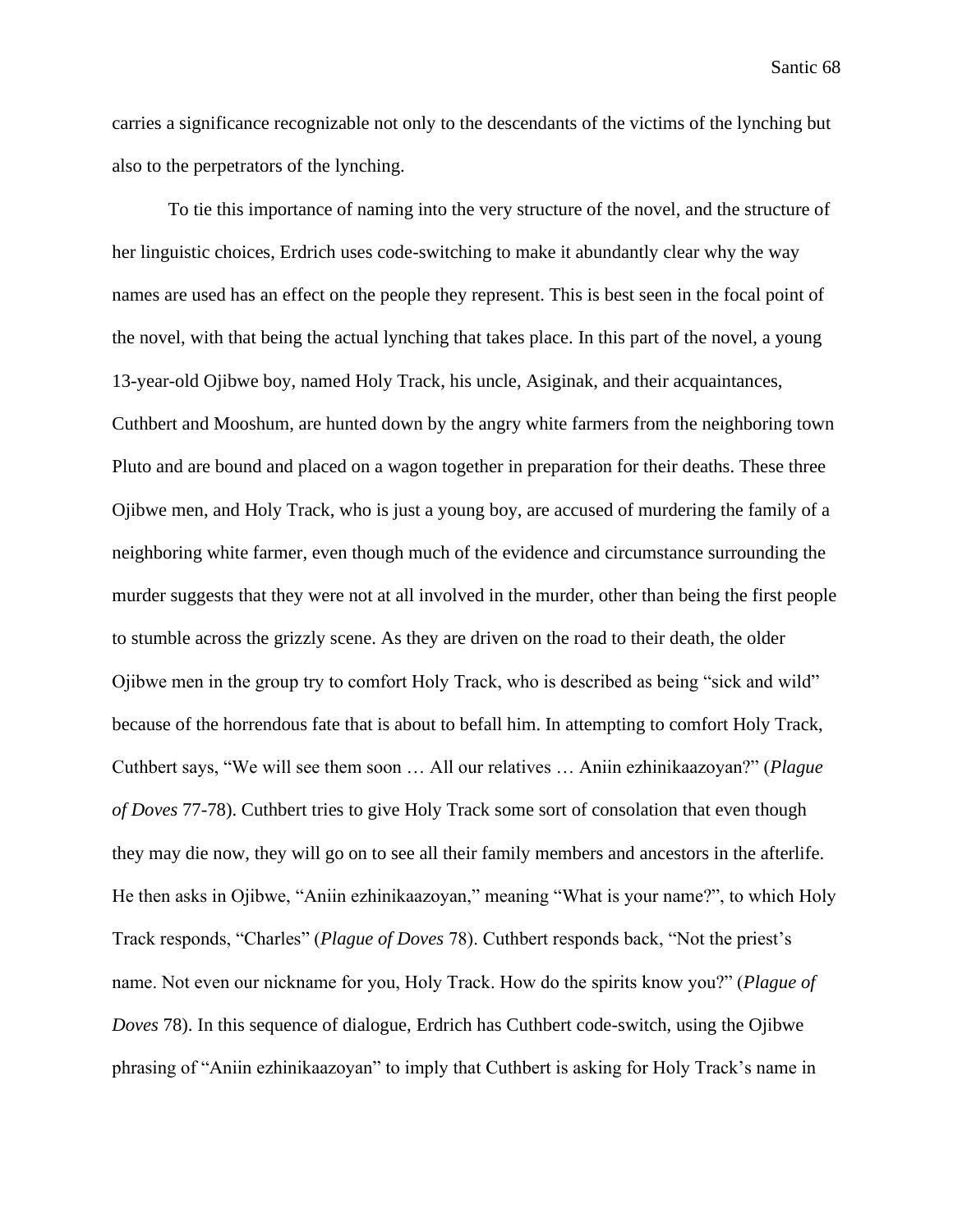Ojibwe because he wants Holy Track to answer back with his Ojibwe name. Holy Track does not understand this and gives Cuthbert his Christian name, but Cuthbert rejects Track's Christian name and his nickname, Holy Track, asking explicitly for his Ojibwe name. This is in part because as Cuthbert puts it, this is how the "spirits" know Holy Track. Using the Ojibwe language in asking Holy Track for his name is a signifier that Holy Track will not be dying as a Christian but as an Ojibwe, in part because his murder is motivated by his indigenous and racial identity.

Christianity will not and cannot save Holy Track from his ultimate fate, nor will it be of much use to Holy Track in the Ojibwe afterlife. Erdrich reinforces this idea when Cuthbert says, in response to Holy Track giving him his Ojibwe name, "Everlasting Sky. Good, you were named well. Give that name to the Person who will be waiting for you on the other side. Then you will go to the Anishinaabeg spirit world. Your mama and deydey will be waiting for you there, my boy. Don't be afraid" (*Plague of Doves* 78). This reinforces the idea that Holy Track is going to the Anishinaabeg spirit world instead of the Christian heaven. The importance of an Ojibwe name in this context suggests that this will be how Holy Track can make it to the spirit world and find his mother and his father. His Ojibwe name has a spiritual importance that connects him to the family members that have already passed on. It's a comforting sentiment to Holy Track, one that Erdrich takes care in emphasizing that its power comes from the language itself. She writers, "The other men standing next to the horses started as Asiginak and Cuthbert suddenly burst out singing. They began high – Cuthbert's voice a wild falsetto that cut the air. Asiginak joined him and Holy Track felt almost good, hearing the strength and power of their voices. And the words in the old language" (*Plague of Doves* 78). Asiginak and Cuthbert begin to sing their "death song" preparing themselves for the journey they are about to take in the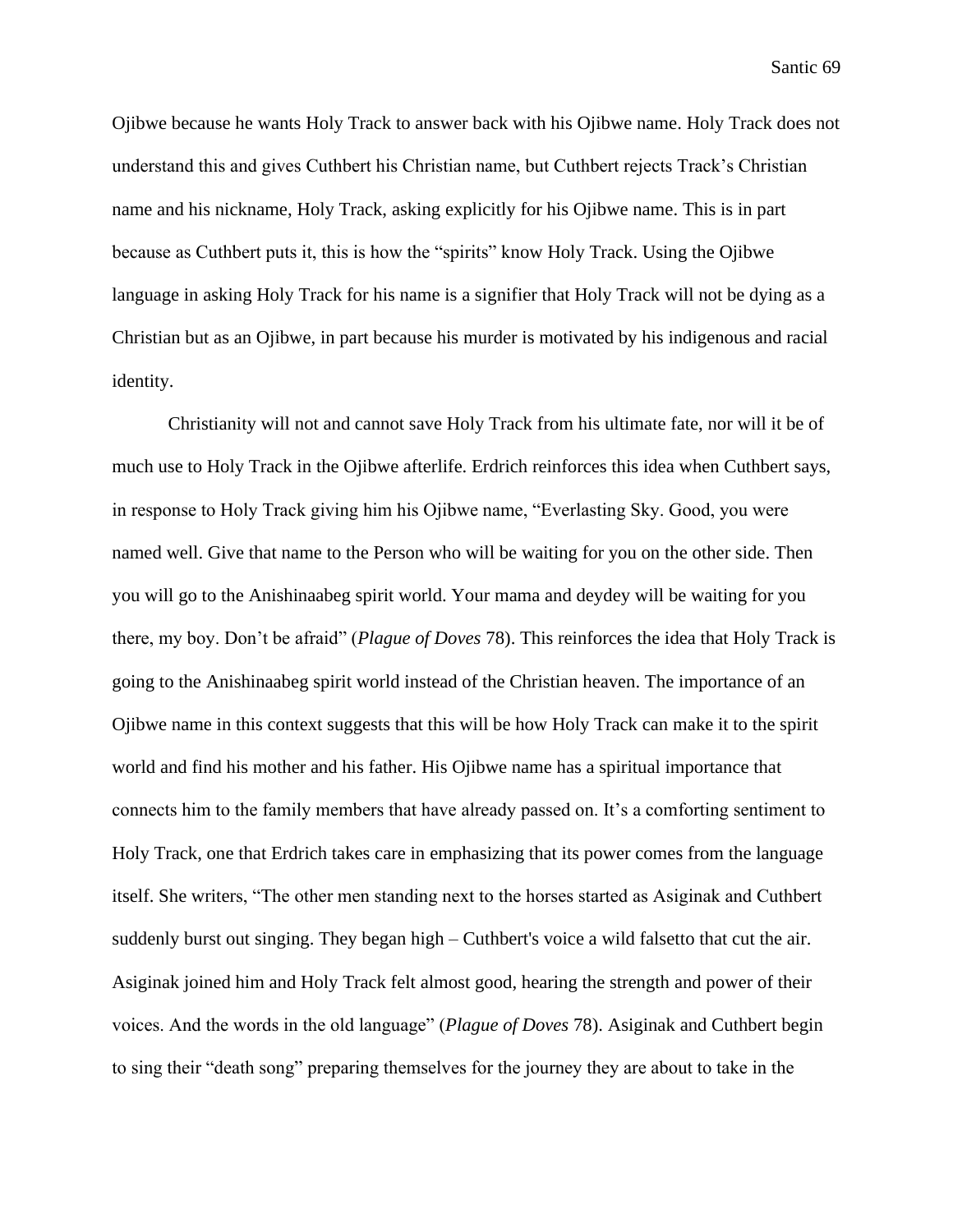Anishinaabeg spirit world. Holy Track hears this, and the power of their voices and of the language itself lends him comfort. The Ojibwe language, and thus an Ojibwe name, acts as an important connection to Holy Track's ancestors and to the afterlife in which he will meet his ancestors.

The use of the Ojibwe language during Holy Track's death to emphasize the importance of having an Ojibwe name is an incredibly powerful statement, but it is not the only one that Erdrich ends up making. Erdrich shows a humorous side to how things are named as well, tying the Ojibwe language to the appearances of this humor. In many ways, Erdrich, and other Ojibwe writers, have made note of the fact that things sound funnier in the Ojibwe language. As previously mentioned, one of the primary reasons why Erdrich began to learn the Ojibwe language was because of her desire to understand the jokes in the Ojibwe language. There is often a recognition from multilingual people that jokes within their native languages are funnier because of the language itself and because of the inability for the joke to be properly translated. While this is very much the case for Erdrich and other Ojibwe writers there also exists a deeper cultural root to the humor that exists within the language. Erdrich writes, "The great teacher of the Anishinaabeg, whose intellectual prints are also on this rock, was a being called Nanabozho, or Winabojo. He was wise, he was clever, he was a sexual idiot, a glutton, full of miscalculations and bravado. He gave medicines to the Ojibwe, one of the primary being laughter" (*Books and Islands* 43). Humor is an integral part of the Ojibwe culture and can often be viewed as a healing tool. This of course expresses itself through the language.

In *The Plague of Doves*, Erdrich shows this linguistic expression of humor during a scene in which a group of surveyors, including Lafayette Peace, Henri Peace, Emil Buckendorf, Joseph Coutts, and other members of their party experience an influx of indigestion as they huddle for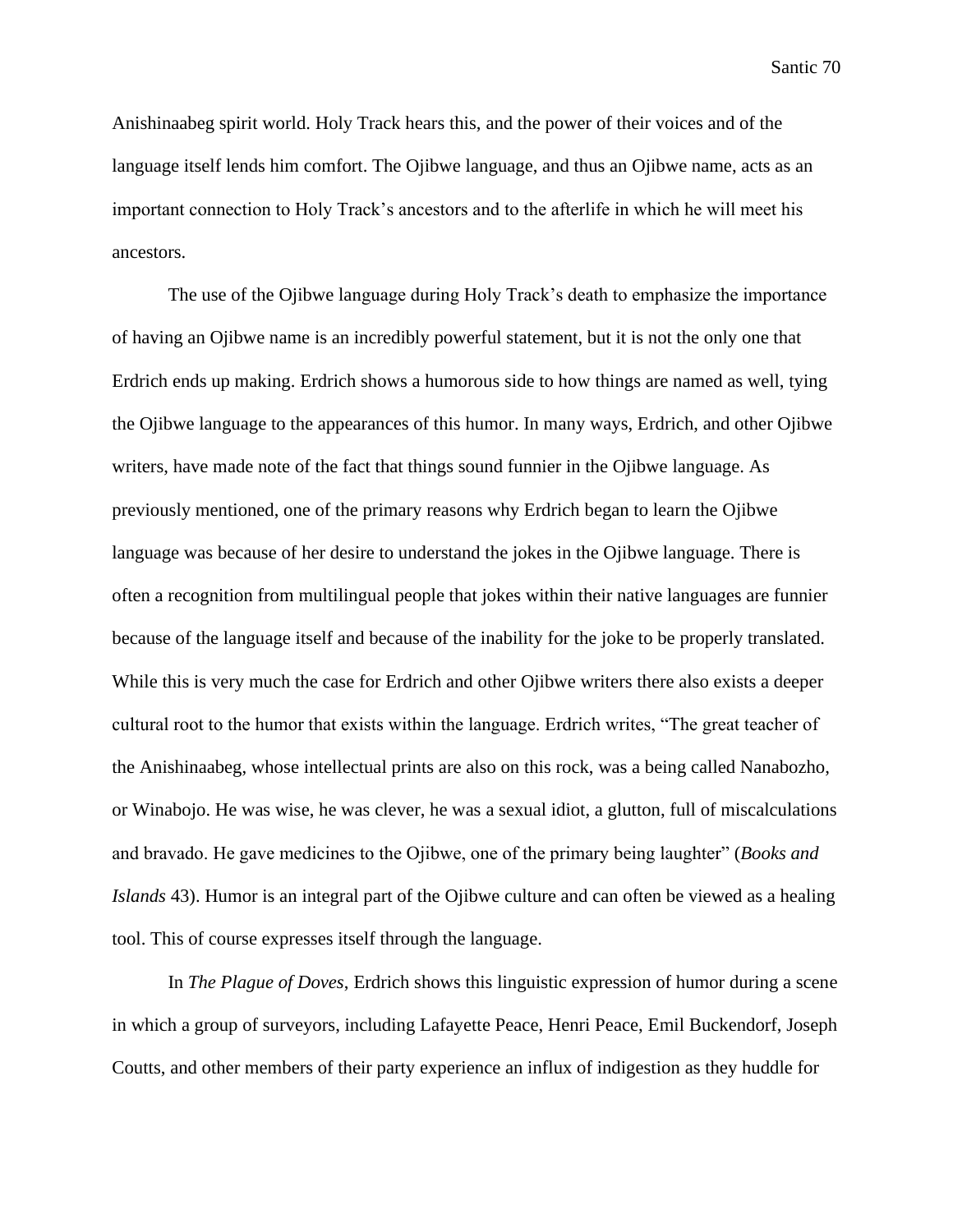warmth in the freezing temperatures of the Western frontier. Erdrich writes, "He had never been an overly fastidious person, but the food that English Bill prepared sat heavy on the gut and one night the men grew so flatulent they almost blew the quilt off. Halfway through the concert, Henri Peace began to laugh and cried out in the dark, praising the men for playing so loudly on their own French fiddles. Joseph started laughing too, but Emil Buckendorf took offense" (*Plague of Doves* 100-101). Here, Erdrich creates a farcical scene in which the members of the surveying party, who have experienced extreme dietary restrictions and harsh weather, have a moment to laugh. Henri Peace in jest decides to equate their flatulence to playing the "French fiddle" in order to relieve tension, but some like Emil Buckendorf become offended by such crude humor. In response to this, Erdrich writes, "'Gawiin ojidaa, ma frère,' said Henri, who spoke the French-Chippewa patois as well as either English or pure Chippewa, or Cree, 'I am sorry to have insulted you. For you were playing the German bugle, were you not?'" (*Plague of Doves* 101). Henri signals a change in names by code-switching in Michif. He says, "Gawiin ojidaa, ma frère," almost as an invocation of brotherhood, and then proceeds to change the name of Emil Buckendorf's flatulence from the playing of the "French fiddle" to the "German bugle." The joke, being a pun on Buckendorf's German heritage, does not go over well and creates tension between the two. Buckendorf takes the change in names as being a personal slight against him. This joke, in the traditional Ojibwe sense, is supposed to relieve tension and discomfort for the surveying party, but instead, because of miscommunications, it worsens things for certain members of the party. It is important to note that Emil Buckendorf, after this expedition with the Peace brothers, ends up being a part of the murderous party that kills the Peace brother's cousin, Cuthbert Peace. Language, as a signifier of change in naming, helps further tie these parties together into a complex web of legacy.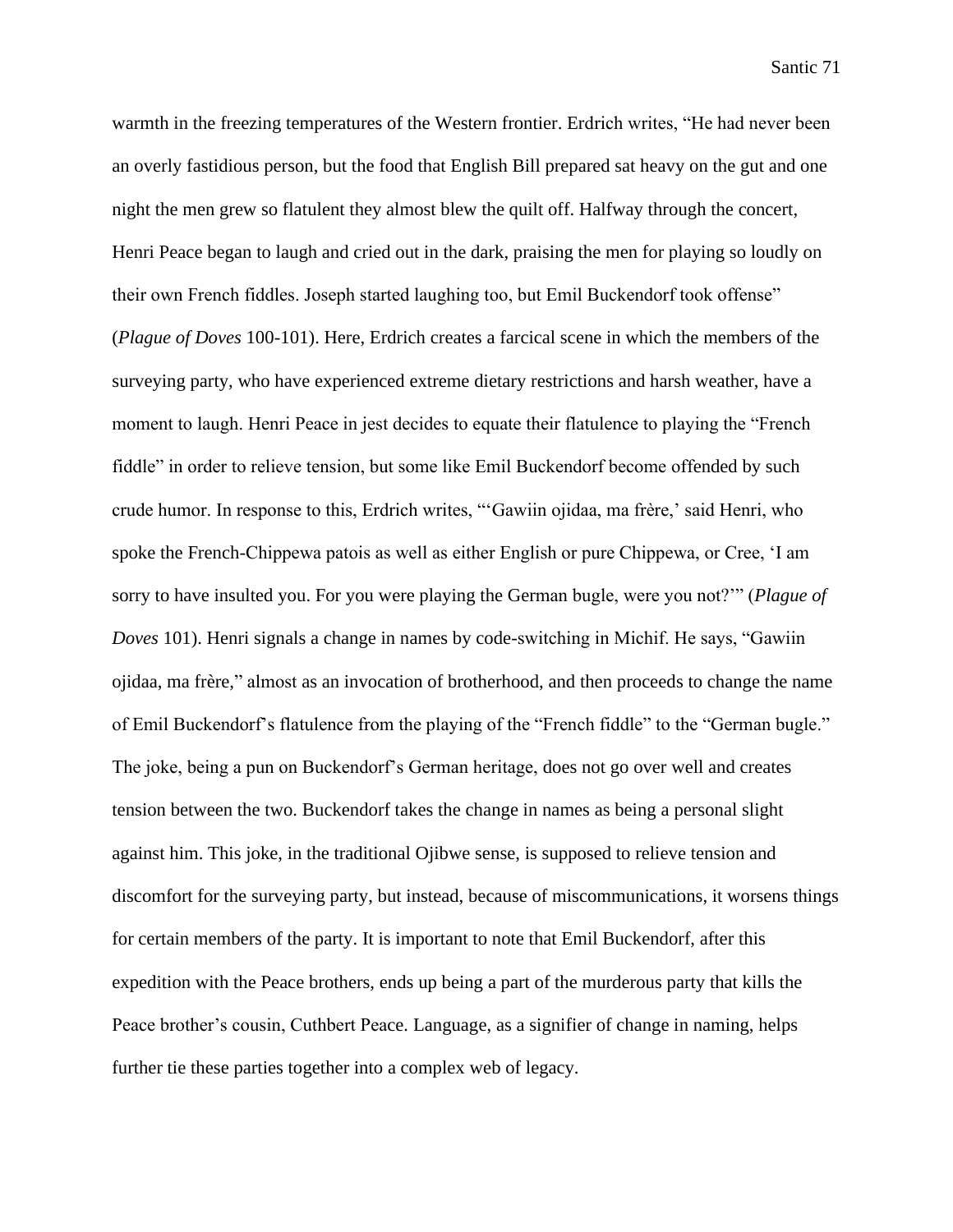The reason Erdrich uses the Ojibwe language to emphasize the importance of names, and how they can change the relationship between people, is because lineage becomes an important way of discovering how injustice carries itself into the modern world. As Evelina writes, "I think of how history works itself out in the living. The Buckendorfs, the other Wildstrands, the Peace family, all of these people whose backgrounds tangled in the hanging" (*Plague of Doves* 243). She describes history as not some abstract concept left in the past, but something that actively works itself out in the present. These family names become powerful indicators for seeing how that history ended up working itself out into the lives of those now living. She emphasizes this by writing,

I became obsessed with lineage. As I came to the end of my small leopard-print diary … I wrote down as much of Mooshum's story as I could remember, and then the relatives of everyone I knew – parents, grandparents, way on back in time. I traced the blood history of the murders through my classmates and friends until I could draw out elaborate spider webs of lines and intersecting circles. I drew in pencil. There were a few people, one of them being Corwin Peace, whose chart was so complicated that I erased parts of it until I wore right through the paper. (*Plague of Doves* 86)

She notes how these names become increasingly complicated. They show the people who carry the weight of the murders into the present, while also showing how each and every one of them are connected together. In a way, they are inseparable from each other because of their names. Evelina further emphasizes this when she writes, "I think of all the men who hanged Corwin's great-uncle Cuthbert, Asiginak, and Holy Track. I see Wildstrand's strained whipsaw body, and Gostlin walk off slapping his hat on his thigh. Now that some of us have mixed in the spring of our existence both guilt and victim, there is no unraveling the rope" (*Plague of Doves* 243).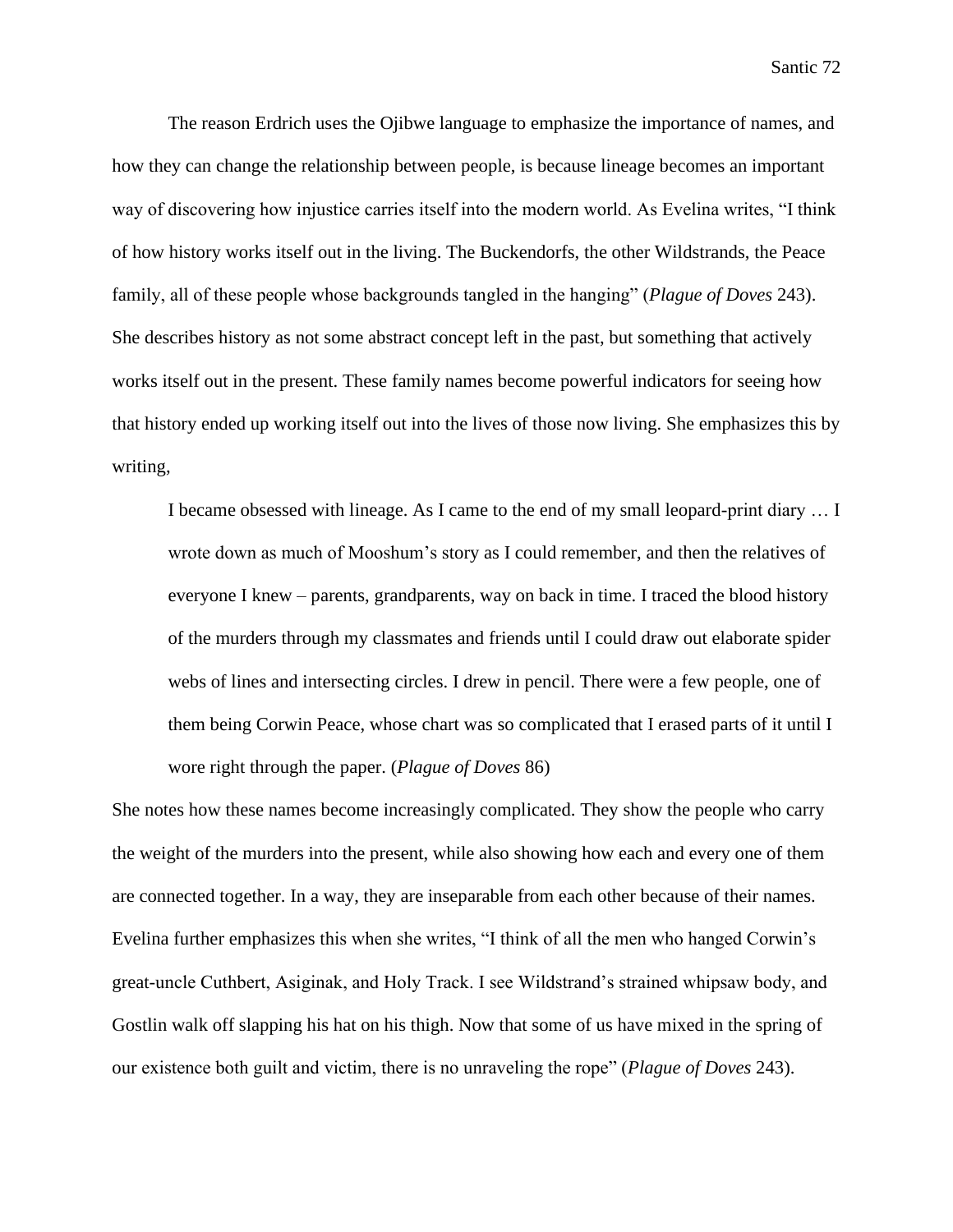Through these complicated lineages, Evelina can see the perpetrators and victims of the lynching in the faces and actions of their descendants in the present. It helps emphasize the lasting effects of historical violence, making it impossible for people to see history as a distant and isolated thing; however, it makes the responsibilities of those in the present more complicated. Because so many of these characters have ancestors who were both victim and perpetrator, the responsibility to change the course of history is placed upon everyone. No one can be left guiltless or victimless in their heritage.

Code-switching, throughout *The Plague of Doves*, becomes a way to reconstruct names to have more pointed meanings. It becomes a way of representing heritage through names and the active process of naming. Emphasizing the idea that the French spoken by Ojibwe people becomes the Michif language helps show the history of indigenous peoples using the colonizer's language in such a way that gives agency back to the colonized and creates a new language in the process. The same can also be said for examining the importance of indigenous names in creating a link to family members and ancestors, while deepening spiritual practices in the process. It inherently becomes a way for people to recognize how intimately connected we all are through history, imbuing history with a living and breathing body that is the present. While in many respects, Erdrich's code-switching continues to use techniques and concepts established in her earlier works, like the aesthetic appearance of the language and the tendency to challenge Euro-Christian beliefs, she creates an emphasis on heritage that was not there before. Through the Ojibwe language, she finds a way to dig out the life and meaning behind how things are named.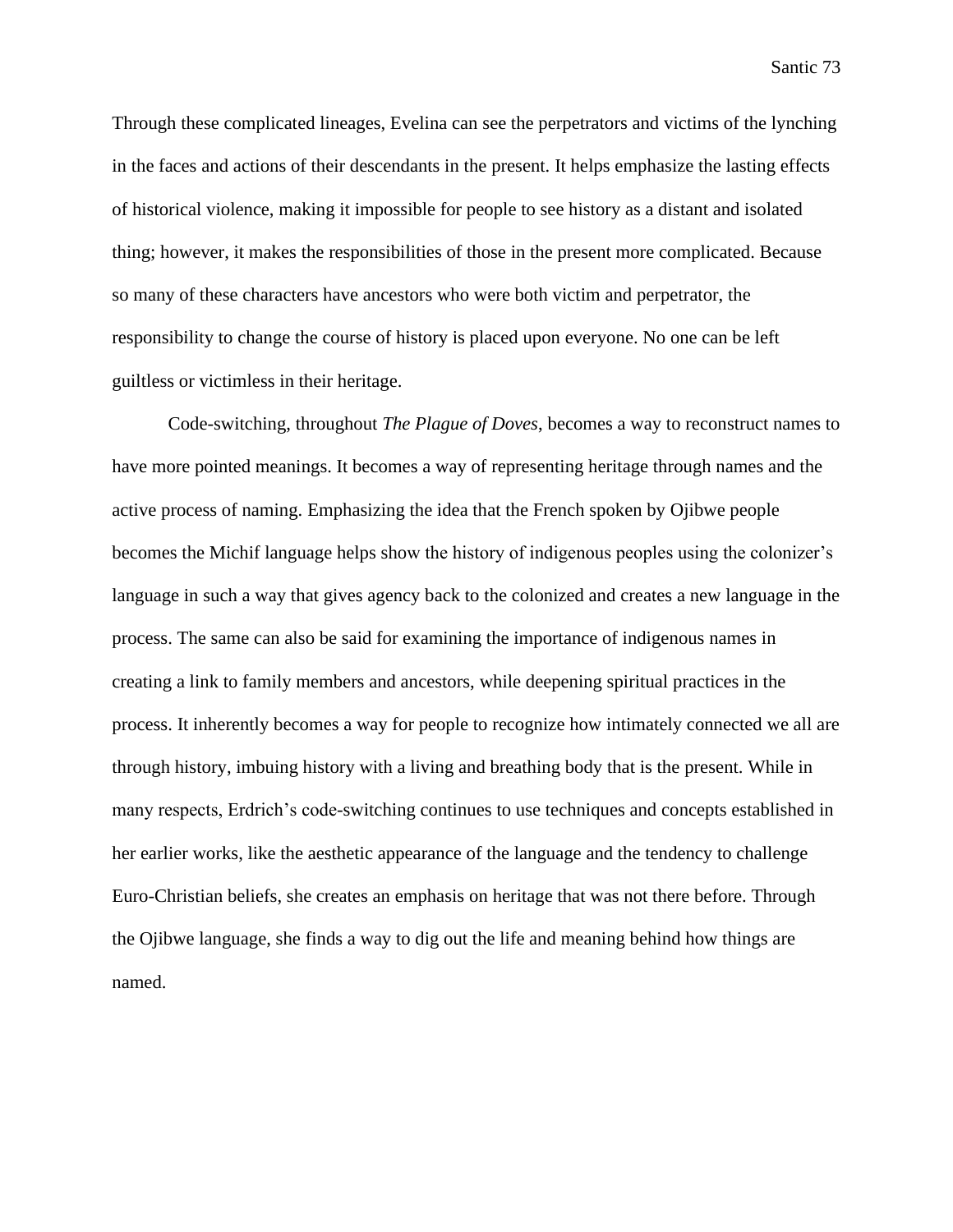## Conclusion: Intent Through Literary Understanding

Little scholarly attention has been given to code-switching within native and indigenous communities throughout the world, let alone to code-switching within just one indigenous language, author, or tradition. Part of this lies simply in the fact that indigenous languages, such as Ojibwe, are not commonly known by many monolingual English readers/speakers, and as a result, indigenous words are either translated to English, initially left out of works, or entirely edited out for "wider" demographics. As Holly Martin reveals,

Authors who are bilingual in English and another language other than Spanish, such as Chinese or a Native American language, have a more difficult task if they wish to codeswitch. They cannot rely on their US readers to know even basic, simple vocabulary. As soon as an author inserts a word of Chinese without an explanation, for example, that portion of the work containing the Chinese expression becomes significantly marked and inaccessible for most US readers. Therefore, writers who wish to include their non-English language in their writing, yet still reach a monolingual, English-speaking audience, mostly code-switch on a limited basis. (410)

This makes it harder for indigenous authors, wishing to write in English and to code-switch using their indigenous languages, to actually include an untranslated version of their indigenous languages. However indigenous writers, as seen in the works of Louise Erdrich herself - or even within the works of other writers like N. Scott Momaday, Leslie Marmon Silko, Natalie Diaz, and Susan Power - do use code-switching in one form or another and are still able to create a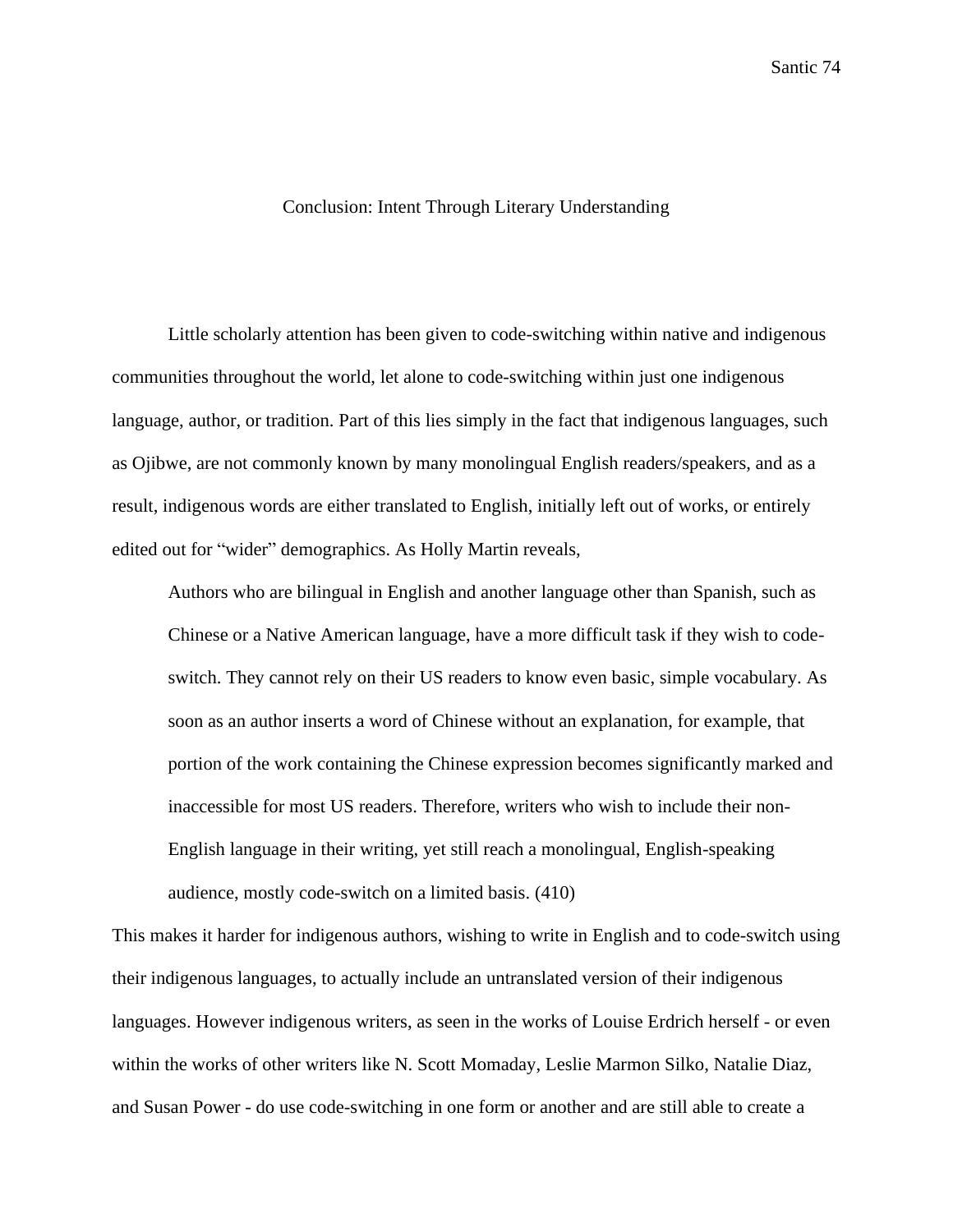robust catalogue of works featuring their indigenous languages. This points to the fact that although there may be less of an abundance of works featuring code-switching of indigenous languages, in comparison to languages like Spanish or French, there is still an underrepresentation of indigenous code-switching within literary studies.

In many respects, since code-switching in indigenous languages is often harder to employ within works marketed to a monolingual audience, it is quite important to study and support the use of said languages in order to assure that these languages will flourish. For languages like Ojibwe, and other indigenous languages in general, a scarcity of native speakers or even secondlanguage speakers greatly endangers their survival. As Anton Treuer writes,

Only one hundred languages in the world are actively and widely taught at colleges and universities. There are still around 6,700 languages spoken worldwide, but 2,500 are endangered. In the United States and Canada, the number of our languages has fallen from 500 precontact to 150 or so today. Of those, only twenty are spoken by children and only four have such a large and vibrant base of speakers that they will definitely be here one hundred years from now. For many who still have native languages to think about revitalizing, future vitality may be possible, but it is not certain. All depends on the depth and breadth of our interventions *today* to save them. (31)

This places an importance in studying and funding said study of indigenous languages in all its forms, whether through code-switching in literary works or through learning programs directed at young children to become native speakers. For example, a language like the Ojibwe language only has about forty thousand people, out of the two hundred fifty thousand Ojibwe people that live between Canada and the United States, that can speak the language (Treuer 77). This shows that about eighty-four percent of Ojibwe people do not have access to their native language.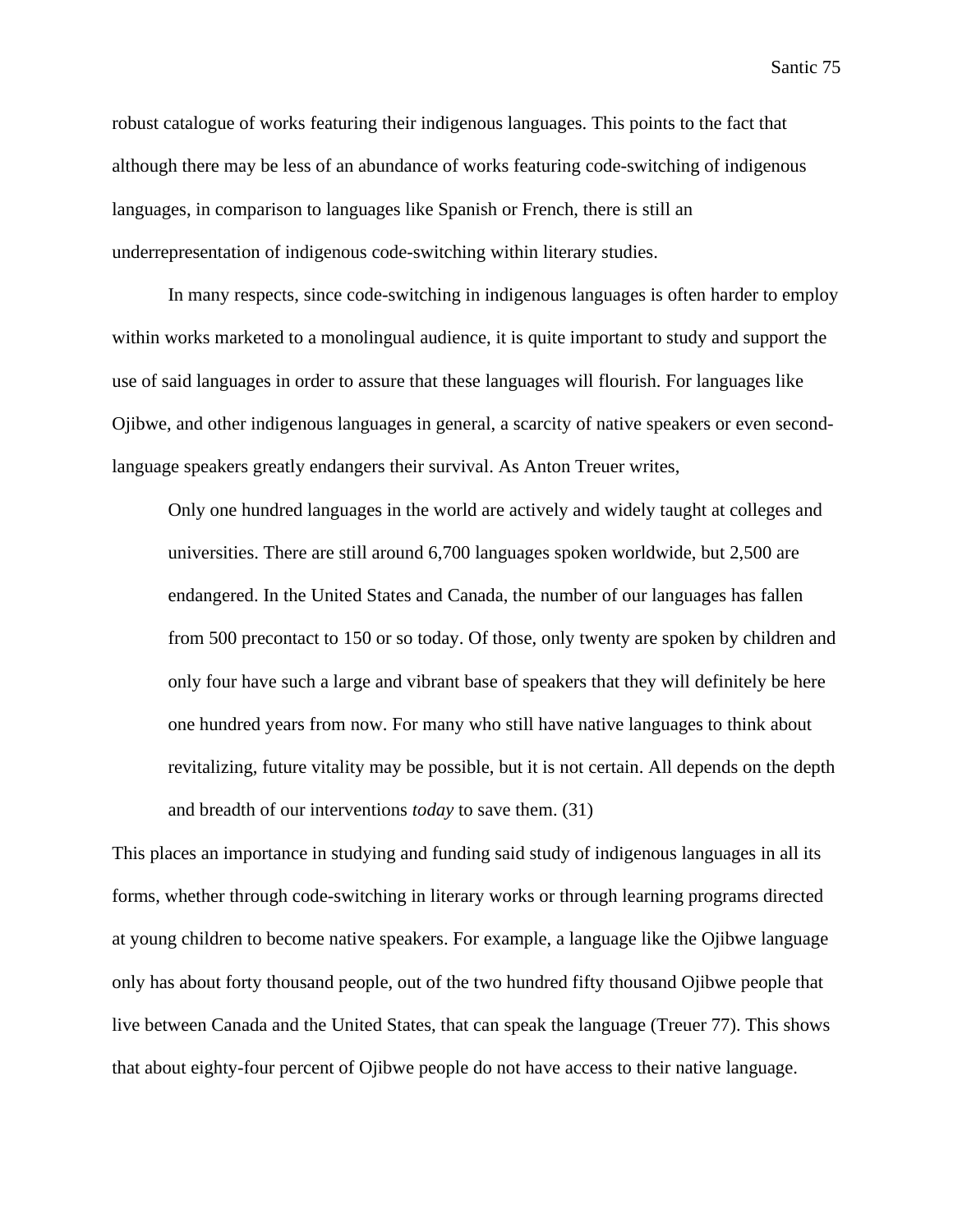Although the brunt of the work to remedy this fact is being done by language warriors and revitalization programs/movements, all of whom are ensuring the preservation and flourishing of their native languages, other areas of support are necessary, like the use and study of codeswitching within indigenous communities. By studying code-switching within works by indigenous writers, like Louise Erdrich, one is better able to highlight the importance of language warriors and native or second-language speakers. It shows how the use of the language in an English dominated world is integral to the cultural, physical, and mental health of indigenous communities. Language choices are not trivial, and every time an author or speaker chooses to code-switch using an indigenous language, there is meaning behind it. This is why the use of a literary understanding of code-switching is not just beneficial, but entirely necessary to revealing said meaning.

The use of a literary understanding of code-switching by no means invalidates the use of sociolinguistics to study and define code-switching. Each field has its own place within the study of code-switching, and in many respects, ignoring one or the other leaves an incomplete examination of such linguistic skills. Sociolinguistics centers the scientific method of observation within its studies of linguistic behaviors, creating a field meant to be more objective and more focused on how language choices can affect conversations, and the relationships within said conversations. This trend towards observing behavior in more objective ways leaves out an integral aspect to code-switching, which is a speaker's intent. Literary understandings of codeswitching inherently account for this discrepancy and recenters the conversation on the author's intent when code-switching. Part of this lies in the fact that linguistic identity, as Anzaldúa notes, is one and the same with ethnic and cultural identity. Language choices are deeply tied to one's cultural identity, and when one chooses to code-switch or not, there is an important meaning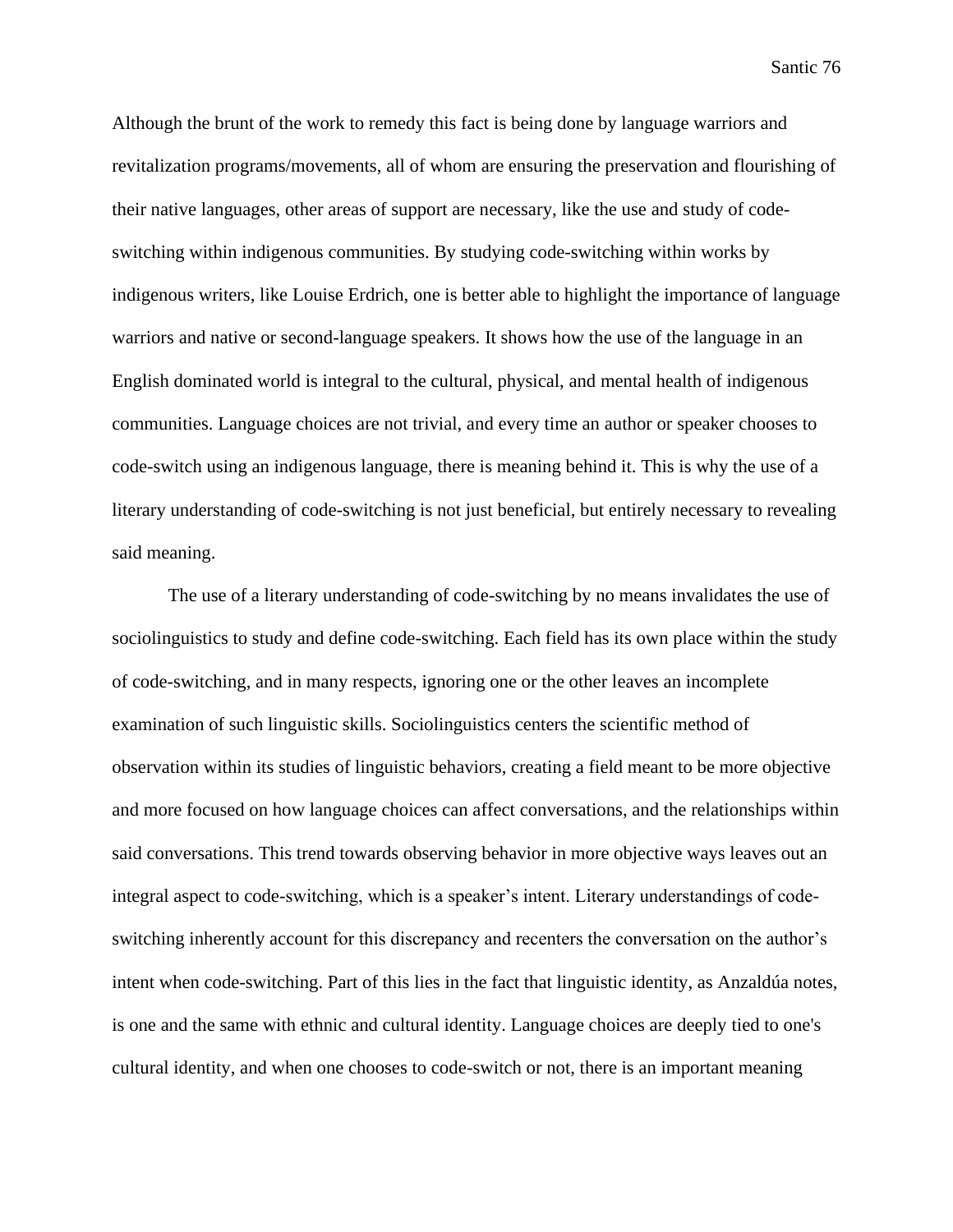behind that intent. This meaning, without the literary understanding of code-switching, would be lost to readers.

Choosing to use the literary understanding of code-switching, as one that focuses on intent rather than just behavior, becomes an incredibly powerful tool for many multilingual and multicultural writers choosing to portray the realities behind their identities. It becomes a way for agency in language to be placed back into the speaker's hands and out of the researcher's. For a writer like Louise Erdrich, this becomes integral as one maps out the development of her writing and her inclusion of Ojibwe words. By placing her novels in tandem with her own personal journey of learning the language, the context behind why she chooses to code-switch becomes centered within the conversation. Although it is important to responsibly interpret and contextualize Erdrich's use of the Ojibwe language within her code-switching, the importance is not so much placed on whether or not one interpretation is more accurate or not than another, but rather the importance is in the fact that one is even discussing what Erdrich's intent was at all. By having this conversation, one begins to center the speaker as being just as important if not more than the observer, making it integral to try to understand how they enacted agency for themselves by code-switching.

In giving Erdrich the last word, I would be remiss to not share a very important passage from *Books and Islands in Ojibwe Country*. On speaking of the importance of the Ojibwe language in shaping her understanding of "goodbyes," Erdrich writes,

Ojibwe people don't say good-bye, that's too final. 'I'll see you' is as close to good-bye as the language goes for a common pairing … others jokingly say, *weweni babamanadis*, which translates roughly as an admonition to be careful as you go around being ugly in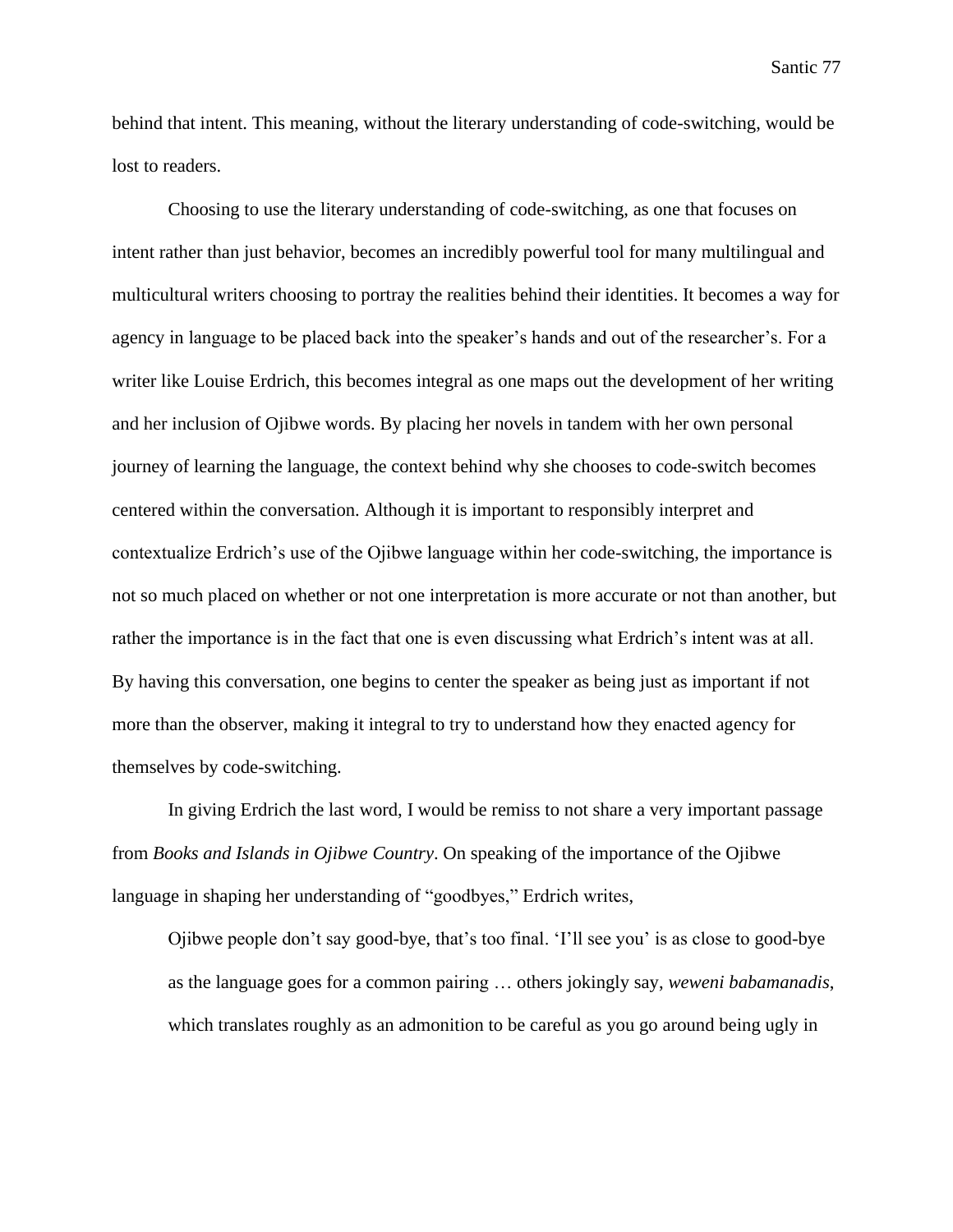your ugly life. Or *gego anooj igo ezhichigeken*. Don't do any of the weird things that I would. *Gigaa-waabamin* means 'I'll see you again.' (74-75)

To all readers, weweni babamanadis, gego anooj igo ezhichigeken, and most importantly, gigaawaabamin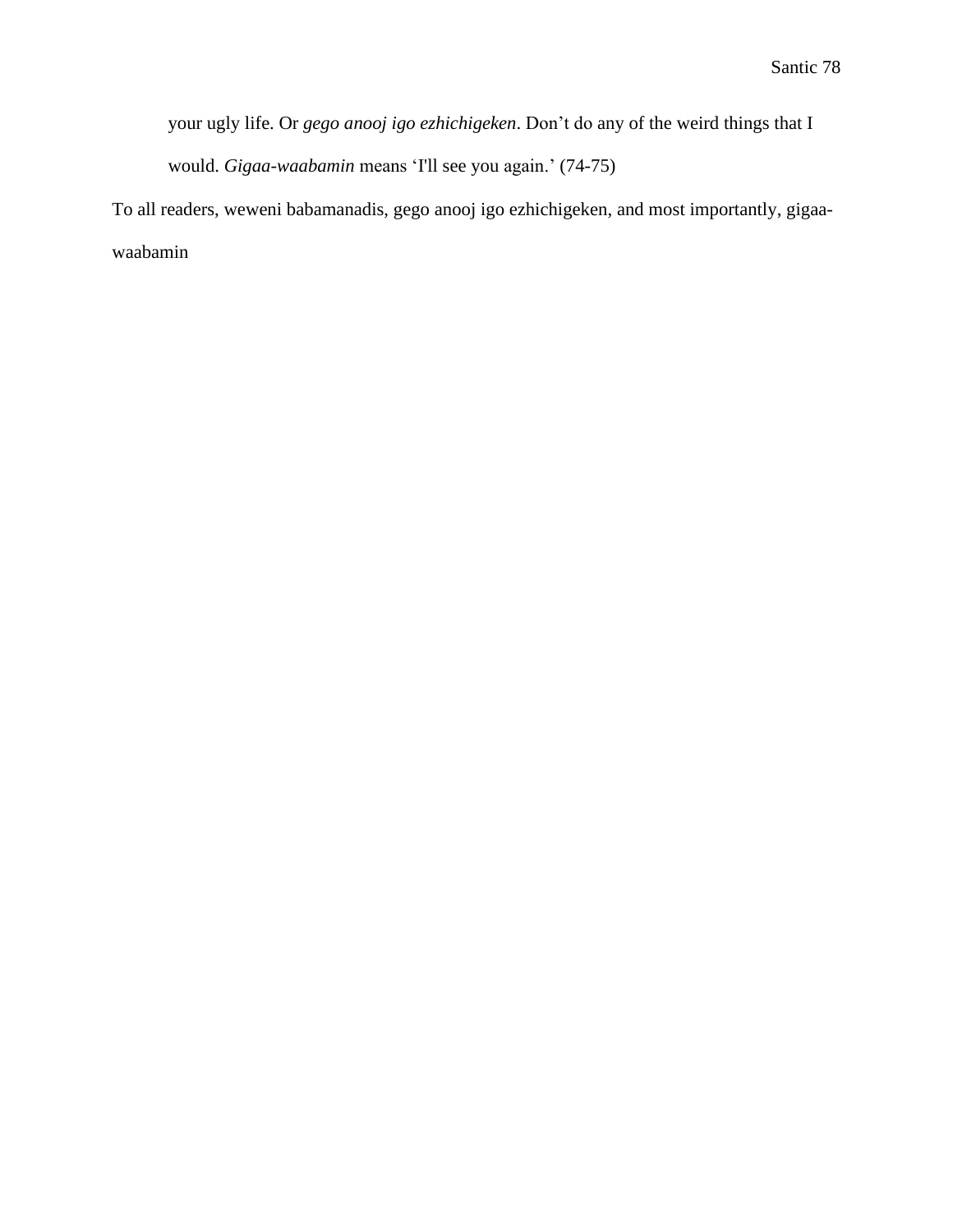## Works Cited

Ahearn, Laura M. *Living Language: An Introduction to Linguistic Anthropology*.

Anzaldúa, Gloria. *Borderlands/La Frontera*. 4th ed., Aunt Lute, 2012.

- Beidler, Peter G. "'In the Old Language': A Glossary of Ojibwa Words, Phrases, and Sentences in Louise Erdrich's Novels." *American Indian Culture and Research Journal*, vol. 27, no. 3, 2003, pp. 53–70. *EBSCOhost*, [https://search-ebscohost](https://search-ebscohost-com.libproxy.bellarmine.edu/login.aspx?direct=true&db=mzh&AN=2004970016&login.asp&site=ehost-live&scope=site)[com.libproxy.bellarmine.edu/login.aspx?direct=true&db=mzh&AN=2004970016&login.](https://search-ebscohost-com.libproxy.bellarmine.edu/login.aspx?direct=true&db=mzh&AN=2004970016&login.asp&site=ehost-live&scope=site) [asp&site=ehost-live&scope=site.](https://search-ebscohost-com.libproxy.bellarmine.edu/login.aspx?direct=true&db=mzh&AN=2004970016&login.asp&site=ehost-live&scope=site)
- Boztepe, Erman. "Issues in Code-Switching: Competing Theories and Models." *Studies in Applied Linguistics and TESOL*, vol. 3, no. 2, December 2003, pp. 1-27. *Columbia University Libraries*, [https://doi.org/10.7916/salt.v3i2.1626.](https://doi.org/10.7916/salt.v3i2.1626)
- Dumitrescu, Domnita. "English-Spanish Code-switching in Literary Texts: Is It Still Spanglish as We Know It." *Hispania*, vol. 97, no. 3, 2014, pp. 357–59.
- Erdrich, Louise. *Books and Islands in Ojibwe Country: Traveling Through the Land of My Ancestors*. 2003. Perennial-Harper, 2014.
	- *Love Medicine*. 1984. Perennial-Harper, 2009.
	- *The Last Report on the Miracles at Little No Horse*. 2001. Perennial-Harper, 2016.
	- *The Plague of Doves*. 2008. Perennial-Harper, 2009.
	- "Two Languages in Mind, but Just One in the Heart." *The New York Times*, 22 May 2000, [https://archive.nytimes.com/www.nytimes.com/library/books/052200erdrich](https://archive.nytimes.com/www.nytimes.com/library/books/052200erdrich-writing.html)[writing.html.](https://archive.nytimes.com/www.nytimes.com/library/books/052200erdrich-writing.html)
- Gamalinskaya, Alexandra Alexandrovna. "Typology of Code Switching Functions in the Space of a Literary Text (Based on the Novel Shantaram by G. D. Roberts)." *KnE Social*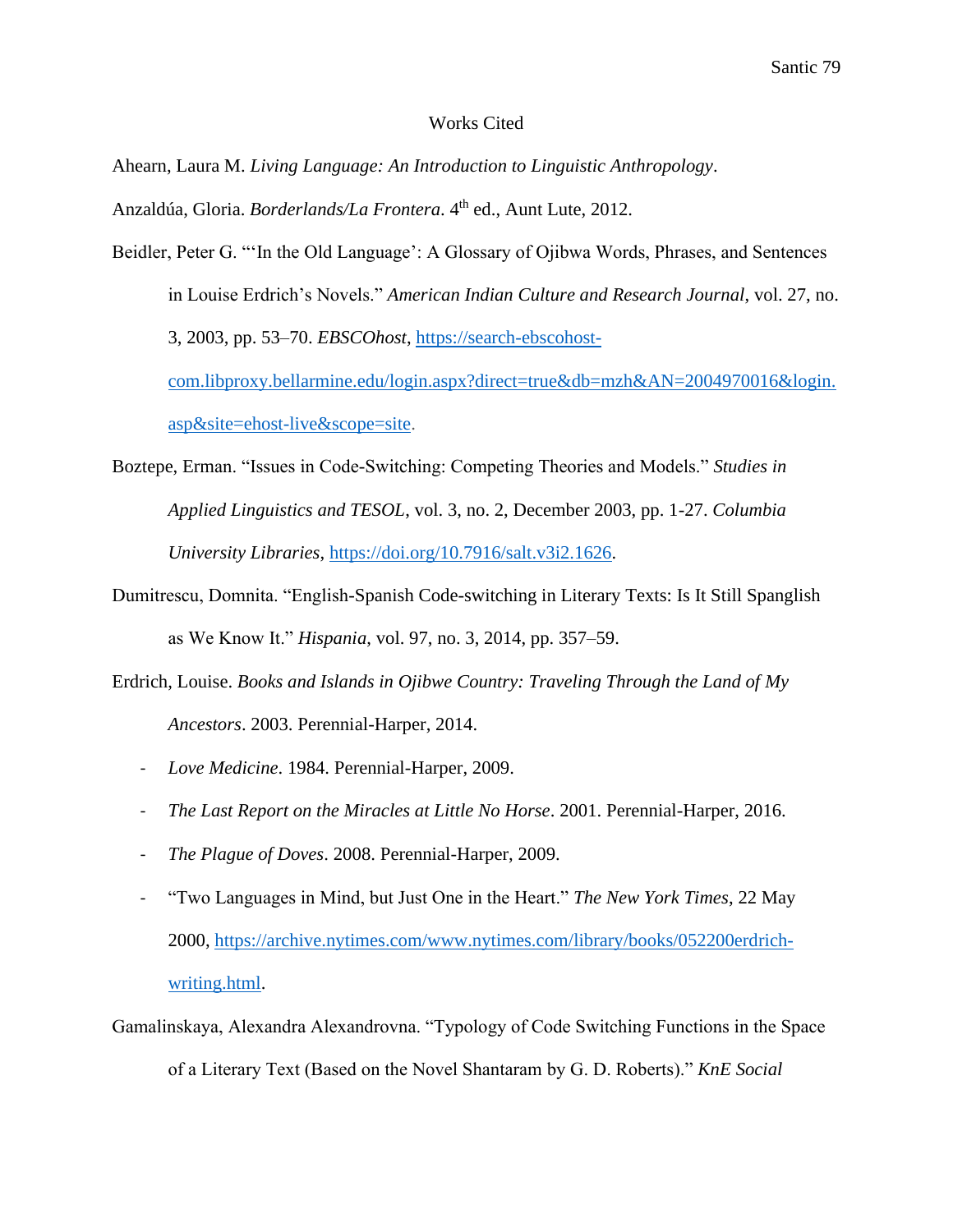*Sciences*, January 2020, pp. 471-479. *ResearchGate*,

[https://doi.org/10.18502/kss.v4i2.6364.](https://doi.org/10.18502/kss.v4i2.6364)

- Keenan, Deirdre. "Unrestricted Territory: Gender, Two Spirits, and Louise Erdrich's The Last Report on the Miracles at Little No Horse." *American Indian Culture and Research Journal*, vol. 30, no. 2, 2006, pp. 1–15. *EBSCOhost*, [https://doi](https://doi-org.libproxy.bellarmine.edu/10.17953/aicr.30.2.74461r2j22608834)[org.libproxy.bellarmine.edu/10.17953/aicr.30.2.74461r2j22608834.](https://doi-org.libproxy.bellarmine.edu/10.17953/aicr.30.2.74461r2j22608834)
- Krumholz, Linda. "From Mysteries to Manidoos: Language and Transformation in Louise Erdrich's The Last Report on the Miracles at Little No Horse." *Western American Literature*, vol. 49, no. 2, 2014, pp. 171–97. *EBSCOhost*, [https://doi](https://doi-org.libproxy.bellarmine.edu/10.1353/wal.2014.0062)[org.libproxy.bellarmine.edu/10.1353/wal.2014.0062.](https://doi-org.libproxy.bellarmine.edu/10.1353/wal.2014.0062)
- Martin, Holly E. "Code-Switching in US Ethnic Literature: Multiple Perspectives Presented through Multiple Languages." *Changing English: Studies in Culture and Education*, vol. 12, no. 3, Dec. 2005, pp. 403–15. *EBSCOhost*, [https://doi](https://doi-org.libproxy.bellarmine.edu/10.1080/13586840500347277)[org.libproxy.bellarmine.edu/10.1080/13586840500347277.](https://doi-org.libproxy.bellarmine.edu/10.1080/13586840500347277)
- Mesthrie, Rajend, et al. *Introducing Sociolinguistics*. 2nd ed., John Benjamins Publishing Company, 2009.
- Nilep, Chad. "'Code Switching' in Sociocultural Linguistics." *Colorado Research in Linguistics*, vol. 19, no. 1, June 2006, pp. 1-22, [https://doi.org/10.25810/hnq4-jv62.](https://doi.org/10.25810/hnq4-jv62)

Tan, Amy. "Mother Tongue." *The Threepenny Review*, no. 43, 1990, pp. 7-8.

- Treuer, Anton. *The Language Warrior's Manifesto: How to Keep Our Languages Alive No Matter the Odds.* Minnesota Historical Society Press, 2020.
- Wilber, Elizabeth. *Persevering Through Preservation: The Unifying Force of Indigenous Language in the Fiction of Louise Erdrich and Patricia Grace*. 2019. Florida Atlantic